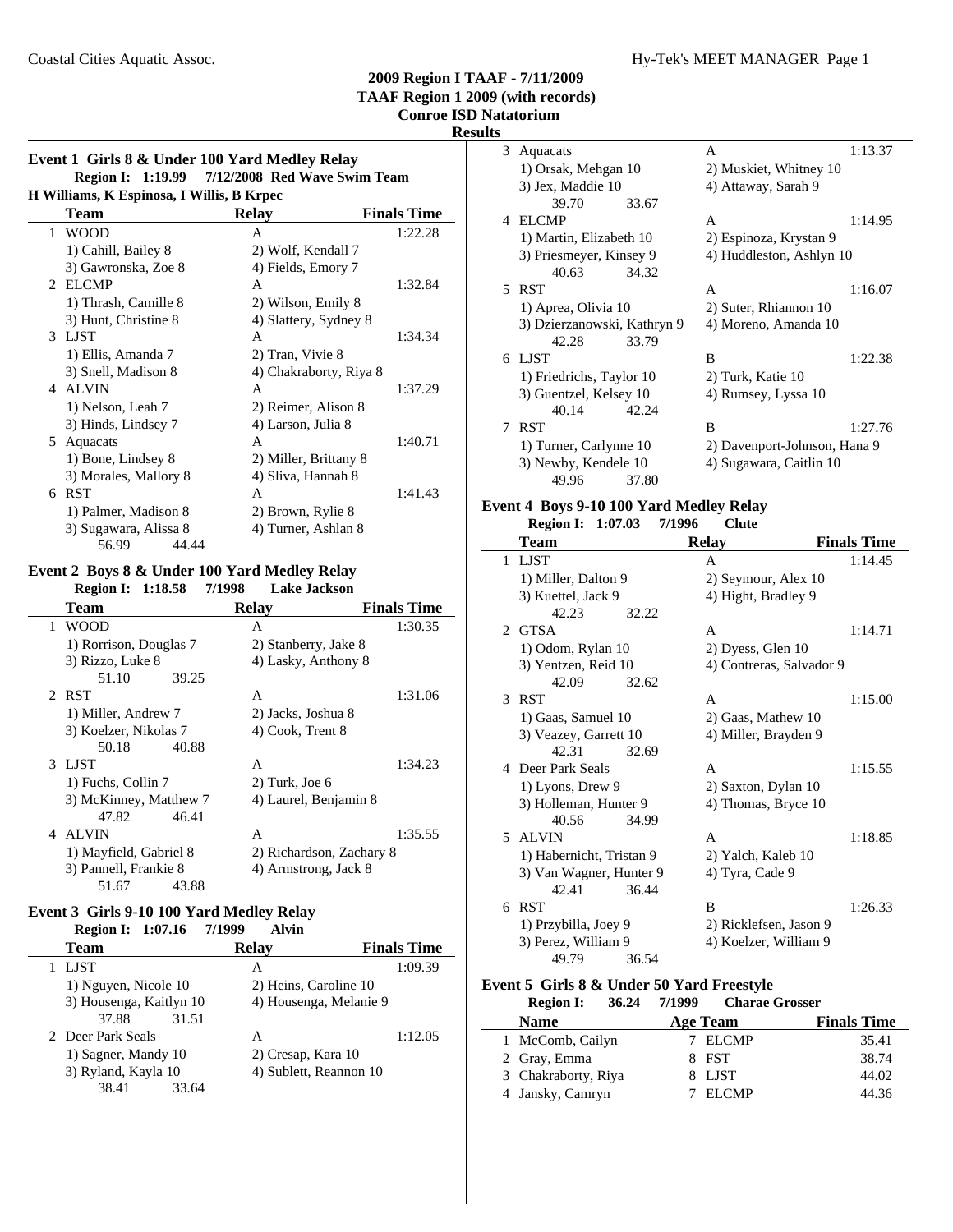| SI | ш |
|----|---|
|    |   |

| (Event 5 Girls 8 & Under 50 Yard Freestyle) |                 |                    |  |  |
|---------------------------------------------|-----------------|--------------------|--|--|
| <b>Name</b>                                 | <b>Age Team</b> | <b>Finals Time</b> |  |  |
| 5 Gambrel, Rachel                           | 8 LIST          | 45.36              |  |  |
| 6 Sliva, Hannah                             | 8 Aquacats      | 48.45              |  |  |
| 7 Hassell, Alivia P                         | 8 WOTB          | 51.58              |  |  |
| 8 Rivas, Veronica                           | 8 TXCTY         | 57.69              |  |  |

# **Event 6 Boys 8 & Under 50 Yard Freestyle**

| 32.91<br><b>Region I:</b> | 7/10/2004 Corey Duke |                    |
|---------------------------|----------------------|--------------------|
| <b>Name</b>               | <b>Age Team</b>      | <b>Finals Time</b> |
| 1 Williams, Conner        | <b>ELCMP</b>         | 37.84              |
| 2 Dunham, Matthew         | <b>GTSA</b><br>8     | 39.91              |
| 3 Janke, Tony             | <b>ELCMP</b>         | 40.47              |
| 4 Goudeau, Hunter         | <b>WTS</b>           | 41.33              |
| 5 Geiman, Grant           | <b>ALVIN</b><br>8    | 41.60              |
| 6 Cheatham, Zachary       | <b>WTS</b><br>8      | 44.60              |
| 7 Thomas, Alex            | <b>TXCTY</b>         | 49.99              |
| Logan, Landon<br>8        | <b>FST</b>           | 53.61              |
|                           |                      |                    |

### **Event 7 Girls 9-10 50 Yard Freestyle**

|    | 28.93<br><b>Region I:</b> | 7/1999 | <b>LIsa Paul</b> |                    |
|----|---------------------------|--------|------------------|--------------------|
|    | <b>Name</b>               |        | <b>Age Team</b>  | <b>Finals Time</b> |
| 1  | Williams, Hope            | 9      | <b>ELCMP</b>     | 31.10              |
| 2  | Lasky, Ashley             | 9      | <b>WOOD</b>      | 31.20              |
| 3  | Nava, Jill                | 10     | <b>ELCMP</b>     | 31.81              |
| 4  | Moore, Katherine          | 10     | <b>ALVIN</b>     | 32.35              |
| 5  | Krpec, Brooke             | 9      | <b>ELCMP</b>     | 33.05              |
| 6  | Jex, Maddie               | 10     | Aquacats         | 34.22              |
| 7  | Housenga, Melanie         | 9      | <b>LJST</b>      | 34.46              |
| 8  | Holland, Katie            | 10     | <b>GTSA</b>      | 36.03              |
| 9  | Rodriguez, Valeria        | 10     | <b>WTS</b>       | 36.12              |
| 10 | Priesmeyer, Kinsey        | 9      | <b>ELCMP</b>     | 36.37              |
| 11 | Friedrichs, Taylor        | 10     | <b>LJST</b>      | 36.69              |
| 12 | White, Rebecca            | 10     | <b>GTSA</b>      | 37.74              |
| 13 | Johnson, Makayla          | 9      | <b>ALVIN</b>     | 38.34              |
| 14 | Rogan, Lindsey            | 9      | <b>ALVIN</b>     | 38.60              |
| 15 | Rumsey, Kimberlyn         | 9      | <b>LJST</b>      | 42.84              |
| 16 | Sullivan, Jenna M         | 9      | <b>WOTB</b>      | 43.32              |
| 17 | Turner, Carlynne          | 10     | <b>RST</b>       | 43.55              |
| 18 | Frankum, Karley E         | 10     | <b>WOTB</b>      | 45.21              |
| 19 | Rumsey, Lyssa             | 10     | <b>LJST</b>      | 45.70              |
| 20 | Grey, Tara                | 9      | <b>LJST</b>      | 47.83              |
| 21 | Steward, Juliana          | 9      | <b>WOOD</b>      | 49.09              |
| 22 | Walker, Jodi              | 9      | <b>LJST</b>      | 52.31              |
| 23 | Agan, Abby                | 9      | <b>LJST</b>      | 52.99              |
|    | 24 Curlee-Young, Chloe    | 9      | <b>WTS</b>       | 53.26              |

### **Event 8 Boys 9-10 50 Yard Freestyle**

| 29.89<br><b>Region I:</b> | 7/12/2003 Bobby Button |                    |
|---------------------------|------------------------|--------------------|
| <b>Name</b>               | <b>Age Team</b>        | <b>Finals Time</b> |
| 1 McComb, Micah           | 10 ELCMP               | 30.86              |
| 2 Thomas, Bryce           | 10 Deer Park Seals     | 32.82              |
| 3 Gable, Chris            | <b>WOOD</b><br>9       | 33.18              |
| 4 Persyn, Nolan           | 10 WOOD                | 33.25              |
| 5 Lisewsky, Blaise        | 9 Seabrook             | 34.55              |
| 6 Odom, Rylan             | <b>GTSA</b><br>10      | 34.81              |
| 7 Pekel, Nicholas         | <b>WOOD</b><br>g       | 35.03              |

| 8     | Trigo, Tristan       | 9  | <b>ALVIN</b> | 35.22 |
|-------|----------------------|----|--------------|-------|
| 9     | Fuchs, Hayden        | 10 | <b>LJST</b>  | 35.76 |
| 10    | Hassell, Harrison W  | 10 | WOTB         | 36.05 |
| 11    | West, Zane Z         | 10 | WOTB         | 36.09 |
| 12    | Contreras, Salvador  | 9  | <b>GTSA</b>  | 36.46 |
| 13    | Hart, Marshall       | 9  | Seabrook     | 36.62 |
| 14    | Miller, Brayden      | 9  | <b>RST</b>   | 36.68 |
|       | 15 Zamora, Zach      | 9  | <b>RST</b>   | 36.83 |
| 16    | Gray, Aaron          | 10 | <b>FST</b>   | 36.91 |
| 17    | Tyra, Cade           | 9  | <b>ALVIN</b> | 38.07 |
| $*18$ | Coale, Wyatt         | 10 | <b>FST</b>   | 38.68 |
| $*18$ | Herrera, Christopher | 10 | <b>TXCTY</b> | 38.68 |
| 20    | Brown, Kyle          | 9  | <b>FST</b>   | 38.98 |
| 21    | Griffin, Robert      | 10 | Seabrook     | 40.57 |
| 22    | Martinez, Riley      | 9  | <b>TXCTY</b> | 42.24 |
| 23    | Kovacevich, Marlin   | 10 | <b>TXCTY</b> | 42.49 |
| 24    | Laurel, Joshua       | 10 | <b>LJST</b>  | 43.43 |
| 25    | Guadarrama, Jesus    | 10 | <b>ALVIN</b> | 45.41 |
|       | 26 Smith, Mason      | 9  | ELCMP        | 49.19 |

## **Event 9 Girls 8 & Under 25 Yard Backstroke**

**Region I:** 18.82 7/1997 N. Melanric

|              | <b>Name</b>         |   | <b>Age Team</b> | <b>Finals Time</b> |
|--------------|---------------------|---|-----------------|--------------------|
| $\mathbf{1}$ | Montag, Ashley      | 8 | <b>WOOD</b>     | 20.59              |
| 2            | Thrash, Camille     | 8 | <b>ELCMP</b>    | 21.29              |
| 3            | Cahill, Bailey      | 8 | <b>WOOD</b>     | 21.35              |
| 4            | Denbigh, Anna       | 7 | <b>WOOD</b>     | 21.61              |
| 5            | Medlock, Leilani    | 8 | <b>TXCTY</b>    | 22.19              |
| 6            | Arendes, Haley      | 8 | <b>WOOD</b>     | 22.64              |
| 7            | Reinholt, Catherine | 7 | <b>GTSA</b>     | 23.38              |
| 8            | Denbigh, Caroline   | 6 | <b>WOOD</b>     | 23.65              |
| 9            | Mansfield, Maria    | 7 | <b>WOOD</b>     | 23.76              |
| 10           | Goudeau, Savannah   | 7 | <b>WTS</b>      | 23.94              |
| 11           | Nelson, Leah        | 7 | <b>ALVIN</b>    | 24.15              |
|              | 12 Lowrey, Madison  | 8 | <b>WOOD</b>     | 24.46              |
| 13           | Ellis, Amanda       | 7 | <b>LJST</b>     | 25.05              |
| 14           | Caponigro, Katie    | 7 | <b>WOOD</b>     | 25.35              |
| $*15$        | Kelley, Sophie      | 8 | <b>ELCMP</b>    | 26.39              |
| $*15$        | Nie, Dorothy        | 8 | <b>WOOD</b>     | 26.39              |
| 17           | Palmer, Madison     | 8 | <b>RST</b>      | 26.60              |
| 18           | Acin, Caroline      | 7 | <b>WOOD</b>     | 26.69              |
| 19           | McDowell, Sarah     | 7 | <b>WOOD</b>     | 26.73              |
| 20           | Thomet, AnneMarie   | 5 | Seabrook        | 27.27              |
| 21           | Arendes, Ella       | 6 | <b>WOOD</b>     | 27.33              |
| 22           | Bone, Lindsey       | 8 | Aquacats        | 27.36              |
|              | 23 Owens, Kandice   | 6 | <b>LJST</b>     | 27.66              |
|              | 24 Rumsey, Rebekah  | 8 | <b>LJST</b>     | 28.13              |
| 25           | Steward, Janey      | 6 | <b>WOOD</b>     | 28.36              |
| 26           | Miller, Aubry       | 7 | Aquacats        | 28.74              |
| 27           | Cordier, Kaleigh    | 7 | <b>WOOD</b>     | 28.92              |
| 28           | Rivas, Veronica     | 8 | <b>TXCTY</b>    | 28.97              |
| 29           | Mullins, Annie      | 7 | <b>WOOD</b>     | 29.40              |
| 30           | Rogan, Shelby       | 6 | <b>ALVIN</b>    | 30.21              |
| 31           | Hassell, Alivia P   | 8 | <b>WOTB</b>     | 30.32              |
| 32           | Traylor, Karlynn    | 6 | <b>GTSA</b>     | 31.29              |
| 33           | Berry, Kamryn       | 7 | <b>RST</b>      | 31.94              |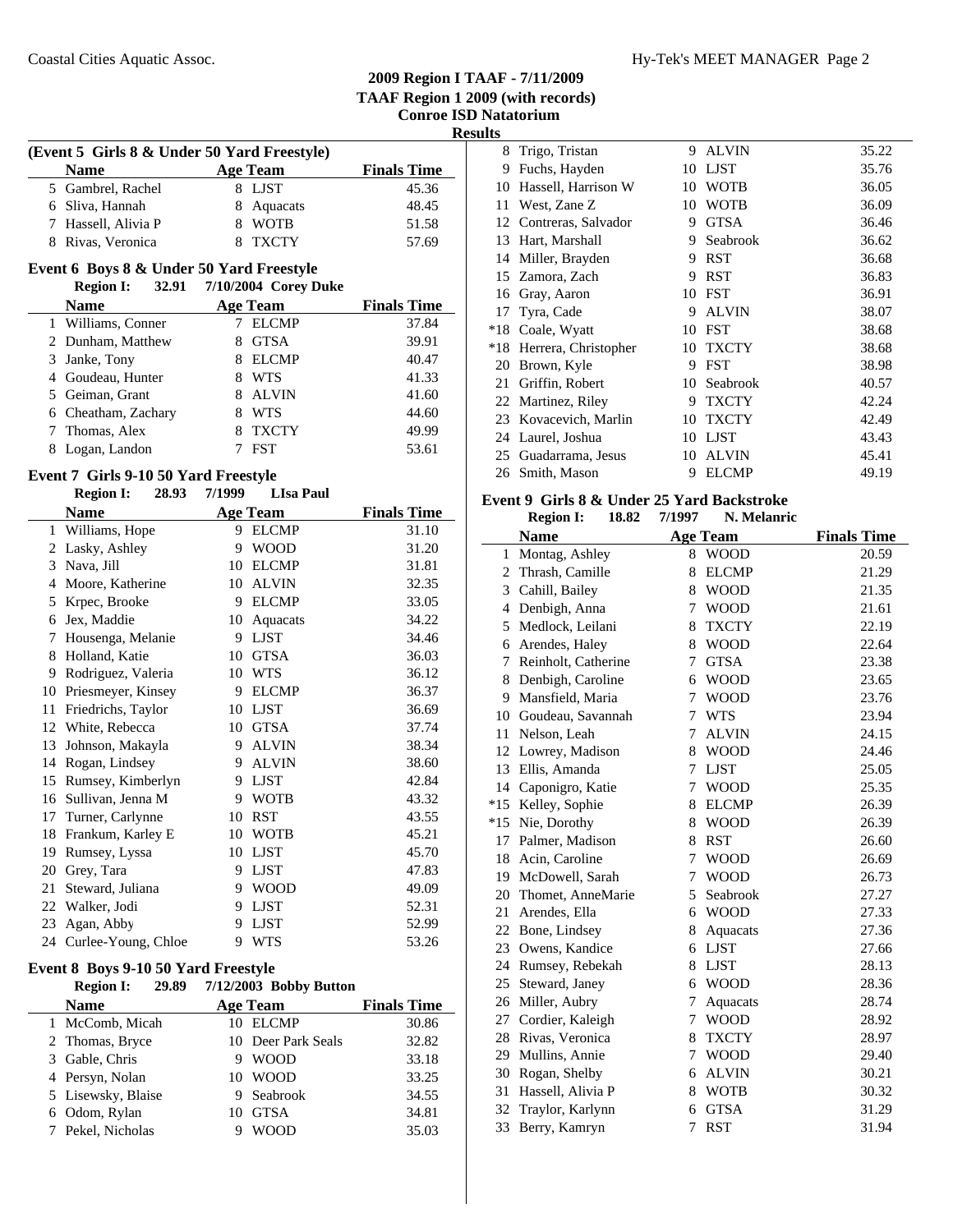**Results**

| (Event 9 Girls 8 & Under 25 Yard Backstroke) |                                            |                 |                         |                    |  |
|----------------------------------------------|--------------------------------------------|-----------------|-------------------------|--------------------|--|
|                                              | <b>Name</b>                                | <b>Age Team</b> |                         | <b>Finals Time</b> |  |
|                                              | 34 Romero, Ava                             |                 | 6 WOOD                  | 35.14              |  |
|                                              | 35 Loser, Erin                             | 8               | <b>RST</b>              | 35.93              |  |
|                                              | 36 Miller, Lindsay                         |                 | 8 WOOD                  | 36.80              |  |
|                                              | 37 Keffer, Ella                            |                 | 6 GTSA                  | 38.55              |  |
|                                              | 38 Steward, Jenavive                       |                 | 4 WOOD                  | 1:26.15            |  |
|                                              | --- Barrientos, Isabel                     |                 | 5 WOOD                  | DQ                 |  |
|                                              | --- Falast, Sophie                         |                 | 6 WOOD                  | DQ                 |  |
|                                              |                                            |                 |                         |                    |  |
|                                              | Event 10 Boys 8 & Under 25 Yard Backstroke |                 |                         |                    |  |
|                                              | <b>Region I:</b><br>18.58                  |                 | 7/9/2005 Esteban Garcia |                    |  |
|                                              | <b>Name</b>                                |                 | <b>Age Team</b>         | <b>Finals Time</b> |  |
|                                              | 1 Gallup, Paul                             |                 | 8 WOOD                  | 20.40              |  |
|                                              | 2 Hart, Travis                             | 8               | Seabrook                | 20.79              |  |
|                                              | 3 Lasky, Anthony                           |                 | 8 WOOD                  | 22.40              |  |
|                                              | 4 Mattingly, Peyton                        | 7               | <b>WOOD</b>             | 22.57              |  |
|                                              | 5 Rizzo, Luke                              |                 | 8 WOOD                  | 23.37              |  |
|                                              | 6 Rorrison, Douglas                        | 7               | <b>WOOD</b>             | 23.55              |  |
|                                              | 7 Bolinder, Lucas                          |                 | 8 WOOD                  | 23.65              |  |
|                                              | 8 Keffer, Mark                             |                 | 8 GTSA                  | 23.70              |  |
|                                              | 9 Valadez, Alan                            |                 | 8 Deer Park Seals       | 24.04              |  |
|                                              | 10 Fuchs, Collin                           |                 | 7 LJST                  | 24.47              |  |
|                                              | 11 Miller, Andrew                          |                 | 7 RST                   | 24.55              |  |
|                                              | 12 Duncan, Jett                            |                 | 6 WOOD                  | 24.66              |  |
|                                              | 13 Johnson, Carter                         | $7^{\circ}$     | <b>GTSA</b>             | 24.79              |  |
|                                              | 14 Baca, Patrick                           | 7               | <b>WOOD</b>             | 24.95              |  |
| 15                                           | Mayfield, Gabriel                          | 8               | <b>ALVIN</b>            | 25.93              |  |
|                                              | 16 Krall, Roby                             | 7               | <b>GTSA</b>             | 26.26              |  |
| 17                                           | Odom, Kaghan                               |                 | 6 GTSA                  | 26.52              |  |
|                                              | 18 Kolodziej, Hunter                       |                 | 6 WOOD                  | 26.68              |  |
|                                              | 19 Notarainni, Thomas                      |                 | 7 WOOD                  | 27.36              |  |
|                                              | 20 McCoy, Dylan                            |                 | 7 ALVIN                 | 27.67              |  |
|                                              | 21 Bryant, Collins                         |                 | 8 WOOD                  | 28.19              |  |
|                                              | 22 Titus, Cable                            |                 | 6 Deer Park Seals       | 28.40              |  |
|                                              | 23 Gootee, Adam                            |                 | 8 RST                   | 28.49              |  |
|                                              | 24 Reinholt, Thomas                        |                 | 6 GTSA                  | 29.14              |  |
|                                              | 25 Kolodziej, Gavin                        |                 | 6 WOOD                  | 29.19              |  |
|                                              | 26 Curlee-Young, Cole                      |                 | 7 WTS                   | 29.41              |  |
| 27                                           | Thomas, Alex                               | 8               | <b>TXCTY</b>            | 29.90              |  |
| 28                                           | Messenger, Austin                          | 7               | <b>WOOD</b>             | 30.11              |  |
| 29                                           | Notarainni, Marco                          |                 | 6 WOOD                  | 30.40              |  |
|                                              | 30 Vaughn, Sebastian                       | 7               | <b>WOOD</b>             | 31.04              |  |
| 31                                           | Alcalar, Christian                         |                 | 8 WTS                   | 31.67              |  |
|                                              | 32 Cahill, Joseph                          |                 | 7 WOOD                  | 31.68              |  |
| 33                                           | Traylor, Landon                            |                 | 8 GTSA                  | 31.79              |  |
|                                              | 34 Mathieson, Cameron                      |                 | 6 WOOD                  | 32.38              |  |
|                                              | 35 Brenner, Sean                           | 8.              | Deer Park Seals         | 34.59              |  |
|                                              | 36 Miller, Nate                            | 7               | <b>WOOD</b>             | 36.52              |  |
| 37                                           |                                            |                 | 6 WOOD                  |                    |  |
| 38                                           | Rubel, Kyle A                              |                 |                         | 39.70<br>43.61     |  |
|                                              | Davis, Harry                               | 7               | <b>WOOD</b>             |                    |  |
|                                              | 39 Devlin, Luke                            | 5               | <b>WOOD</b>             | 46.91              |  |
| $\overline{\phantom{a}}$                     | Copeland, Caden                            | 6               | <b>WOOD</b>             | DQ                 |  |

| Event 11 Girls 9-10 25 Yard Backstroke |                                       |        |                               |                    |
|----------------------------------------|---------------------------------------|--------|-------------------------------|--------------------|
|                                        | <b>Region I:</b><br>16.74             | 7/1999 | <b>Michelle Lostracco</b>     |                    |
|                                        | <b>Name</b>                           |        | <b>Age Team</b>               | <b>Finals Time</b> |
|                                        | 1 Nguyen, Nicole                      |        | 10 LJST                       | 16.73              |
|                                        | 2 Coale, Cheyenne                     |        | 10 FST                        | 18.58              |
|                                        | 3 Friedrichs, Taylor                  |        | 10 LJST                       | 19.44              |
|                                        | 4 Orsak, Mehgan                       |        | 10 Aquacats                   | 19.73              |
|                                        | 5 Sagner, Mandy                       |        | 10 Deer Park Seals            | 19.78              |
|                                        | 6 Smith, Kennedy                      |        | 10 WOOD                       | 19.90              |
|                                        | 7 Huddleston, Ashlyn                  |        | 10 ELCMP                      | 19.93              |
|                                        | 8 Martin, Elizabeth                   |        | 10 ELCMP                      | 20.20              |
|                                        | 9 Copeland, Mikayla                   |        | 9 WOOD                        | 20.60              |
|                                        | 10 Webster, Courtney                  | 9      | <b>WOOD</b>                   | 20.81              |
|                                        | 11 Rorrison, Kirsty                   | 9      | <b>WOOD</b>                   | 21.18              |
|                                        | 12 Brown, Tara                        |        | 10 WOOD                       | 21.19              |
|                                        | 13 Wilson, Elizabeth                  |        | 10 ELCMP                      | 21.48              |
|                                        | 14 Hubbard, Meagan                    |        | 9 LJST                        | 21.78              |
|                                        | 15 Newby, Kendele                     |        | 10 RST                        | 21.80              |
|                                        | 16 Rodriguez, Valeria                 |        | 10 WTS                        | 22.44              |
|                                        | 17 Johnson, Makayla                   |        | 9 ALVIN                       | 22.55              |
|                                        | 18 Albers, Alyssa                     |        | 9 FST                         | 22.70              |
|                                        | 19 Sublett, Reannon                   |        | 10 Deer Park Seals            | 22.84              |
|                                        | 20 Casey, Britney                     |        | 10 WTS                        | 22.88              |
|                                        | 21 Rumsey, Lyssa                      |        | 10 LJST                       | 23.09              |
|                                        | 22 DeRouen, Makayla                   |        | 10 GTSA                       | 23.21              |
|                                        | 23 Ellis, Kayla                       |        | 10 LJST                       | 23.29              |
|                                        | 24 Grey, Tara                         |        | 9 LJST                        | 24.31              |
|                                        | 25 Knauth, Caroline                   |        | 9 GTSA                        | 24.88              |
|                                        | 26 Steward, Juliana                   |        | 9 WOOD                        | 25.26              |
|                                        | 27 Rees, Natalie                      |        | 9 WOOD                        | 25.91              |
|                                        | 28 Kloeber, Hannah                    | 9      | <b>RST</b>                    | 26.15              |
|                                        | 29 Frankum, Karley E                  |        | 10 WOTB                       | 27.16              |
|                                        | 30 Cahill, Kathleen                   |        | 10 WOOD                       | 27.67              |
|                                        | 31 Day, Hanna                         |        | 10 GTSA                       | 27.70              |
|                                        | 32 Semmler, Madelyn                   | 9      | <b>RST</b>                    | 27.78              |
|                                        | 33 Galvan, Julee                      | 9      | <b>GTSA</b>                   | 29.79              |
|                                        | Event 12 Boys 9-10 25 Yard Backstroke |        |                               |                    |
|                                        | <b>Region I:</b>                      |        | 16.64 7/10/2004 Justin Koenig |                    |
|                                        | <b>BT</b>                             |        | <b>CONTRACTOR</b>             | ran e              |

|    | <b>Name</b>           |    | <b>Age Team</b> | <b>Finals Time</b> |
|----|-----------------------|----|-----------------|--------------------|
| 1  | McComb, Micah         | 10 | <b>ELCMP</b>    | 18.32              |
| 2  | Stockton, Davis       | 9  | <b>ELCMP</b>    | 19.32              |
| 3  | Leutner, John         | 9  | <b>WOOD</b>     | 19.55              |
| 4  | Miller, Dalton        | 9  | <b>LIST</b>     | 19.63              |
|    | 5 Fuchs, Hayden       | 10 | LJST            | 19.78              |
| 6  | Hassell, Harrison W   | 10 | <b>WOTB</b>     | 20.21              |
| 7  | Habernicht, Tristan   | 9  | <b>ALVIN</b>    | 20.85              |
| 8  | Wolf, Keenan          | 9  | <b>WOOD</b>     | 21.61              |
| 9  | Weaver, Kirby         | 9  | <b>WOOD</b>     | 22.00              |
| 10 | McKinney, Reed        | 9  | <b>LJST</b>     | 22.23              |
|    | 11 Laurel, Joshua     | 10 | LJST            | 22.57              |
|    | 12 Guadarrama, Jesus  | 10 | <b>ALVIN</b>    | 22.59              |
| 13 | Przybilla, Joey       | 9  | <b>RST</b>      | 23.72              |
| 14 | Herrera, Christopher  | 10 | <b>TXCTY</b>    | 24.30              |
|    | 15 Kovacevich, Marlin | 10 | TXCTY           | 24.96              |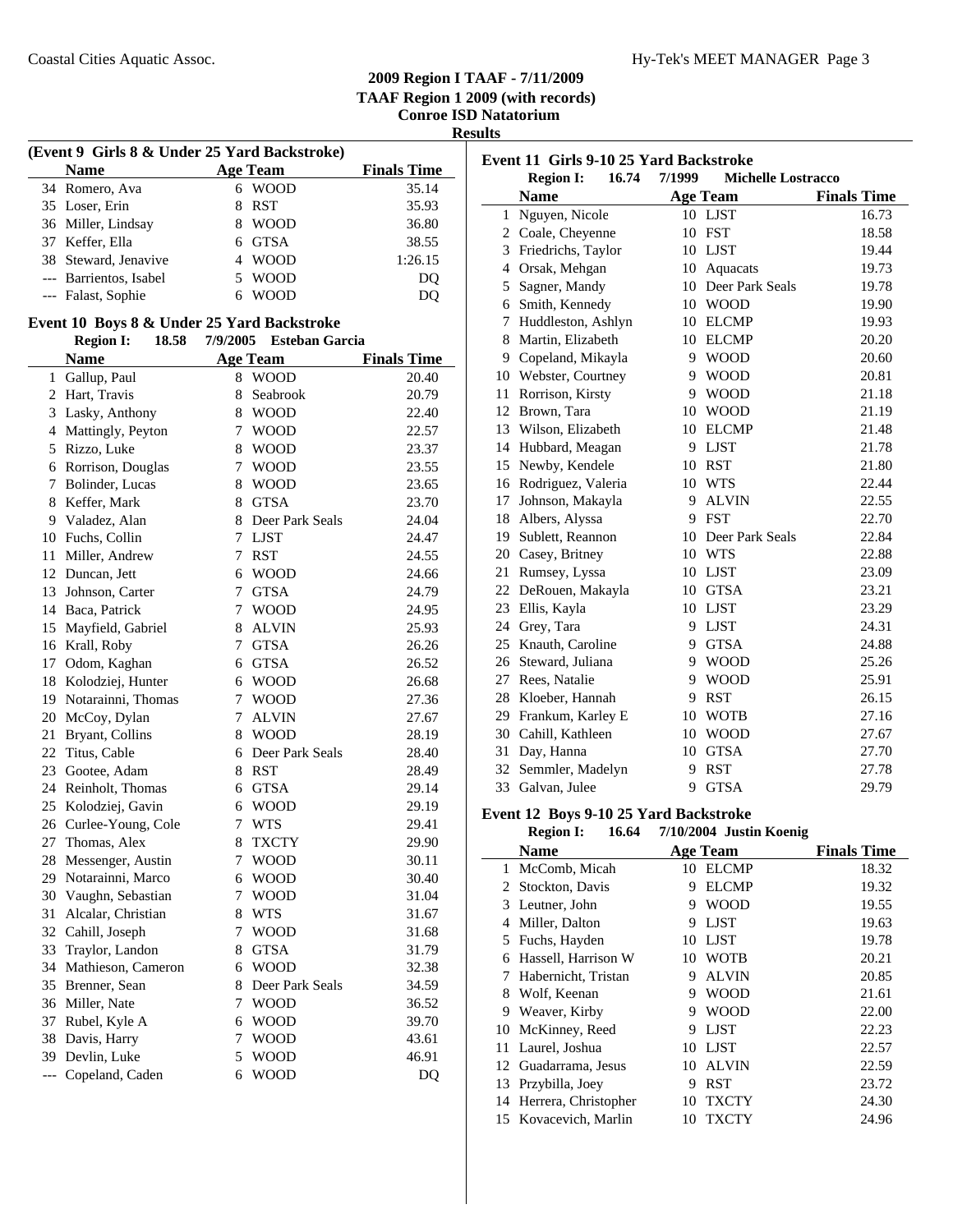| esun<br>к |
|-----------|
|-----------|

l.

| (Event 12 Boys 9-10 25 Yard Backstroke) |  |                 |                    |  |  |
|-----------------------------------------|--|-----------------|--------------------|--|--|
| <b>Name</b>                             |  | <b>Age Team</b> | <b>Finals Time</b> |  |  |
| 16 Baca, Brady                          |  | <b>WOOD</b>     | 25.14              |  |  |
| 17 Keffer, Benjamin                     |  | 10 GTSA         | 25.32              |  |  |
| 18 Vaughn, Dylan                        |  | 10 WOOD         | 26.21              |  |  |
| 19 Hight, Brayden                       |  | LJST            | 26.41              |  |  |
| 20 Smith, Mason                         |  | <b>ELCMP</b>    | 26.42              |  |  |
| 21 Davis, Adam                          |  | 10 WOOD         | 27.78              |  |  |
| 22 Bolinder, Kainoa                     |  | <b>WOOD</b>     | 38.14              |  |  |

### **Event 13 Girls 8 & Under 25 Yard Breaststroke**

|    | 20.30<br><b>Region I:</b> | 7/1997 | S. Chamberlain  |                    |
|----|---------------------------|--------|-----------------|--------------------|
|    | <b>Name</b>               |        | <b>Age Team</b> | <b>Finals Time</b> |
| 1  | McComb, Cailyn            | 7      | <b>ELCMP</b>    | 20.29              |
| 2  | Montag, Ashley            | 8      | <b>WOOD</b>     | 20.92              |
| 3  | Gray, Emma                | 8      | <b>FST</b>      | 22.13              |
| 4  | Tran, Vivie               | 8      | <b>LJST</b>     | 22.22              |
| 5  | Wolf, Kendall             | 7      | <b>WOOD</b>     | 24.10              |
| 6  | Miller, Brittany          | 8      | Aquacats        | 25.95              |
| 7  | Sterling, Alyssa          | 8      | <b>LJST</b>     | 27.77              |
| 8  | Nie, Dorothy              | 8      | <b>WOOD</b>     | 27.85              |
| 9  | Stanberry, Jacquelin      | 7      | <b>WOOD</b>     | 27.95              |
| 10 | Sullivan, Taylor A        | 7      | <b>WOTB</b>     | 28.34              |
| 11 | Lowrey, Madison           | 8      | <b>WOOD</b>     | 28.57              |
| 12 | Kelley, Sophie            | 8      | <b>ELCMP</b>    | 29.62              |
| 13 | Brown, Rylie              | 8      | <b>RST</b>      | 29.65              |
| 14 | Cordier, Kaleigh          | 7      | <b>WOOD</b>     | 30.06              |
| 15 | Hinds, Lindsey            | 7      | <b>ALVIN</b>    | 31.10              |
| 16 | Acin, Caroline            | 7      | <b>WOOD</b>     | 31.44              |
| 17 | Steward, Jessica          | 8      | <b>WOOD</b>     | 32.51              |
| 18 | Rumsey, Rebekah           | 8      | <b>LJST</b>     | 32.98              |
| 19 | Miller, Lindsay           | 8      | <b>WOOD</b>     | 33.79              |
| 20 | Thomet, AnneMarie         | 5      | Seabrook        | 36.40              |
| 21 | Gaas, Carmen              | 7      | <b>RST</b>      | 36.70              |
| 22 | Loser, Erin               | 8      | <b>RST</b>      | 48.25              |

### **Event 14 Boys 8 & Under 25 Yard Breaststroke**

|    | 20.34<br><b>Region I:</b> | 7/1986 | <b>Brent Wenzel</b> |                    |
|----|---------------------------|--------|---------------------|--------------------|
|    | Name                      |        | <b>Age Team</b>     | <b>Finals Time</b> |
| 1  | Armstrong, Jack           | 8      | <b>ALVIN</b>        | 22.88              |
| 2  | Crews, Dylan              | 8      | WOOD                | 24.43              |
| 3  | Turk, Joe                 | 6      | <b>LJST</b>         | 24.66              |
| 4  | Janke, Tony               | 8      | <b>ELCMP</b>        | 25.51              |
| 5  | Stanberry, Jake           | 8      | WOOD                | 26.09              |
| 6  | Richardson, Zachary       | 8      | <b>ALVIN</b>        | 26.15              |
| 7  | Dzierzanowski, Christoph  | 8      | <b>RST</b>          | 28.28              |
| 8  | Valadez, Alan             | 8      | Deer Park Seals     | 28.31              |
| 9  | Gallup, Paul              | 8      | WOOD                | 28.33              |
| 10 | Baca, Patrick             | 7      | WOOD                | 30.67              |
| 11 | Cahill, Joseph            | 7      | WOOD                | 33.21              |
| 12 | Bryant, Collins           | 8      | WOOD                | 33.43              |
| 13 | Vaughn, Sebastian         | 7      | WOOD                | 36.83              |
| 14 | Miller, Nate              | 7      | WOOD                | 40.43              |
|    | Maher, J C                | 8      | WTS                 | DQ                 |
|    | Davis, Harry              | 7      | WOOD                | DO                 |
|    | Maher, Noah               | 7      | WTS                 | DQ                 |

| Event 15 Girls 9-10 25 Yard Breaststroke |                            |    |                         |                    |
|------------------------------------------|----------------------------|----|-------------------------|--------------------|
|                                          | <b>Region I:</b><br>17.71  |    | 7/15/2006 Riley Kmiecik |                    |
|                                          | <b>Name</b>                |    | <b>Age Team</b>         | <b>Finals Time</b> |
| 1                                        | Williams, Hope             | 9. | <b>ELCMP</b>            | 18.85              |
|                                          | 2 Muskiet, Whitney         | 10 | Aquacats                | 19.38              |
|                                          | 3 Cresap, Kara             | 10 | Deer Park Seals         | 19.77              |
| $\overline{4}$                           | Aprea, Olivia              | 10 | <b>RST</b>              | 20.44              |
|                                          | 5 Holland, Katie           | 10 | <b>GTSA</b>             | 20.47              |
|                                          | 6 Webster, Courtney        | 9  | <b>WOOD</b>             | 20.79              |
| 7                                        | Notarainni, Bianca         | 9  | <b>WOOD</b>             | 21.04              |
| 8                                        | Espinoza, Krystan          | 9  | <b>ELCMP</b>            | 21.21              |
| *9                                       | Heins, Caroline            | 10 | <b>LJST</b>             | 21.22              |
| $*9$                                     | Turk, Katie                | 10 | <b>LJST</b>             | 21.22              |
| 11                                       | Cordier, Lindsay           | 9  | <b>WOOD</b>             | 22.02              |
| 12                                       | Treim, Haley               | 10 | <b>WOOD</b>             | 22.79              |
| 13                                       | White, Rebecca             | 10 | <b>GTSA</b>             | 23.05              |
| 14                                       | Pollina, Maddy             | 9  | <b>WOOD</b>             | 23.21              |
| 15                                       | Suter, Rhiannon            | 10 | <b>RST</b>              | 23.68              |
|                                          | 16 Redman, Noelle          | 10 | <b>ALVIN</b>            | 23.83              |
|                                          | 17 Cahill, Kathleen        | 10 | <b>WOOD</b>             | 23.85              |
| 18                                       | Wilson, Elizabeth          | 10 | <b>ELCMP</b>            | 24.00              |
| 19                                       | McReynolds, Mary Cath      |    | 10 WOTB                 | 24.32              |
| 20                                       | Rubel, Sarah               | 9  | <b>WOOD</b>             | 24.39              |
| 21                                       | Rumsey, Kimberlyn          | 9  | <b>LJST</b>             | 25.27              |
| 22                                       | Marshall, Fiona            | 10 | <b>WOOD</b>             | 25.72              |
| 23                                       | Stegman, Brooke            | 10 | <b>WOOD</b>             | 26.56              |
| 24                                       | Ellis, Kayla               | 10 | <b>LJST</b>             | 26.76              |
| 25                                       | Finger, Suzanne            | 10 | <b>ALVIN</b>            | 26.81              |
| 26                                       | Sugawara, Caitlin          | 10 | <b>RST</b>              | 26.83              |
| 27                                       | Devlin, Kate               | 9  | <b>WOOD</b>             | 27.16              |
|                                          | 28 Agan, Abby              | 9  | <b>LJST</b>             | 27.59              |
|                                          | 29 Rees, Natalie           | 9  | <b>WOOD</b>             | 28.14              |
|                                          | 30 Davenport-Johnson, Hana | 9  | <b>RST</b>              | 28.31              |
| 31                                       | Grey, Tara                 | 9  | <b>LJST</b>             | 29.47              |
| 32                                       | Day, Hanna                 | 10 | <b>GTSA</b>             | 29.64              |
| 33                                       | Pereles, Shelby            | 10 | <b>GTSA</b>             | 32.17              |

# **Event 16 Boys 9-10 25 Yard Breaststroke**<br>Region I: 16.90 7/2000 M Pham

|      | 16.90<br><b>Region I:</b> | 7/2000 | <b>M</b> Pham   |                    |
|------|---------------------------|--------|-----------------|--------------------|
|      | <b>Name</b>               |        | <b>Age Team</b> | <b>Finals Time</b> |
| 1    | Green, Casey              | 10     | <b>ELCMP</b>    | 19.38              |
| 2    | Saxton, Dylan             | 10     | Deer Park Seals | 19.42              |
| 3    | Gaas, Samuel              | 10     | RST             | 20.69              |
| $*4$ | Wolf, Keenan              | 9      | <b>WOOD</b>     | 21.01              |
| *4   | Hart, Marshall            | 9      | Seabrook        | 21.01              |
| 6    | Yalch, Kaleb              | 10     | <b>ALVIN</b>    | 21.63              |
| 7    | Polk, Koby                | 10     | <b>WOOD</b>     | 21.94              |
| 8    | Gaas, Mathew              | 10     | <b>RST</b>      | 22.02              |
| 9    | Lyons, Drew               | 9      | Deer Park Seals | 22.30              |
| 10   | McKinney, Reed            | 9      | LJST            | 22.34              |
| 11   | Hernandez, Maximo         |        | 10 WOOD         | 22.54              |
|      | 12 Bradshaw, Brandon      | 10     | <b>LJST</b>     | 22.78              |
|      | 13 Van Wagner, Hunter     | 9      | <b>ALVIN</b>    | 22.85              |
|      | 14 Lewis, Jared           | 9      | Deer Park Seals | 23.00              |
|      | 15 Schnell, Andrew        | 10     | WOOD            | 23.26              |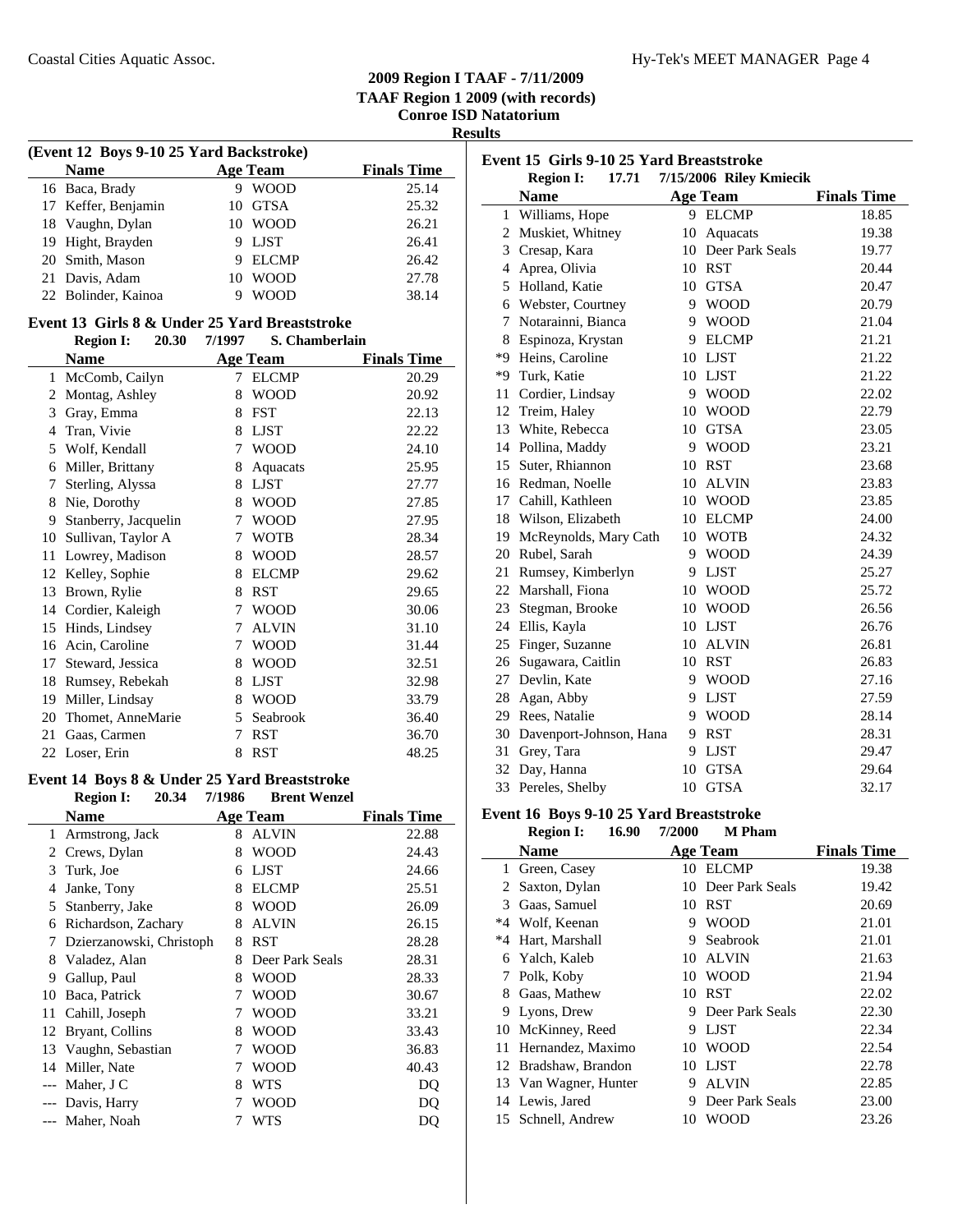### Coastal Cities Aquatic Assoc. The Coastal Cities Aquatic Assoc. The Coastal Cities Aquatic Assoc.

# **2009 Region I TAAF - 7/11/2009 TAAF Region 1 2009 (with records) Conroe ISD Natatorium**

**Results**

| (Event 16 Boys 9-10 25 Yard Breaststroke) |                   |    |                 |                    |
|-------------------------------------------|-------------------|----|-----------------|--------------------|
|                                           | <b>Name</b>       |    | <b>Age Team</b> | <b>Finals Time</b> |
|                                           | 16 Dyess, Glen    | 10 | <b>GTSA</b>     | 23.33              |
| 17                                        | Auerbach, Felix   | 9  | <b>WOOD</b>     | 23.46              |
| 18                                        | Griffin, Robert   | 10 | Seabrook        | 23.66              |
| 19                                        | Howard, Josh      | 10 | <b>GTSA</b>     | 24.20              |
| 20                                        | Henry, Huelskamp  | 9  | <b>SBAS</b>     | 24.27              |
| 21                                        | Devlin, Greg      | 10 | <b>WOOD</b>     | 24.40              |
| 22                                        | Coale, Wyatt      | 10 | <b>FST</b>      | 24.89              |
| 23                                        | Titus, Wilder     | 9  | Deer Park Seals | 25.13              |
| 24                                        | Ricklefsen, Jason | 9  | <b>RST</b>      | 25.90              |
| 25                                        | Laurel, Joshua    | 10 | <b>LJST</b>     | 26.10              |
| 26                                        | Mathieson, Gregor | 9  | WOOD            | 26.18              |
| 27                                        | Weaver, Kirby     | 9  | <b>WOOD</b>     | 27.10              |
| 28                                        | Davis, Adam       | 10 | <b>WOOD</b>     | 27.57              |
| 29                                        | Keffer, Benjamin  | 10 | <b>GTSA</b>     | 27.76              |
| 30                                        | Bordelon, Erich   | 9  | Seabrook        | 28.33              |
| 31                                        | Baca, Brady       | 9  | WOOD            | 28.48              |
|                                           | Koelzer, William  | 9  | <b>RST</b>      | DO                 |

### **Event 17 Girls 8 & Under 25 Yard Butterfly**

|    | 16.55<br><b>Region I:</b> | 7/1999 | <b>Charae Grosser</b> |                    |
|----|---------------------------|--------|-----------------------|--------------------|
|    | <b>Name</b>               |        | Age Team              | <b>Finals Time</b> |
| 1  | Gawronska, Zoe            | 8      | <b>WOOD</b>           | 17.57              |
| 2  | Thrash, Camille           | 8      | <b>ELCMP</b>          | 19.04              |
| 3  | Holland, Lauren           | 8      | <b>GTSA</b>           | 20.21              |
| 4  | Denbigh, Anna             | 7      | WOOD                  | 21.05              |
| 5  | Arendes, Haley            | 8      | WOOD                  | 21.90              |
| 6  | Bonhomme, Kendall         | 8      | WOOD                  | 22.10              |
| 7  | Mansfield, Maria          | 7      | <b>WOOD</b>           | 22.74              |
| 8  | Sugawara, Alissa          | 8      | <b>RST</b>            | 23.12              |
| 9  | Fields, Emory             |        | <b>WOOD</b>           | 24.17              |
| 10 | Hunt, Christine           | 8      | <b>ELCMP</b>          | 24.27              |
| 11 | Snell, Madison            | 8      | <b>LJST</b>           | 25.31              |
| 12 | Goudeau, Savannah         |        | WTS                   | 28.30              |
| 13 | Berry, Kamryn             |        | RST                   | 29.58              |
| 14 | Reinholt, Catherine       |        | <b>GTSA</b>           | 29.90              |
| 15 | Owens, Kandice            | 6      | <b>LJST</b>           | 30.15              |
|    | 16 Turner, Ashlan         | 8      | <b>RST</b>            | 32.83              |

### **Event 18 Boys 8 & Under 25 Yard Butterfly Region I:** 17.29 7/10/2004 Corey Duke

|     |                      | $1.201 - 0.01$ |                 |                    |
|-----|----------------------|----------------|-----------------|--------------------|
|     | <b>Name</b>          |                | <b>Age Team</b> | <b>Finals Time</b> |
|     | 1 Williams, Conner   |                | <b>ELCMP</b>    | 19.51              |
|     | Hart, Travis         | 8              | Seabrook        | 20.32              |
|     | 3 Crews, Dylan       | 8              | <b>WOOD</b>     | 20.62              |
|     | Rizzo, Luke          | 8              | <b>WOOD</b>     | 21.89              |
|     | 5 Gallup, Paul       | 8              | <b>WOOD</b>     | 23.67              |
| 6   | Rees, Evan           | 7              | <b>WOOD</b>     | 24.11              |
|     | 7 Alaniz, Brandon    |                | <b>RST</b>      | 24.90              |
| 8   | Fields, Collin       | 7              | <b>WOOD</b>     | 25.30              |
|     | 9 Notarainni, Thomas |                | <b>WOOD</b>     | 27.05              |
|     | 10 Koelzer, Nikolas  |                | <b>RST</b>      | 27.18              |
| 11. | McGrath, Connor      |                | <b>RST</b>      | 27.62              |
|     | 12 Duncan, Jett      | 6              | <b>WOOD</b>     | 28.21              |
|     | 13 McKinney, Matthew |                | <b>LIST</b>     | 28.35              |

| . . |                       |                   |       |
|-----|-----------------------|-------------------|-------|
|     | 14 Logan, Landon      | 7 FST             | 32.60 |
|     | 15 Rubel, Kyle A      | 6 WOOD            | 35.95 |
|     | --- Maher, Noah       | 7 WTS             | DO    |
|     | --- Brenner, Sean     | 8 Deer Park Seals | DO    |
|     | --- Mattingly, Peyton | <b>WOOD</b>       | DO    |

### **Event 19 Girls 9-10 25 Yard Butterfly**

### **Region I:** 14.60 7/9/2005 **Haley Skinner**

|                | <b>Name</b>            |    | <b>Age Team</b> | <b>Finals Time</b> |
|----------------|------------------------|----|-----------------|--------------------|
| 1              | Lasky, Ashley          | 9  | <b>WOOD</b>     | 15.00              |
| 2              | Brown, Cameron A       | 9  | <b>WOOD</b>     | 16.21              |
| 3              | Johnson, Julia         | 10 | <b>WOOD</b>     | 16.50              |
| $\overline{4}$ | Nava, Jill             | 10 | <b>ELCMP</b>    | 16.85              |
| 5              | Dzierzanowski, Kathryn | 9  | <b>RST</b>      | 16.90              |
| 6              | Priesmeyer, Kinsey     | 9  | <b>ELCMP</b>    | 17.24              |
| 7              | Ryland, Kayla          | 10 | Deer Park Seals | 17.63              |
| 8              | Sagner, Mandy          | 10 | Deer Park Seals | 18.44              |
| 9              | Smith, Kennedy         | 10 | <b>WOOD</b>     | 19.33              |
| 10             | Treim, Haley           | 10 | <b>WOOD</b>     | 19.56              |
| 11             | Rorrison, Kirsty       | 9  | <b>WOOD</b>     | 19.78              |
| 12             | Brown, Tara            | 10 | <b>WOOD</b>     | 20.04              |
| 13             | Cordier, Lindsay       | 9  | <b>WOOD</b>     | 20.28              |
| 14             | Sullivan, Jenna M      | 9  | <b>WOTB</b>     | 20.45              |
| 15             | Notarainni, Bianca     | 9  | <b>WOOD</b>     | 20.59              |
| 16             | Casey, Britney         | 10 | <b>WTS</b>      | 20.76              |
| 17             | Copeland, Mikayla      | 9  | <b>WOOD</b>     | 21.24              |
| 18             | McReynolds, Mary Cath  | 10 | <b>WOTB</b>     | 21.65              |
| 19             | Guentzel, Kelsey       | 10 | <b>LJST</b>     | 22.31              |
| 20             | Hubbard, Meagan        | 9  | <b>LJST</b>     | 22.59              |
| 21             | Gautreaux, Abby        | 10 | <b>GTSA</b>     | 22.64              |
| 22             | Newby, Kendele         | 10 | <b>RST</b>      | 22.78              |
| 23             | Finger, Suzanne        | 10 | <b>ALVIN</b>    | 23.31              |
| 24             | Rubel, Sarah           | 9  | <b>WOOD</b>     | 23.50              |
| 25             | Kloeber, Hannah        | 9  | <b>RST</b>      | 23.52              |
| 26             | Semmler, Madelyn       | 9  | <b>RST</b>      | 29.81              |
| 27             | Walker, Jodi           | 9  | <b>LJST</b>     | 30.05              |
| 28             | Curlee-Young, Chloe    | 9  | <b>WTS</b>      | 31.92              |
| $---$          | Sublett, Reannon       | 10 | Deer Park Seals | D <sub>O</sub>     |

### **Event 20 Boys 9-10 25 Yard Butterfly**

|    | <b>Region I:</b>    | 15.32 | 7/1984 | <b>David Staffeld</b> |                    |
|----|---------------------|-------|--------|-----------------------|--------------------|
|    | <b>Name</b>         |       |        | <b>Age Team</b>       | <b>Finals Time</b> |
| 1  | Persyn, Nolan       |       | 10     | <b>WOOD</b>           | 15.84              |
| 2  | Herdejurgen, Jack   |       | 10     | <b>WOOD</b>           | 16.01              |
| 3  | Green, Casey        |       | 10     | <b>ELCMP</b>          | 16.37              |
| 4  | Gable, Chris        |       | 9      | <b>WOOD</b>           | 16.78              |
| 5  | Thomas, Bryce       |       | 10     | Deer Park Seals       | 16.97              |
| 6  | Kuettel, Jack       |       | 9      | <b>LJST</b>           | 17.29              |
|    | Leutner, John       |       | 9      | <b>WOOD</b>           | 17.31              |
| 8  | Seymour, Alex       |       | 10     | <b>LJST</b>           | 17.67              |
| 9  | Yentzen, Reid       |       | 10     | <b>GTSA</b>           | 17.70              |
|    | 10 Lisewsky, Blaise |       | 9      | Seabrook              | 18.05              |
| 11 | Perez, William      |       | 9      | <b>RST</b>            | 19.17              |
|    | 12 Veazey, Garrett  |       | 10     | <b>RST</b>            | 19.44              |
| 13 | Voss, Jax           |       | 9      | <b>WOOD</b>           | 19.82              |
|    | 14 West, Zane Z     |       | 10     | WOTB                  | 20.09              |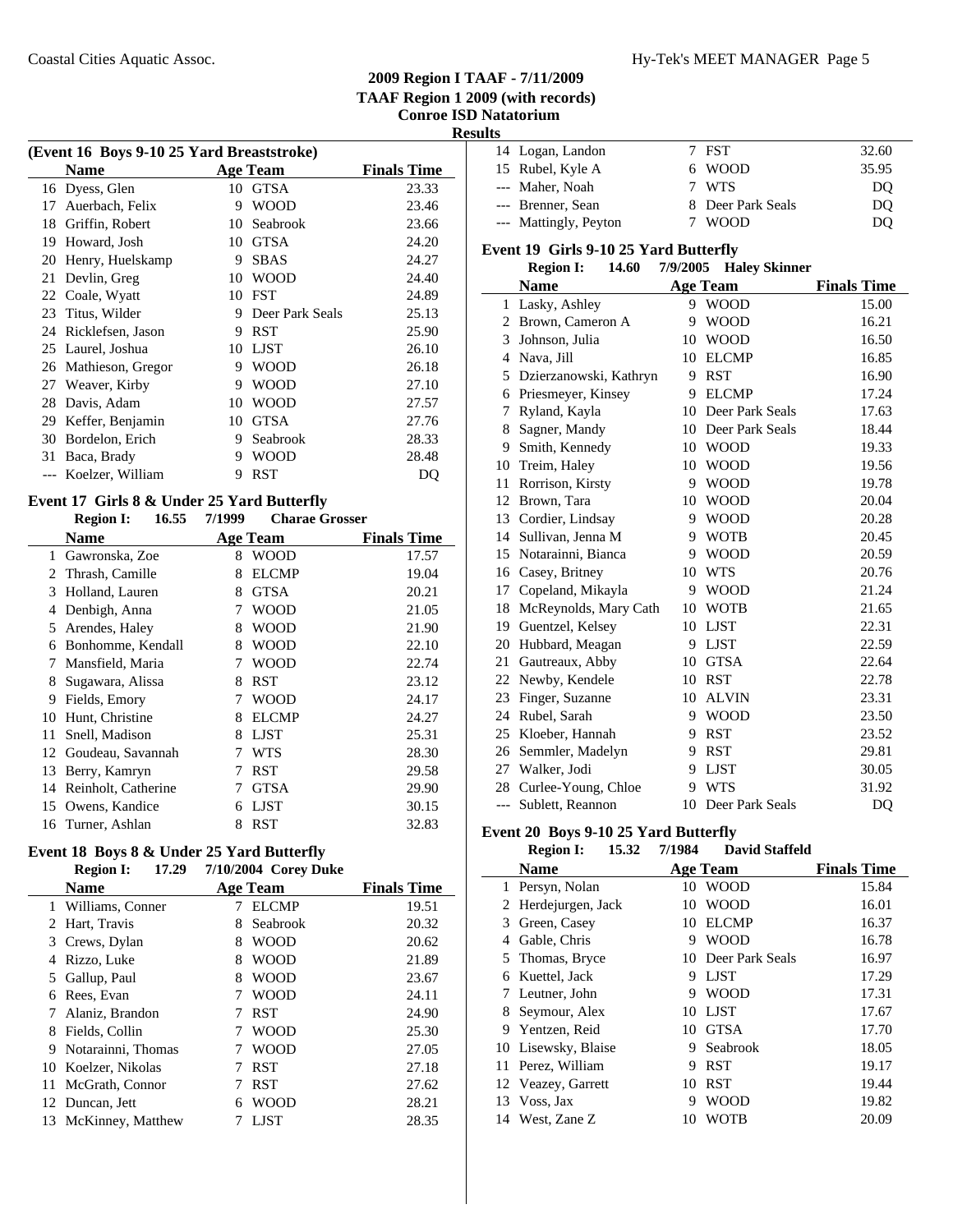|    | (Event 20 Boys 9-10 25 Yard Butterfly) |    |                 |                    |  |  |
|----|----------------------------------------|----|-----------------|--------------------|--|--|
|    | <b>Name</b>                            |    | <b>Age Team</b> | <b>Finals Time</b> |  |  |
|    | 15 Contreras, Salvador                 | 9  | <b>GTSA</b>     | 20.11              |  |  |
|    | 16 Schnell, Andrew                     | 10 | <b>WOOD</b>     | 20.12              |  |  |
| 17 | Bordelon, Erich                        | 9  | Seabrook        | 21.01              |  |  |
| 18 | Nojek, Jamie                           | 10 | <b>WOOD</b>     | 21.18              |  |  |
| 19 | Holleman, Hunter                       | 9  | Deer Park Seals | 21.44              |  |  |
|    | 20 Van Wagner, Hunter                  | 9  | <b>ALVIN</b>    | 21.88              |  |  |
| 21 | Griffin, Robert                        |    | 10 Seabrook     | 23.06              |  |  |
|    | 22 Howard, Josh                        | 10 | GTSA            | 23.85              |  |  |
|    | 23 McKinney, Reed                      | 9  | <b>LIST</b>     | 24.14              |  |  |
|    | 24 Moreno, William                     | 10 | <b>RST</b>      | 24.22              |  |  |
|    | 25 Vaughn, Dylan                       | 10 | <b>WOOD</b>     | 29.47              |  |  |
|    | 26 Hight, Brayden                      | 9  | <b>LIST</b>     | 29.68              |  |  |
|    | --- Martinez, Riley                    | 9  | <b>TXCTY</b>    | DO                 |  |  |

#### **Event 21 Girls 8 & Under 25 Yard Freestyle Region I:** 15.67 7/14/2007 Sadie Wilson

|                | кедіон 1;<br>15.07    | $1/14/200$ adder Wilson       |                    |
|----------------|-----------------------|-------------------------------|--------------------|
|                | <b>Name</b>           | <b>Age Team</b>               | <b>Finals Time</b> |
| $\mathbf{1}$   | Montag, Ashley        | <b>WOOD</b><br>8              | 15.95              |
| $\overline{2}$ | McComb, Cailyn        | 7<br><b>ELCMP</b>             | 16.17              |
|                | 3 Medlock, Leilani    | 8<br><b>TXCTY</b>             | 17.68              |
|                | 4 Reimer, Alison      | 8 ALVIN                       | 17.69              |
| 5              | Holland, Lauren       | 8 GTSA                        | 18.05              |
| 6              | Jansky, Camryn        | 7<br><b>ELCMP</b>             | 18.13              |
| $\tau$         | Gambrel, Rachel       | 8 LJST                        | 18.46              |
| 8              | Arendes, Haley        | 8<br><b>WOOD</b>              | 18.85              |
| 9              | Bonhomme, Kendall     | 8<br><b>WOOD</b>              | 18.90              |
| 10             | Slattery, Sydney      | <b>ELCMP</b><br>8             | 19.18              |
| 11             | Fields, Emory         | $\overline{7}$<br><b>WOOD</b> | 19.52              |
| 12             | Denbigh, Anna         | 7<br><b>WOOD</b>              | 19.84              |
| 13             | Goudeau, Savannah     | $\overline{7}$<br><b>WTS</b>  | 19.99              |
| 14             | Acin, Caroline        | $\overline{7}$<br><b>WOOD</b> | 20.48              |
| 15             | Ellis, Amanda         | 7<br><b>LJST</b>              | 20.54              |
| 16             | Reinholt, Catherine   | 7<br><b>GTSA</b>              | 20.97              |
| 17             | Snell, Madison        | 8<br><b>LJST</b>              | 21.13              |
|                | 18 Lowrey, Madison    | 8<br><b>WOOD</b>              | 21.15              |
|                | 19 Denbigh, Caroline  | 6 WOOD                        | 21.29              |
|                | 20 Larson, Julia      | 8<br><b>ALVIN</b>             | 21.32              |
|                | 21 Caponigro, Katie   | $\overline{7}$<br><b>WOOD</b> | 21.70              |
|                | 22 Sullivan, Taylor A | $\overline{7}$<br><b>WOTB</b> | 21.82              |
| 23             | Wolf, Kendall         | $\tau$<br><b>WOOD</b>         | 22.20              |
| 24             | Nie, Dorothy          | 8<br><b>WOOD</b>              | 22.49              |
|                | *25 Hassell, Alivia P | 8<br><b>WOTB</b>              | 22.72              |
| $*25$          | Owens, Kandice        | 6<br><b>LJST</b>              | 22.72              |
| 27             | Stanberry, Jacquelin  | $\overline{7}$<br><b>WOOD</b> | 23.66              |
| 28             | McDowell, Sarah       | $\overline{7}$<br><b>WOOD</b> | 23.86              |
| 29             | Rogan, Shelby         | <b>ALVIN</b><br>6             | 24.12              |
| 30             | Messenger, Emma       | $\overline{7}$<br><b>WOOD</b> | 24.17              |
| 31             | Barrientos, Isabel    | <b>WOOD</b><br>5              | 24.18              |
| 32             | Berry, Kamryn         | $\overline{7}$<br><b>RST</b>  | 24.33              |
| 33             | Thomet, AnneMarie     | 5<br>Seabrook                 | 24.41              |
| 34             | Falast, Sophie        | 6 WOOD                        | 24.48              |
| 35             | Mullins, Annie        | 7<br><b>WOOD</b>              | 24.54              |
|                | 36 Rumsey, Rebekah    | <b>LJST</b><br>8              | 24.69              |
| 37             | Gaas, Carmen          | 7<br><b>RST</b>               | 25.05              |

| 38 Bone, Lindsey     | 8 | Aquacats     | 25.20   |
|----------------------|---|--------------|---------|
| 39 Miller, Aubry     |   | Aquacats     | 25.77   |
| 40 Steward, Janey    | 6 | <b>WOOD</b>  | 26.76   |
| 41 Cordier, Kaleigh  |   | <b>WOOD</b>  | 27.08   |
| 42 Rivas, Veronica   | 8 | <b>TXCTY</b> | 27.55   |
| 43 Arendes, Ella     | 6 | <b>WOOD</b>  | 28.56   |
| 44 Traylor, Karlynn  | 6 | <b>GTSA</b>  | 29.63   |
| 45 Romero, Ava       | 6 | <b>WOOD</b>  | 31.33   |
| 46 Loser, Erin       | 8 | <b>RST</b>   | 32.96   |
| 47 Keffer, Ella      | 6 | <b>GTSA</b>  | 33.39   |
| 48 Steward, Jenavive |   | WOOD         | 1:16.53 |

## **Event 22 Boys 8 & Under 25 Yard Freestyle**

|    | <b>Region I:</b><br>15.12   | 7/1984         | <b>Marshal Fleniken</b> |                    |
|----|-----------------------------|----------------|-------------------------|--------------------|
|    | <b>Name</b>                 |                | <b>Age Team</b>         | <b>Finals Time</b> |
| 1  | Goudeau, Hunter             | 8              | <b>WTS</b>              | 17.21              |
|    | 2 Crews, Dylan              | 8              | <b>WOOD</b>             | 17.71              |
|    | 3 Mattingly, Peyton         | 7              | <b>WOOD</b>             | 17.76              |
|    | 4 Hart, Travis              | 8              | Seabrook                | 18.16              |
|    | 5 Duncan, Jett              | 6              | <b>WOOD</b>             | 18.18              |
|    | 6 McGrath, Connor           | $\overline{7}$ | <b>RST</b>              | 18.23              |
| 7  | Laurel, Benjamin            | 8              | <b>LJST</b>             | 18.34              |
| 8  | Cook, Trent                 | 8              | <b>RST</b>              | 18.52              |
| 9. | Janke, Tony                 | 8              | <b>ELCMP</b>            | 18.53              |
|    | 10 Lasky, Anthony           | 8              | <b>WOOD</b>             | 18.94              |
| 11 | Rorrison, Douglas           | $\overline{7}$ | <b>WOOD</b>             | 19.36              |
|    | 12 Geiman, Grant            | 8              | <b>ALVIN</b>            | 19.54              |
|    | 13 Cheatham, Zachary        | 8              | <b>WTS</b>              | 19.71              |
|    | 14 Alcalar, Christian       | 8              | <b>WTS</b>              | 19.83              |
|    | 15 Dzierzanowski, Christoph | 8              | <b>RST</b>              | 20.25              |
|    | 16 Keffer, Mark             | 8              | <b>GTSA</b>             | 20.41              |
|    | 17 Stanberry, Jake          | 8              | <b>WOOD</b>             | 20.58              |
|    | 18 Fields, Collin           | 7              | <b>WOOD</b>             | 20.82              |
|    | 19 Logan, Landon            | 7              | <b>FST</b>              | 21.00              |
|    | 20 Maher, J C               | 8              | <b>WTS</b>              | 21.01              |
| 21 | Thomas, Alex                | 8              | <b>TXCTY</b>            | 21.28              |
|    | 22 Baca, Patrick            | $\tau$         | <b>WOOD</b>             | 21.62              |
|    | 23 Johnson, Carter          | $\tau$         | <b>GTSA</b>             | 21.63              |
|    | 24 McCoy, Dylan             | 7              | <b>ALVIN</b>            | 21.79              |
|    | 25 Notarainni, Thomas       | $\overline{7}$ | <b>WOOD</b>             | 21.89              |
|    | 26 Curlee-Young, Cole       | 7              | <b>WTS</b>              | 22.04              |
|    | 27 Copeland, Caden          | 6              | <b>WOOD</b>             | 22.20              |
|    | 28 Notarainni, Marco        | 6              | <b>WOOD</b>             | 22.25              |
|    | 29 Rees, Evan               | 7              | <b>WOOD</b>             | 22.73              |
|    | 30 Bolinder, Lucas          | 8              | <b>WOOD</b>             | 22.74              |
| 31 | Odom, Kaghan                | 6              | <b>GTSA</b>             | 22.89              |
|    | 32 Reinholt, Thomas         | 6              | <b>GTSA</b>             | 22.95              |
|    | 33 Kolodziej, Hunter        | 6              | <b>WOOD</b>             | 23.27              |
|    | 34 Traylor, Landon          | 8              | <b>GTSA</b>             | 23.58              |
|    | 35 Krall, Roby              | 7              | <b>GTSA</b>             | 23.95              |
|    | 36 Brenner, Sean            | 8              | Deer Park Seals         | 24.96              |
|    | 37 Kolodziej, Gavin         | 6              | <b>WOOD</b>             | 25.10              |
|    | 38 Rubel, Kyle A            | 6              | <b>WOOD</b>             | 25.31              |
|    | 39 Gootee, Adam             | 8              | <b>RST</b>              | 26.34              |
|    | 40 Maher, Noah              | 7              | <b>WTS</b>              | 26.56              |
| 41 | Messenger, Austin           | 7              | <b>WOOD</b>             | 26.74              |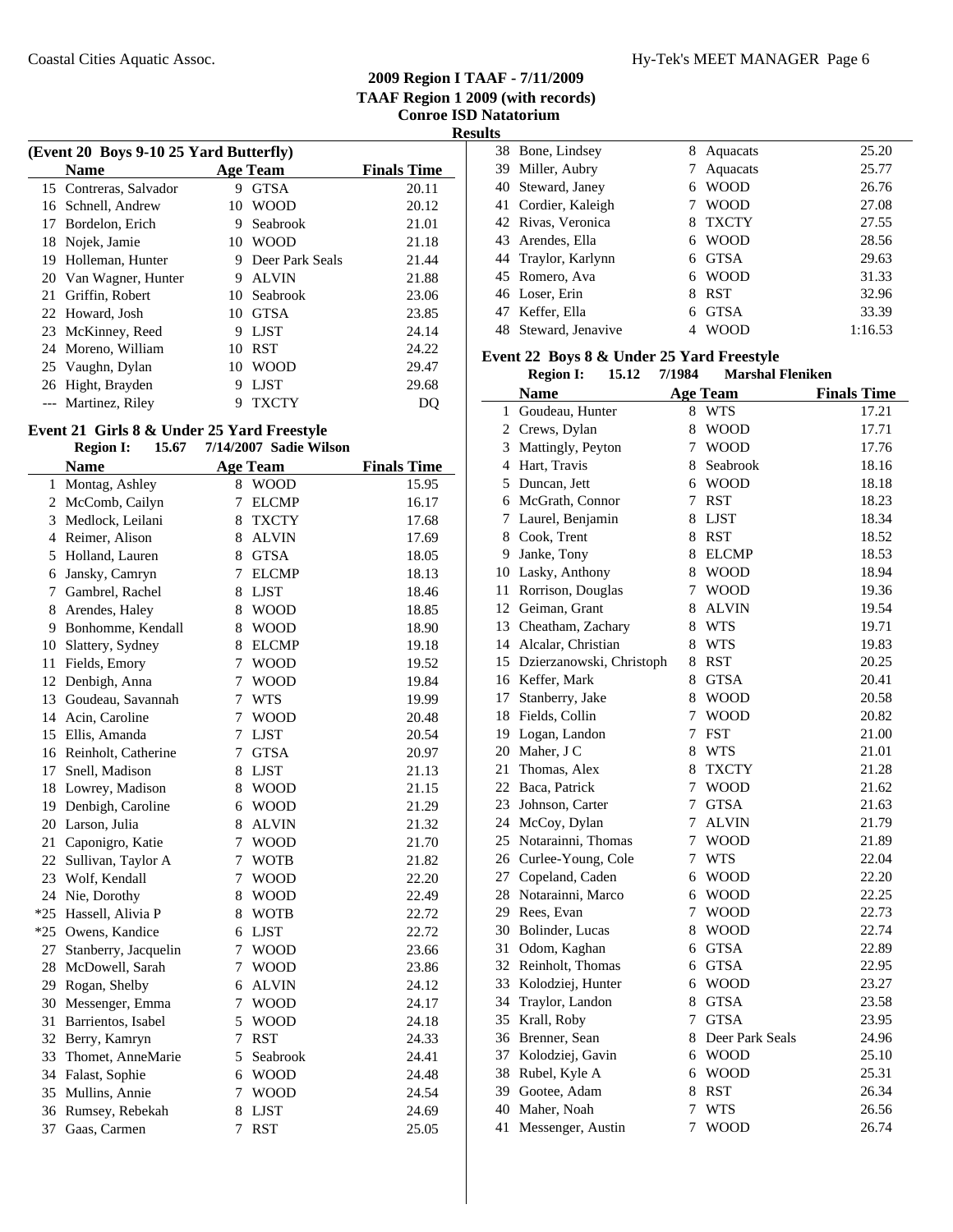**Results**

| (Event 22 Boys 8 & Under 25 Yard Freestyle) |                       |   |                   |                    |  |  |
|---------------------------------------------|-----------------------|---|-------------------|--------------------|--|--|
|                                             | Name                  |   | <b>Age Team</b>   | <b>Finals Time</b> |  |  |
|                                             | 42 Orsak, Nathan      |   | 5 Aquacats        | 27.21              |  |  |
|                                             | 43 Cahill, Joseph     |   | <b>WOOD</b>       | 27.37              |  |  |
|                                             | 44 Vaughn, Sebastian  |   | <b>WOOD</b>       | 28.87              |  |  |
|                                             | 45 Bryant, Collins    |   | <b>WOOD</b>       | 28.98              |  |  |
|                                             | 46 Titus, Cable       |   | 6 Deer Park Seals | 30.82              |  |  |
|                                             | 47 Hernandez, Dominic |   | <b>WOOD</b>       | 36.75              |  |  |
|                                             | 48 Mathieson, Cameron | 6 | <b>WOOD</b>       | 40.86              |  |  |
| 49                                          | Devlin, Luke          |   | <b>WOOD</b>       | 42.80              |  |  |
|                                             |                       |   |                   |                    |  |  |

### **Event 23 Girls 9-10 25 Yard Freestyle**

|    | <b>Region I:</b><br>13.46  | 7/1999 | <b>Lisa Paul</b> |                    |
|----|----------------------------|--------|------------------|--------------------|
|    | <b>Name</b>                |        | <b>Age Team</b>  | <b>Finals Time</b> |
| 1  | Lasky, Ashley              | 9      | <b>WOOD</b>      | 14.24              |
| 2  | Moore, Katherine           | 10     | <b>ALVIN</b>     | 14.68              |
| 3  | Brown, Cameron A           | 9      | <b>WOOD</b>      | 14.82              |
|    | 4 Nava, Jill               | 10     | <b>ELCMP</b>     | 14.95              |
| 5  | Johnson, Julia             | 10     | <b>WOOD</b>      | 15.49              |
|    | 6 Coale, Cheyenne          | 10     | <b>FST</b>       | 15.72              |
| 7  | Krpec, Brooke              | 9      | <b>ELCMP</b>     | 15.90              |
|    | 8 Brown, Tara              | 10     | <b>WOOD</b>      | 16.44              |
| 9  | Attaway, Sarah             | 9      | Aquacats         | 16.88              |
| 10 | Webster, Courtney          | 9      | <b>WOOD</b>      | 16.90              |
| 11 | Notarainni, Bianca         | 9      | <b>WOOD</b>      | 17.14              |
|    | 12 Cordier, Lindsay        | 9      | <b>WOOD</b>      | 17.32              |
|    | 13 Rodriguez, Valeria      | 10     | <b>WTS</b>       | 17.35              |
|    | 14 Moreno, Amanda          | 10     | <b>RST</b>       | 17.49              |
|    | 15 Heins, Caroline         | 10     | LJST             | 17.75              |
|    | 16 Guentzel, Kelsey        | 10     | <b>LJST</b>      | 17.91              |
|    | 17 Davenport-Johnson, Hana | 9      | <b>RST</b>       | 18.09              |
|    | 18 Redman, Noelle          | 10     | <b>ALVIN</b>     | 18.19              |
|    | 19 DeRouen, Makayla        | 10     | <b>GTSA</b>      | 18.36              |
|    | 20 Albers, Alyssa          | 9      | <b>FST</b>       | 18.49              |
|    | 21 Pereles, Shelby         | 10     | <b>GTSA</b>      | 18.63              |
|    | 22 Copeland, Mikayla       | 9      | <b>WOOD</b>      | 18.72              |
| 23 | Sullivan, Jenna M          | 9      | <b>WOTB</b>      | 18.75              |
|    | 24 Hubbard, Meagan         | 9      | <b>LJST</b>      | 18.90              |
|    | 25 Turner, Carlynne        | 10     | <b>RST</b>       | 19.06              |
|    | 26 Knauth, Caroline        | 9      | <b>GTSA</b>      | 19.38              |
|    | 27 Rumsey, Kimberlyn       | 9      | <b>LJST</b>      | 19.56              |
|    | 28 Wilson, Elizabeth       | 10     | <b>ELCMP</b>     | 19.59              |
|    | 29 Gautreaux, Abby         | 10     | <b>GTSA</b>      | 19.74              |
|    | 30 Stegman, Brooke         | 10     | <b>WOOD</b>      | 19.79              |
|    | 31 Rees, Natalie           | 9      | <b>WOOD</b>      | 19.99              |
|    | 32 Ellis, Kayla            | 10     | LJST             | 20.08              |
|    | 33 Rubel, Sarah            | 9      | <b>WOOD</b>      | 20.12              |
|    | 34 Marshall, Fiona         | 10     | <b>WOOD</b>      | 20.56              |
|    | 35 Pollina, Maddy          | 9      | <b>WOOD</b>      | 20.62              |
| 36 | Kloeber, Hannah            | 9      | <b>RST</b>       | 21.02              |
|    | 37 Devlin, Kate            | 9      | <b>WOOD</b>      | 21.22              |
|    | 38 Frankum, Karley E       | 10     | <b>WOTB</b>      | 21.45              |
|    | 39 Steward, Juliana        | 9      | <b>WOOD</b>      | 21.90              |
|    | 40 Agan, Abby              | 9      | <b>LJST</b>      | 23.09              |
| 41 | Walker, Jodi               | 9      | <b>LJST</b>      | 23.39              |
| 42 | Day, Hanna                 | 10     | <b>GTSA</b>      | 23.48              |
|    |                            |        |                  |                    |

| 43 Cahill, Kathleen    |  | 23.68                               |
|------------------------|--|-------------------------------------|
| 44 Curlee-Young, Chloe |  | 23.84                               |
| 45 Semmler, Madelyn    |  | 24.06                               |
| 46 Galvan, Julee       |  | 24.53                               |
|                        |  | 10 WOOD<br>9 WTS<br>9 RST<br>9 GTSA |

### **Event 24 Boys 9-10 25 Yard Freestyle**

#### **Region I:** 13.90 7/1986 Marshal Fleniken

|    | Region 1:<br>19.YV      | 77200 | <b>MATSHAI FIEIHREIL</b> |                    |
|----|-------------------------|-------|--------------------------|--------------------|
|    | <b>Name</b>             |       | <b>Age Team</b>          | <b>Finals Time</b> |
| 1  | McComb, Micah           |       | 10 ELCMP                 | 14.21              |
| 2  | Herdejurgen, Jack       |       | 10 WOOD                  | 15.05              |
|    | 3 Pekel, Nicholas       |       | 9 WOOD                   | 15.49              |
|    | 4 Odom, Rylan           |       | 10 GTSA                  | 15.58              |
| 5  | Nixon, Vaughn           | 9     | <b>ALVIN</b>             | 15.65              |
|    | 6 Hight, Bradley        |       | 9 LJST                   | 15.80              |
| 7  | Hassell, Harrison W     |       | 10 WOTB                  | 15.83              |
| 8  | Hernandez, Maximo       | 10    | <b>WOOD</b>              | 16.21              |
|    | 9 Stockton, Davis       | 9.    | <b>ELCMP</b>             | 16.28              |
|    | 10 Polk, Koby           |       | 10 WOOD                  | 16.31              |
|    | 11 Bradshaw, Brandon    |       | 10 LJST                  | 16.36              |
|    | 12 Trigo, Tristan       | 9     | <b>ALVIN</b>             | 16.41              |
|    | 13 West, Zane Z         |       | 10 WOTB                  | 16.46              |
|    | 14 Miller, Dalton       |       | 9 LJST                   | 16.59              |
|    | 15 Voss, Jax            | 9     | <b>WOOD</b>              | 16.60              |
|    | 16 Gray, Aaron          |       | 10 FST                   | 16.83              |
|    | 17 Nojek, Jamie         |       | 10 WOOD                  | 16.93              |
|    | 18 Zamora, Zach         | 9     | <b>RST</b>               | 17.02              |
|    | 19 Coale, Wyatt         |       | 10 FST                   | 17.17              |
|    | 20 Howard, Josh         |       | 10 GTSA                  | 17.67              |
|    | 21 Herrera, Christopher |       | 10 TXCTY                 | 17.69              |
|    | 22 Schnell, Andrew      |       | 10 WOOD                  | 17.70              |
|    | 23 Wolf, Keenan         | 9     | <b>WOOD</b>              | 18.09              |
|    | 24 Brown, Kyle          | 9     | <b>FST</b>               | 18.10              |
|    | 25 Kovacevich, Marlin   | 10    | <b>TXCTY</b>             | 18.34              |
|    | 26 Martinez, Riley      | 9     | <b>TXCTY</b>             | 18.52              |
|    | *27 Devlin, Greg        |       | 10 WOOD                  | 18.84              |
|    | *27 Auerbach, Felix     |       | 9 WOOD                   | 18.84              |
|    | 29 Koelzer, William     | 9     | <b>RST</b>               | 19.15              |
|    | 30 Przybilla, Joey      | 9     | <b>RST</b>               | 19.19              |
| 31 | Keffer, Benjamin        | 10    | <b>GTSA</b>              | 19.68              |
|    | 32 Moreno, William      |       | 10 RST                   | 19.86              |
|    | 33 Weaver, Kirby        | 9.    | <b>WOOD</b>              | 19.92              |
|    | 34 Guadarrama, Jesus    | 10    | <b>ALVIN</b>             | 20.35              |
|    | 35 Baca, Brady          |       | 9 WOOD                   | 20.41              |
|    | 36 Henry, Huelskamp     | 9     | <b>SBAS</b>              | 20.67              |
|    | 37 Ricklefsen, Jason    | 9     | <b>RST</b>               | 21.87              |
| 38 | Hight, Brayden          | 9     | <b>LJST</b>              | 21.88              |
|    | 39 Smith, Mason         |       | 9 ELCMP                  | 21.89              |
|    | 40 Vaughn, Dylan        |       | 10 WOOD                  | 22.57              |
| 41 | Davis, Adam             | 10    | <b>WOOD</b>              | 22.76              |
| 42 | Bolinder, Kainoa        | 9     | <b>WOOD</b>              | 25.96              |

### **Event 25 Girls 8 & Under 100 Yard IM**

| Region I: 1:31.54 7/1986 |  | <b>B. Haschke</b> |
|--------------------------|--|-------------------|
|                          |  |                   |

| <b>Name</b>      | Age Team | <b>Finals Time</b> |
|------------------|----------|--------------------|
| 1 Gawronska, Zoe | 8 WOOD   | 1:35.89            |
| 44.27            | 51.62    |                    |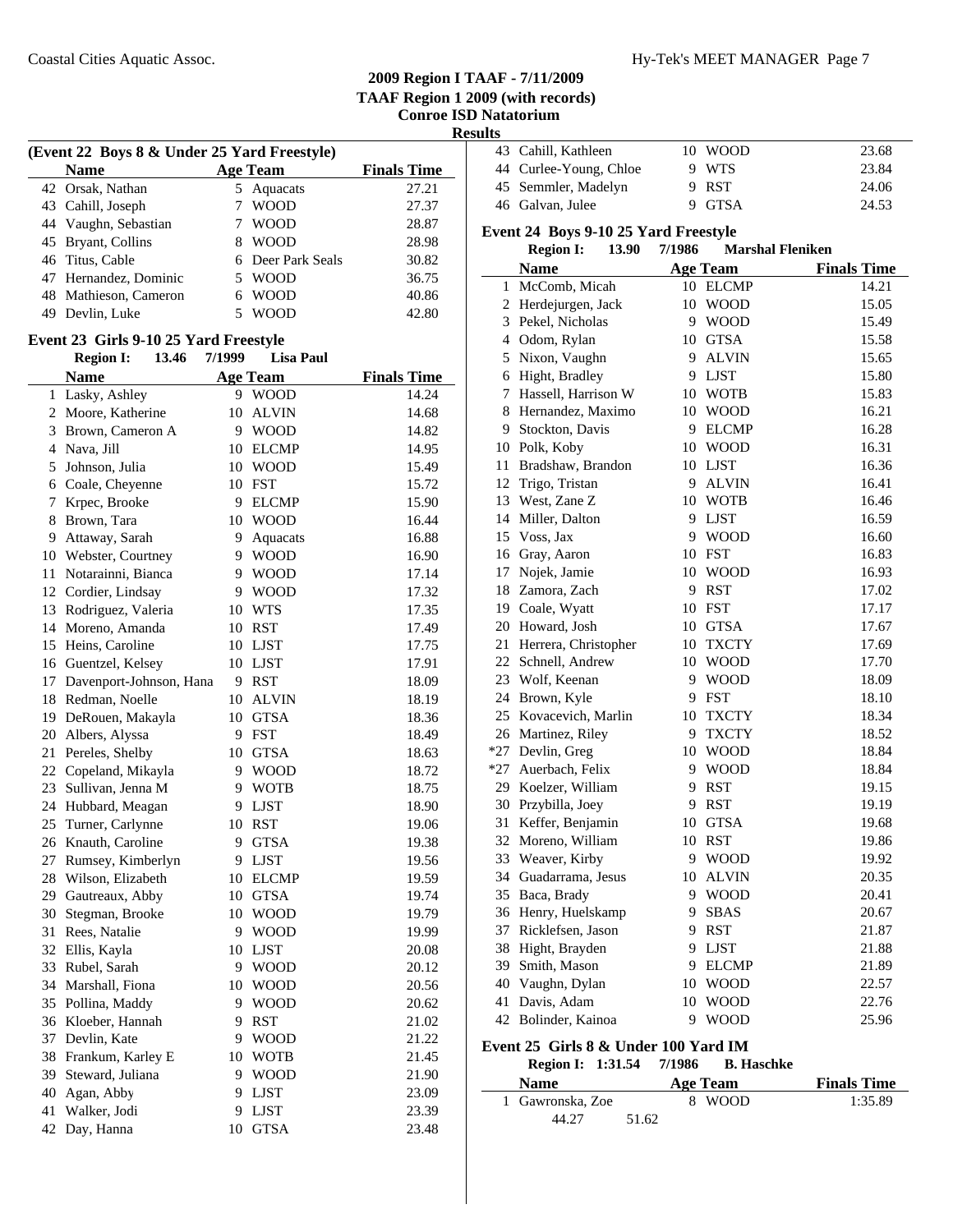|    | (Event 25 Girls 8 & Under 100 Yard IM) |         |    |                 |                    |  |
|----|----------------------------------------|---------|----|-----------------|--------------------|--|
|    | <b>Name</b>                            |         |    | <b>Age Team</b> | <b>Finals Time</b> |  |
|    | 2 Cahill, Bailey                       |         |    | 8 WOOD          | 1:41.93            |  |
|    | 46.43                                  | 55.50   |    |                 |                    |  |
|    | 3 Holland, Lauren                      |         | 8  | <b>GTSA</b>     | 1:43.46            |  |
|    | 45.40                                  | 58.06   |    |                 |                    |  |
| 4  | Gray, Emma                             |         |    | 8 FST           | 1:48.84            |  |
|    | 52.84                                  | 56.00   |    |                 |                    |  |
|    | 5 Bonhomme, Kendall                    |         | 8  | <b>WOOD</b>     | 1:52.42            |  |
|    | 48.94                                  | 1:03.48 |    |                 |                    |  |
| 6  | Wilson, Emily                          |         | 8  | <b>ELCMP</b>    | 1:56.58            |  |
|    | 54.19                                  | 1:02.39 |    |                 |                    |  |
| 7  | Sugawara, Alissa                       |         |    | 8 RST           | 2:00.90            |  |
|    | 50.95                                  | 1:09.95 |    |                 |                    |  |
| 8. | Morales, Mallory                       |         | 8. | Aquacats        | 2:03.38            |  |
|    | 1:07.50                                |         |    |                 |                    |  |
| 9  | Sullivan, Taylor A                     |         | 7  | <b>WOTB</b>     | 2:09.18            |  |
|    | 1:02.19                                | 1:06.99 |    |                 |                    |  |
|    | 10 Kelley, Sophie                      |         | 8  | <b>ELCMP</b>    | 2:10.78            |  |
|    | 1:10.60                                |         |    |                 |                    |  |
| 11 | Sterling, Alyssa                       |         | 8  | <b>LJST</b>     | 2:14.05            |  |
|    | 12 Steward, Jessica                    |         | 8  | <b>WOOD</b>     | 2:24.83            |  |
|    |                                        |         |    |                 |                    |  |

### **Event 26 Boys 8 & Under 100 Yard IM**

|                        |         |    | Region I: 1:28.75 7/10/2004 Corey Duke |                    |
|------------------------|---------|----|----------------------------------------|--------------------|
| <b>Name</b>            |         |    | <b>Age Team</b>                        | <b>Finals Time</b> |
| 1 Williams, Conner     |         |    | 7 ELCMP                                | 1:38.40            |
| 44.03                  | 54.37   |    |                                        |                    |
| 2 Pannell, Frankie     |         | 8  | <b>ALVIN</b>                           | 1:51.13            |
| 54.91                  | 56.22   |    |                                        |                    |
| 3 Jacks, Joshua        |         | 8  | <b>RST</b>                             | 1:57.66            |
| 52.58                  | 1:05.08 |    |                                        |                    |
| 4 Richardson, Zachary  |         | 8. | ALVIN                                  | 2:03.99            |
| 1:02.32                | 1:01.67 |    |                                        |                    |
| 5 Alaniz, Brandon      |         |    | 7 RST                                  | 2:11.20            |
| 57.60                  | 1:13.60 |    |                                        |                    |
| --- Curlee-Young, Cole |         |    | WTS                                    | DO                 |
| 1:09.33                | 1:14.51 |    |                                        |                    |
| --- Dunham, Matthew    |         | 8  | <b>GTSA</b>                            |                    |
| 53.52                  | 57.56   |    |                                        |                    |

|    | Event 27 Girls 9-10 100 Yard IM<br>Region I: 1:19.73 7/1998 |       | <b>Betsy Outlaw</b> |                    |
|----|-------------------------------------------------------------|-------|---------------------|--------------------|
|    | <b>Name</b>                                                 |       | Age Team            | <b>Finals Time</b> |
|    | 1 Williams, Hope                                            |       | <b>ELCMP</b>        | 1:20.14            |
|    | 38.28                                                       | 41.86 |                     |                    |
|    | 2 Housenga, Kaitlyn                                         |       | 10 LJST             | 1:24.90            |
|    | 37.17                                                       | 47.73 |                     |                    |
| 3  | Brown, Cameron A                                            |       | <b>WOOD</b>         | 1:26.13            |
|    | 38.66                                                       | 47.47 |                     |                    |
| 4  | Moore, Katherine                                            |       | 10 ALVIN            | 1:26.47            |
|    | 39.64                                                       | 46.83 |                     |                    |
| 5. | Ryland, Kayla                                               |       | 10 Deer Park Seals  | 1:30.98            |
|    | 40.48                                                       | 50.50 |                     |                    |

| <b>Results</b> |                         |         |             |         |
|----------------|-------------------------|---------|-------------|---------|
|                | 6 Coale, Cheyenne       |         | 10 FST      | 1:32.48 |
|                | 42.64                   | 49.84   |             |         |
|                | 7 Holland, Katie        |         | 10 GTSA     | 1:32.78 |
|                | 42.06                   | 50.72   |             |         |
|                | 8 Treim, Haley          |         | 10 WOOD     | 1:41.83 |
|                | 47.80                   | 54.03   |             |         |
|                | 9 McReynolds, Mary Cath |         | 10 WOTB     | 1:42.32 |
|                | 49.60                   | 52.72   |             |         |
|                | 10 Casey, Britney       |         | 10 WTS      | 1:42.71 |
|                | 44.58                   | 58.13   |             |         |
|                | 11 Sugawara, Caitlin    |         | 10 RST      | 1:47.84 |
|                | 49.05                   | 58.79   |             |         |
|                | 12 Marshall, Fiona      | 10      | <b>WOOD</b> | 1:58.62 |
|                | 55.48                   | 1:03.14 |             |         |

# **Event 28 Boys 9-10 100 Yard IM**

### **Region I: 1:18.53 7/1983 B. Luedke<br>
<b>Name Age Team Name Finals Time Age Team**

| Name                 |         |   | Age ream           | rinais lime |
|----------------------|---------|---|--------------------|-------------|
| 1 Green, Casey       |         |   | 10 ELCMP           | 1:21.43     |
| 38.67                | 42.76   |   |                    |             |
| 2 Persyn, Nolan      |         |   | 10 WOOD            | 1:22.14     |
| 37.70                | 44.44   |   |                    |             |
| 3 Saxton, Dylan      |         |   | 10 Deer Park Seals | 1:32.45     |
| 46.51                | 45.94   |   |                    |             |
| 4 Nixon, Vaughn      |         |   | 9 ALVIN            | 1:32.51     |
| 42.40                | 50.11   |   |                    |             |
| 5 Hart, Marshall     |         | 9 | Seabrook           | 1:32.69     |
| 45.90                | 46.79   |   |                    |             |
| 6 Stockton, Davis    |         | 9 | <b>ELCMP</b>       | 1:34.66     |
| 42.03                | 52.63   |   |                    |             |
| 7 Lisewsky, Blaise   |         | 9 | Seabrook           | 1:34.84     |
| 42.29                | 52.55   |   |                    |             |
| 8 Dyess, Glen        |         |   | 10 GTSA            | 1:36.11     |
| 45.66                | 50.45   |   |                    |             |
| 9 Yentzen, Reid      |         |   | 10 GTSA            | 1:38.32     |
| 44.09                | 54.23   |   |                    |             |
| 10 Devlin, Greg      |         |   | 10 WOOD            | 1:42.99     |
| 49.75                | 53.24   |   |                    |             |
| 11 Veazey, Garrett   |         |   | 10 RST             | 1:45.78     |
| 46.21                | 59.57   |   |                    |             |
| 12 Perez, William    |         |   | 9 RST              | 1:46.97     |
| 47.71                | 59.26   |   |                    |             |
| 13 Bradshaw, Brandon |         |   | 10 LJST            | 1:51.29     |
| 54.20                | 57.09   |   |                    |             |
| 14 Brown, Kyle       |         |   | 9 FST              | 1:55.91     |
| 54.12                | 1:01.79 |   |                    |             |
| 15 Titus, Wilder     |         | 9 | Deer Park Seals    | 2:08.63     |
| 1:05.86              | 1:02.77 |   |                    |             |

### **Event 29 Girls 8 & Under 100 Yard Freestyle Relay Region I: 1:08.09 Clute 7/1997**

| Team                   | Relav                | <b>Finals Time</b> |
|------------------------|----------------------|--------------------|
| 1 LIST                 |                      | 1:15.88            |
| 1) Chakraborty, Riya 8 | 2) Gambrel, Rachel 8 |                    |
| 3) Sterling, Alyssa 8  | 4) Tran, Vivie 8     |                    |
| 39.29<br>36.59         |                      |                    |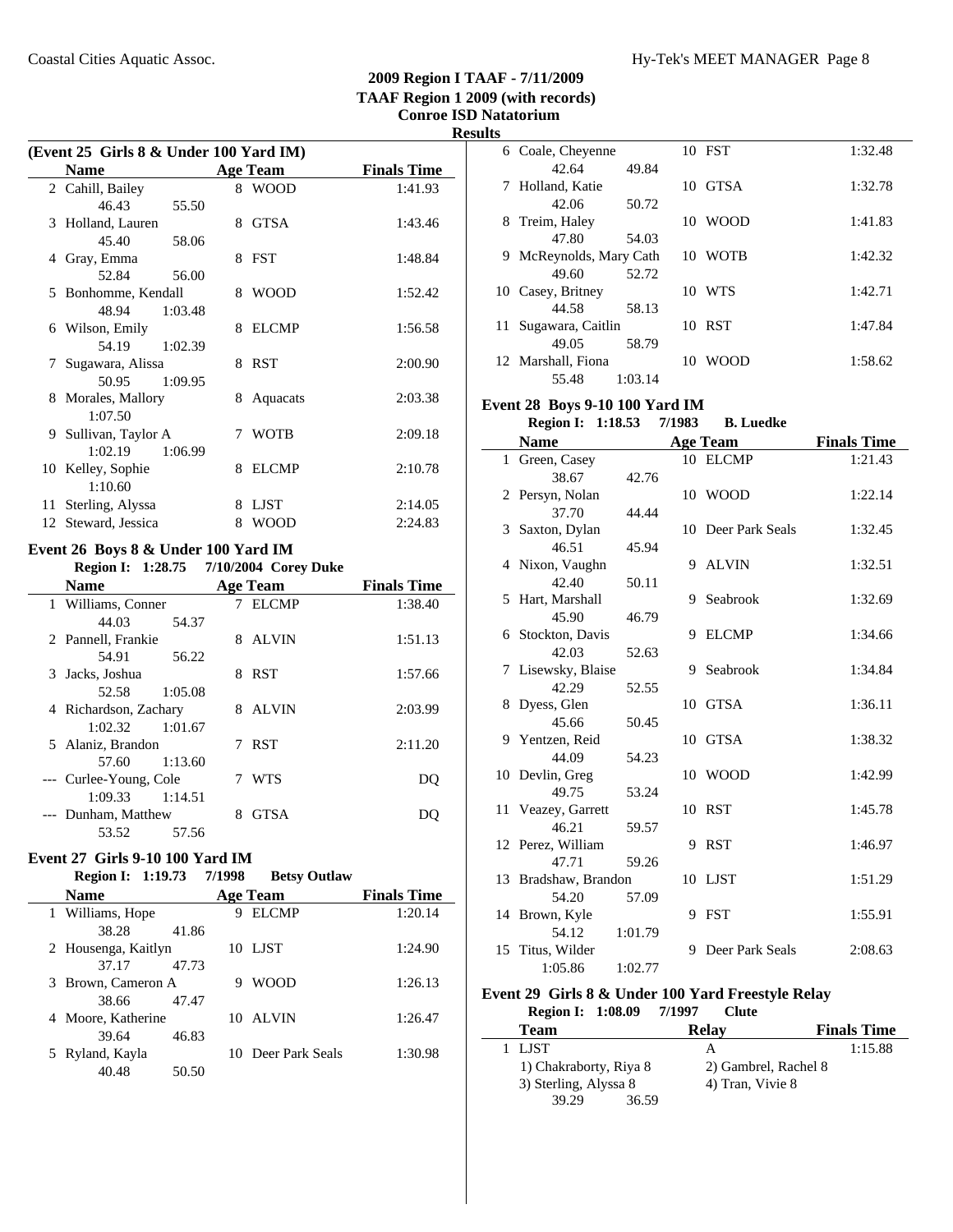# **Resul**

|                | (Event 29 Girls 8 & Under 100 Yard Freestyle Relay) |                       |                    |  |  |
|----------------|-----------------------------------------------------|-----------------------|--------------------|--|--|
|                | Team                                                | Relay                 | <b>Finals Time</b> |  |  |
|                | 2 ALVIN                                             | A                     | 1:20.68            |  |  |
|                | 1) Larson, Julia 8                                  | 2) Nelson, Leah 7     |                    |  |  |
|                | 3) Hinds, Lindsey 7                                 | 4) Reimer, Alison 8   |                    |  |  |
|                | 41.35<br>39.33                                      |                       |                    |  |  |
| $\mathcal{E}$  | <b>WOOD</b>                                         | A                     | 1:29.78            |  |  |
|                | 1) Mullins, Annie 7                                 | 2) Messenger, Emma 7  |                    |  |  |
|                | 3) Stanberry, Jacquelin 7                           | 4) Mansfield, Maria 7 |                    |  |  |
|                | 47.26<br>42.52                                      |                       |                    |  |  |
| $\overline{4}$ | <b>RST</b>                                          | A                     | 1:32.12            |  |  |
|                | 1) Brown, Rylie 8                                   | 2) Gaas, Carmen 7     |                    |  |  |
|                | 3) Palmer, Madison 8                                | 4) Turner, Ashlan 8   |                    |  |  |
|                | 46.85<br>45.27                                      |                       |                    |  |  |
|                | 5 WOOD                                              | B                     | 1:40.99            |  |  |
|                | 1) McDowell, Sarah 7                                | 2) Steward, Janey 6   |                    |  |  |
|                | 3) Steward, Jessica 8                               | 4) Falast, Sophie 6   |                    |  |  |
|                | EL CMP                                              | A                     | DQ                 |  |  |
|                | 1) Hunt, Christine 8                                | 2) Jansky, Camryn 7   |                    |  |  |
|                | 3) Wilson, Emily 8                                  | 4) Slattery, Sydney 8 |                    |  |  |
|                | 38.87<br>37.04                                      |                       |                    |  |  |
|                | Aquacats                                            | A                     | DO                 |  |  |
|                | 1) Miller, Brittany 8                               | 2) Miller, Aubry 7    |                    |  |  |
|                | 3) Morales, Mallory 8                               | 4) Sliva, Hannah 8    |                    |  |  |
|                | 47.10<br>42.12                                      |                       |                    |  |  |

## **Event 30 Boys 8 & Under 100 Yard Freestyle Relay Region I: 1:09.04 7/12/2008 The Woodlands**

**C Gable, E Adams, J Leutner, L Rizzo**

|   | Team                    | <b>Relay</b>                  | <b>Finals Time</b> |
|---|-------------------------|-------------------------------|--------------------|
| 1 | <b>RST</b>              | A                             | 1:15.87            |
|   | 1) McGrath, Connor 7    | 2) Dzierzanowski, Christopher |                    |
|   | 3) Jacks, Joshua 8      | 4) Cook, Trent 8              |                    |
|   | 38.23<br>37.64          |                               |                    |
|   | 2 WTS                   | A                             | 1:16.23            |
|   | 1) Cheatham, Zachary 8  | 2) Maher, $J \, C \, 8$       |                    |
|   | 3) Alcalar, Christian 8 | 4) Goudeau, Hunter 8          |                    |
|   | 39.63<br>36.60          |                               |                    |
|   | 3 ALVIN                 | A                             | 1:17.11            |
|   | 1) Pannell, Frankie 8   | 2) McCoy, Dylan 7             |                    |
|   | 3) Geiman, Grant 8      | 4) Armstrong, Jack 8          |                    |
|   | 39.89<br>37.22          |                               |                    |
|   | 4 LJST                  | A                             | 1:23.21            |
|   | 1) Fuchs, Collin 7      | $2)$ Turk, Joe $6$            |                    |
|   | 3) McKinney, Matthew 7  | 4) Laurel, Benjamin 8         |                    |
|   | 40.69<br>42.52          |                               |                    |
|   | 5 GTSA                  | A                             | 1:24.81            |
|   | 1) Keffer, Mark 8       | 2) Odom, Kaghan 6             |                    |
|   | 3) Traylor, Landon 8    | 4) Dunham, Matthew 8          |                    |
|   | 42.96<br>41.85          |                               |                    |
|   | 6 RST                   | B                             | 1:31.04            |
|   | 1) Koelzer, Nikolas 7   | 2) Gootee, Adam 8             |                    |
|   | 3) Miller, Andrew 7     | 4) Alaniz, Brandon 7          |                    |
|   | 48.15<br>42.89          |                               |                    |

| ults        |                                                 |        |                          |                    |
|-------------|-------------------------------------------------|--------|--------------------------|--------------------|
| $7^{\circ}$ | <b>WOOD</b>                                     |        | A                        | 1:36.38            |
|             | 1) Fields, Collin 7                             |        | 2) Miller, Nate 7        |                    |
|             | 3) Rees, Evan 7                                 |        | 4) Copeland, Caden 6     |                    |
|             | 52.27                                           | 44.11  |                          |                    |
|             | Event 31 Girls 9-10 100 Yard Freestyle Relay    |        |                          |                    |
|             | 58.94<br><b>Region I:</b>                       | 7/1999 | <b>Lake Jackson</b>      |                    |
|             | Team                                            |        | <b>Relay</b>             | <b>Finals Time</b> |
|             | 1 LJST                                          |        | A                        | 1:01.39            |
|             | 1) Housenga, Kaitlyn 10                         |        | 2) Housenga, Melanie 9   |                    |
|             | 3) Turk, Katie 10                               |        | 4) Nguyen, Nicole 10     |                    |
|             | 31.22                                           | 30.17  |                          |                    |
| 2           | <b>ELCMP</b>                                    |        | A                        | 1:03.60            |
|             | 1) Espinoza, Krystan 9                          |        | 2) Huddleston, Ashlyn 10 |                    |
|             | 3) Martin, Elizabeth 10                         |        | 4) Krpec, Brooke 9       |                    |
|             | 32.74                                           | 30.86  |                          |                    |
|             | 3 Aquacats                                      |        | A                        | 1:03.87            |
|             | 1) Muskiet, Whitney 10                          |        | 2) Attaway, Sarah 9      |                    |
|             | 3) Orsak, Mehgan 10                             |        | 4) Jex, Maddie 10        |                    |
|             | 32.37                                           | 31.50  |                          |                    |
|             | 4 RST                                           |        | A                        | 1:06.35            |
|             | 1) Moreno, Amanda 10                            |        | 2) Suter, Rhiannon 10    |                    |
|             | 3) Dzierzanowski, Kathryn 9                     |        | 4) Aprea, Olivia 10      |                    |
|             | 35.37                                           | 30.98  |                          |                    |
|             | 5 ALVIN                                         |        | A                        | 1:11.97            |
|             | 1) Johnson, Makayla 9                           |        | 2) Finger, Suzanne 10    |                    |
|             | 3) Redman, Noelle 10                            |        | 4) Rogan, Lindsey 9      |                    |
|             | 36.88<br>6 GTSA                                 | 35.09  | A                        | 1:13.70            |
|             |                                                 |        | 2) Pereles, Shelby 10    |                    |
|             | 1) DeRouen, Makayla 10<br>3) Knauth, Caroline 9 |        | 4) White, Rebecca 10     |                    |
|             | 36.70                                           | 37.00  |                          |                    |
|             | <b>WOOD</b>                                     |        | А                        | DO                 |
|             | 1) Johnson, Julia 10                            |        | 2) Devlin, Kate 9        |                    |
|             | 3) Rorrison, Kirsty 9                           |        | 4) Smith, Kennedy 10     |                    |
|             | 35.42                                           | 34.75  |                          |                    |

# **Event 32 Boys 9-10 100 Yard Freestyle Relay**

|   | <b>Region I:</b>         | 58.17 | 7/1997 | Wharton             |                    |
|---|--------------------------|-------|--------|---------------------|--------------------|
|   | Team                     |       |        | <b>Relay</b>        | <b>Finals Time</b> |
| 1 | <b>WOOD</b>              |       |        | A                   | 1:02.43            |
|   | 1) Herdejurgen, Jack 10  |       |        | 2) Leutner, John 9  |                    |
|   | 3) Pekel, Nicholas 9     |       |        | 4) Gable, Chris 9   |                    |
|   | 32.22                    | 30.21 |        |                     |                    |
|   | 2 LIST                   |       |        | A                   | 1:03.40            |
|   | 1) Fuchs, Hayden 10      |       |        | 2) Kuettel, Jack 9  |                    |
|   | 3) Seymour, Alex 10      |       |        | 4) Hight, Bradley 9 |                    |
|   | 32.18                    | 31.22 |        |                     |                    |
|   | 3 RST                    |       |        | A                   | 1:04.22            |
|   | 1) Miller, Brayden 9     |       |        | 2) Zamora, Zach 9   |                    |
|   | 3) Gaas, Samuel 10       |       |        | 4) Gaas, Mathew 10  |                    |
|   | 32.11                    | 32.11 |        |                     |                    |
| 4 | ALVIN                    |       |        | A                   | 1:04.61            |
|   | 1) Tyra, Cade 9          |       |        | 2) Trigo, Tristan 9 |                    |
|   | 3) Habernicht, Tristan 9 |       |        | 4) Nixon, Vaughn 9  |                    |
|   | 33.03                    | 31.58 |        |                     |                    |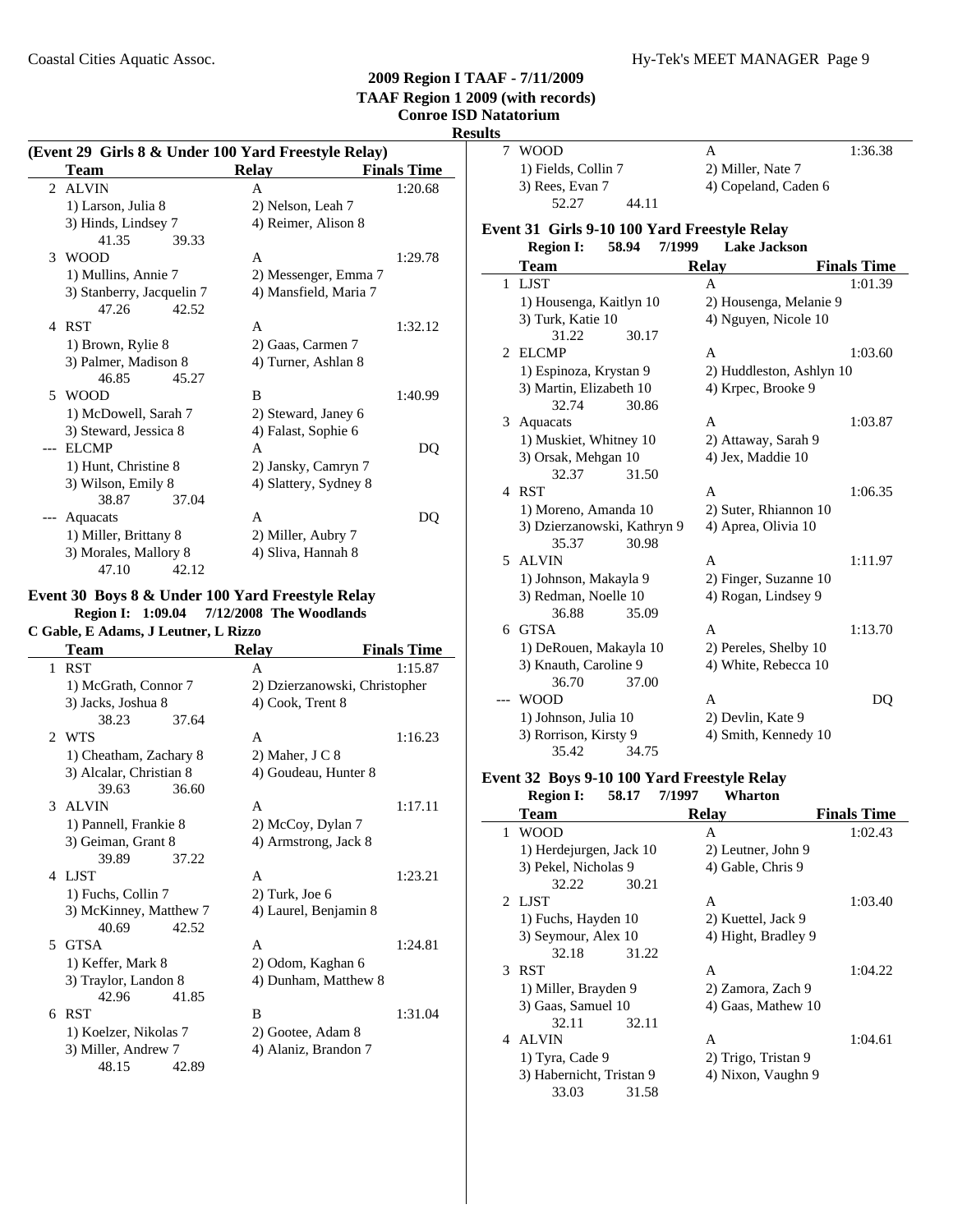## **Results**

÷.

 $\mathbb{R}^2$ 

| (Event 32 Boys 9-10 100 Yard Freestyle Relay) |                    |                         |  |  |  |  |  |
|-----------------------------------------------|--------------------|-------------------------|--|--|--|--|--|
| <b>Team</b>                                   | <b>Relay</b>       | <b>Finals Time</b>      |  |  |  |  |  |
| <b>WOOD</b>                                   | в                  | 1:05.89                 |  |  |  |  |  |
| $1) V$ Oss, Jax 9                             | $2)$ Polk, Koby 10 |                         |  |  |  |  |  |
| 3) Nojek, Jamie 10                            |                    | 4) Hernandez, Maximo 10 |  |  |  |  |  |
| 32.96<br>32.93                                |                    |                         |  |  |  |  |  |
| 6 Deer Park Seals                             | А                  | 1:15.32                 |  |  |  |  |  |
| 1) Holleman, Hunter 9                         | 2) Lewis, Jared 9  |                         |  |  |  |  |  |
| 3) Lyons, Drew 9                              | 4) Titus, Wilder 9 |                         |  |  |  |  |  |
| 37.25<br>38.07                                |                    |                         |  |  |  |  |  |

# **Event 33 Girls 11-12 200 Yard Medley Relay**

**Region I: 2:12.18 7/2000 Lake Jackson K Yoder, S Wharmby, S Chamberlain, L Paul**

|   | <b>Team</b>              |       | Relay            |                         | <b>Finals Time</b> |
|---|--------------------------|-------|------------------|-------------------------|--------------------|
| 1 | LJST                     |       | A                |                         | 2:19.81            |
|   | 1) Bai, Carrie 12        |       |                  | 2) Strobel, Austin B 12 |                    |
|   | 3) Neely, Taylor 11      |       |                  | 4) Kuettel, Molly 11    |                    |
|   | 35.12                    | 38.22 | 36.23            | 30.24                   |                    |
|   | 2 LIST                   |       | B                |                         | 2:21.45            |
|   | 1) Grey, Savannah 12     |       |                  | 2) Perez, Catalina 12   |                    |
|   | 3) Robbins, Annie R 11   |       |                  | 4) Vavra, Cassidy 11    |                    |
|   | 36.89                    | 38.51 | 34.52            | 31.53                   |                    |
|   | 3 WTS                    |       | A                |                         | 2:26.84            |
|   | 1) Casey, Amanda 12      |       |                  | 2) Stolle, Sydney 12    |                    |
|   | 3) Hinze, Libby 11       |       |                  | 4) Billings, Rachel 11  |                    |
|   | 39.09                    | 39.73 | 34.12            | 33.90                   |                    |
| 4 | <b>RST</b>               |       | A                |                         | 2:26.90            |
|   | 1) Sanchez, Alexandra 11 |       |                  | 2) Garcia, Arlene 11    |                    |
|   | 3) McGrath, Katy 12      |       |                  | 4) Mangel, Shelbi 11    |                    |
|   | 37.27                    | 41.14 | 36.43            | 32.06                   |                    |
| 5 | <b>ELCMP</b>             |       | A                |                         | 2:38.90            |
|   | 1) Kelley, Emma 11       |       |                  | 2) Cordero, Stacey 12   |                    |
|   | 3) Anderson, Audrey 12   |       |                  | 4) Smith, Amber 11      |                    |
|   | 38.42                    | 40.43 | 35.74            | 44.31                   |                    |
| 6 | <b>RST</b>               |       | B                |                         | 2:41.65            |
|   | 1) Veazey, Meaghan 12    |       | 2) Gaas, Emma 12 |                         |                    |
|   | 3) Loser, Morgan 11      |       |                  | 4) Schaatt, Jenna 11    |                    |
|   | 42.22                    | 43.49 | 41.10            | 34.84                   |                    |

# **Event 34 Boys 11-12 200 Yard Medley Relay**

# **Region I: 1:55.02 7/12/2008 R&R Aquatics**

**R Kempisty, S Mangel, C Garza, M Burditt**

|   | <b>Team</b>                |       | <b>Relay</b> |                        | <b>Finals Time</b> |
|---|----------------------------|-------|--------------|------------------------|--------------------|
| 1 | <b>GTSA</b>                |       | А            |                        | 2:23.29            |
|   | 1) Keffer, Max 12          |       |              | 2) Goodeaux, Bailey 12 |                    |
|   | 3) Barton, Caleb 12        |       |              | 4) White, Justin 12    |                    |
|   | 39.38                      | 37.64 | 36.35        | 29.92                  |                    |
|   | 2 RST                      |       | A            |                        | 2:25.78            |
|   | 1) Dzierzanowski, Davis 11 |       |              | 2) Alaniz, Arnold 12   |                    |
|   | 3) Ross, Samuel 12         |       |              | 4) Kellogg, Robbie 12  |                    |
|   | 40.70                      | 39.34 | 32.79        | 32.95                  |                    |
|   | 3 ALVIN                    |       | A            |                        | 2:26.52            |
|   | 1) Hinds, Nathan 11        |       |              | 2) Moore, Jacob 12     |                    |
|   | 3) Nelson, John 11         |       |              | 4) Dornak, Jared 11    |                    |
|   | 40.88                      | 35.70 | 37.26        | 32.68                  |                    |
|   |                            |       |              |                        |                    |

| 4 ELCMP             |       | А                        |                      | 2:37.25 |
|---------------------|-------|--------------------------|----------------------|---------|
| 1) Martin, Ethan 12 |       | 2) Priesmeyer, Tayton 11 |                      |         |
| 3) Krpec, Blake 11  |       | 4) Acosta, Charles 12    |                      |         |
| 40.06               | 45.60 | 40.84                    | 30.75                |         |
| 5 FST               |       | А                        |                      | 2:40.75 |
| 1) Albers, Jacob 11 |       | 2) Manley, Shane 12      |                      |         |
| 3) Gray, Ethan 12   |       |                          | 4) Gonzales, John 12 |         |
| 43.69               | 38.74 | 47.97                    | 30.35                |         |

### **Event 35 Girls 13-14 200 Yard Medley Relay**

**Region I: 2:03.60 7/2002 Alvin** 

|    | K Kelly, M Lostracco, L Nick, N Melenric |       |                          |                           |                    |  |  |  |  |
|----|------------------------------------------|-------|--------------------------|---------------------------|--------------------|--|--|--|--|
|    | <b>Team</b>                              |       | <b>Relay</b>             |                           | <b>Finals Time</b> |  |  |  |  |
|    | 1 LJST                                   |       | A                        |                           | 2:09.63            |  |  |  |  |
|    | 1) Zhou, Nijia 13                        |       |                          | 2) Vavra, Sidney 13       |                    |  |  |  |  |
|    | 3) Doughty, Madeline 13                  |       |                          | 4) Lander, Lauren 14      |                    |  |  |  |  |
|    | 34.49                                    | 35.28 | 30.30                    | 29.56                     |                    |  |  |  |  |
|    | 2 RST                                    |       | A                        |                           | 2:10.84            |  |  |  |  |
|    | 1) Przybilla, Hannah 13                  |       |                          | 2) Haman, Taylor 13       |                    |  |  |  |  |
|    | 3) Taylor, Krysta 13                     |       |                          | 4) O'Hearn, Becca 14      |                    |  |  |  |  |
|    | 33.61                                    | 37.64 | 32.42                    | 27.17                     |                    |  |  |  |  |
| 3  | Aquacats                                 |       | A                        |                           | 2:12.45            |  |  |  |  |
|    | 1) Frawley, Rachael 13                   |       |                          | 2) Allgeyer, Anneliese 14 |                    |  |  |  |  |
|    | 3) Attaway, Meagan 14                    |       | 4) Kristynik, Angela 13  |                           |                    |  |  |  |  |
|    | 34.00                                    | 38.25 | 31.77                    | 28.43                     |                    |  |  |  |  |
|    | 4 GTSA                                   |       | A                        |                           | 2:17.85            |  |  |  |  |
|    | 1) Perales, Paige 13                     |       | 2) Montanari, Madison 14 |                           |                    |  |  |  |  |
|    | 3) Walker, Shanna 13                     |       |                          | 4) Casteel, Ivy 13        |                    |  |  |  |  |
|    | 34.82                                    | 38.37 | 33.62                    | 31.04                     |                    |  |  |  |  |
| 5. | <b>RST</b>                               |       | B                        |                           | 2:19.27            |  |  |  |  |
|    | 1) Cook, Taylor 13                       |       |                          | 2) Janer, Jessica 13      |                    |  |  |  |  |
|    | 3) McGuane, Willow 13                    |       |                          | 4) Bevers, Hannah 14      |                    |  |  |  |  |
|    | 36.95                                    | 38.96 | 32.37                    | 30.99                     |                    |  |  |  |  |

# **Event 36 Boys 13-14 200 Yard Medley Relay**

**Region I: 1:58.27 7/14/2007** Wharton Tiger Sharks **M Zahn, R Lee, T Knezek, T Lowe**

| 1 Zanii, ix Lee, 1 Ixiiczek, 1 Lowe |                                                   |       |                          |                         |                    |  |  |  |
|-------------------------------------|---------------------------------------------------|-------|--------------------------|-------------------------|--------------------|--|--|--|
|                                     | <b>Team</b>                                       |       | <b>Relay</b>             |                         | <b>Finals Time</b> |  |  |  |
|                                     | 1 LJST                                            |       | A                        |                         | 2:02.37            |  |  |  |
|                                     | 1) Seymour, Andy 13                               |       |                          | 2) Robbins, Andrew 14   |                    |  |  |  |
|                                     | 3) Sheffield, Logan 13                            |       |                          | 4) Sterling, Wyatt 13   |                    |  |  |  |
|                                     | 32.39                                             | 36.04 | 27.25                    | 26.69                   |                    |  |  |  |
|                                     | 2 ALVIN                                           |       | A                        |                         | 2:02.66            |  |  |  |
|                                     | 1) Greer, Dyllan 13                               |       | 2) Wiley, Derek 13       |                         |                    |  |  |  |
|                                     | 3) Easley, Justin 14                              |       |                          | 4) Webb, Logan 14       |                    |  |  |  |
|                                     | 32.80                                             | 35.27 | 28.36                    | 26.23                   |                    |  |  |  |
|                                     | 3 EGLAK                                           |       | A                        |                         | 2:12.20            |  |  |  |
|                                     | 1) Barajas, Aaron 14                              |       | 2) Young, Logan 14       |                         |                    |  |  |  |
|                                     | 3) Skinkis, Dylan 14                              |       | 4) Basiliere, Jackson 14 |                         |                    |  |  |  |
|                                     | 36.18                                             | 38.97 | 30.84                    | 26.21                   |                    |  |  |  |
|                                     | 4 RST                                             |       | A                        |                         | 2:13.02            |  |  |  |
|                                     | 1) Miller, Gabriel 13<br>3) Garza, Christopher 13 |       |                          | 2) LeMaire, Chandler 13 |                    |  |  |  |
|                                     |                                                   |       |                          | 4) Burditt, Mason 13    |                    |  |  |  |
|                                     | 34.89                                             | 37.59 | 30.80                    | 29.74                   |                    |  |  |  |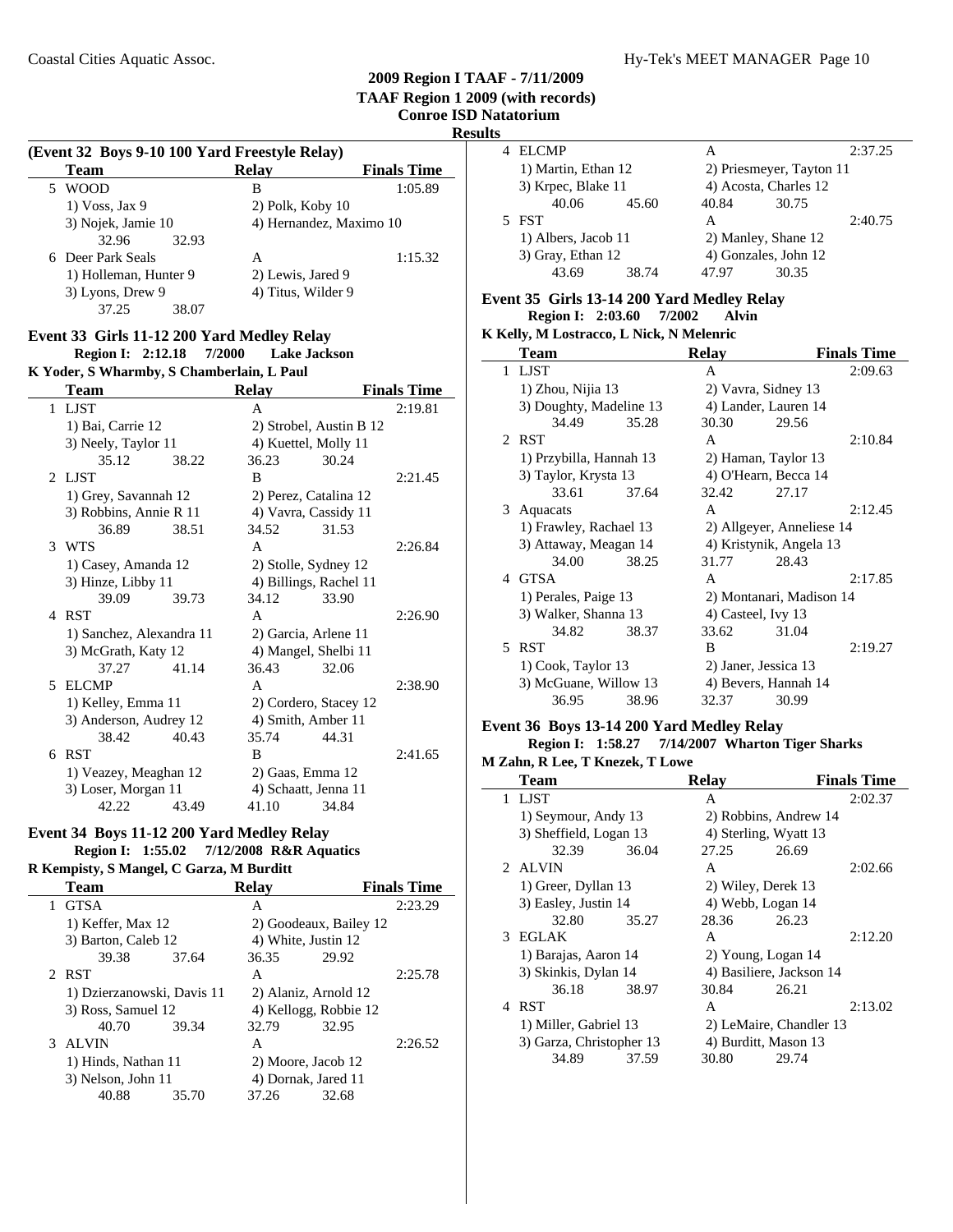# **Results**

÷

|   | Event 37 Girls 15-17 200 Yard Medley Relay<br>Region I: 1:56.77 7/10/2004 Richmond/Rosenberg Team |       |                        |                          |                    |
|---|---------------------------------------------------------------------------------------------------|-------|------------------------|--------------------------|--------------------|
|   | C PHILLIPS, J ROTH, H D'Antoni, J Louvier                                                         |       |                        |                          |                    |
|   | <b>Team</b>                                                                                       |       | <b>Relay</b>           |                          | <b>Finals Time</b> |
|   | 1 RST                                                                                             |       | A                      |                          | 2:07.12            |
|   | 1) Porter, Kaitlin 16                                                                             |       |                        | 2) Noser, Kaitlin 15     |                    |
|   | 3) Zamora, Courtney 16                                                                            |       | 4) Gaas, Julia 15      |                          |                    |
|   | 33.88                                                                                             | 36.39 | 30.18                  | 26.67                    |                    |
|   | 2 GTSA                                                                                            |       | A                      |                          | 2:08.96            |
|   | 1) Castille, Laura 15                                                                             |       | 2) Capo, Jamie 15      |                          |                    |
|   | 3) Hooper, Amy 16                                                                                 |       | 4) Morrell, Krystan 17 |                          |                    |
|   | 33.24                                                                                             | 39.17 | 31.16                  | 25.39                    |                    |
|   | 3 RST                                                                                             |       | B                      |                          | 2:09.98            |
|   | 1) Fedderke, Aubrey 15                                                                            |       |                        | 2) Dunstan, Courtney 16  |                    |
|   | 3) Rodriguez, Marisa 15                                                                           |       | 4) Stavinoha, Darci 15 |                          |                    |
|   | 33.71                                                                                             | 38.09 | 31.32                  | 26.86                    |                    |
| 4 | <b>RST</b>                                                                                        |       | $\mathsf{C}$           |                          | 2:28.64            |
|   | 1) Dunstan, Brandy 15                                                                             |       |                        | 2) Marroquin, Ericka 15  |                    |
|   | 3) Mayshack, Fallon 15                                                                            |       |                        | 4) Acosta, Amanda 15     |                    |
|   | 36.95                                                                                             | 43.94 | 34.69                  | 33.06                    |                    |
|   | Event 38 Boys 15-17 200 Yard Medley Relay                                                         |       |                        |                          |                    |
|   | Region I: 1:44.47 7/15/2006 R&R Aquatics                                                          |       |                        |                          |                    |
|   | J Haver, E Busby, M Tomas, A Major                                                                |       |                        |                          |                    |
|   | Team                                                                                              |       | <b>Relay</b>           |                          | <b>Finals Time</b> |
|   | 1 Deer Park Seals                                                                                 |       | A                      |                          | 1:47.87            |
|   | 1) Vickers, Alex 15                                                                               |       |                        | 2) Bertrand, Juvencio 17 |                    |
|   |                                                                                                   |       |                        |                          |                    |

|             | DUU 1 ah duus           |       | л                        |                              | 1.77.07 |
|-------------|-------------------------|-------|--------------------------|------------------------------|---------|
|             | 1) Vickers, Alex 15     |       | 2) Bertrand, Juvencio 17 |                              |         |
|             | 3) Veedell, Nicholas 15 |       | 4) Ponder, Tyler 17      |                              |         |
|             | 28.96                   | 29.26 | 25.73                    | 23.92                        |         |
| $2^{\circ}$ | <b>RST</b>              |       | A                        |                              | 1:48.42 |
|             | 1) Tomas, Luke 17       |       |                          | 2) D'Antoni, Gabe 16         |         |
|             | 3) Taylor, Price 17     |       | 4) Ward, Nathan 17       |                              |         |
|             | 27.48                   | 32.69 | 25.78                    | 22.47                        |         |
|             | 3 GTSA                  |       | A                        |                              | 1:52.03 |
|             | 1) Hughes, Alexander 15 |       |                          | 2) Stockmann, Michael 17     |         |
|             | 3) Mouton, Justin 16    |       |                          | 4) Stockmann, Christopher 15 |         |
|             | 30.30                   | 31.29 | 26.11                    | 24.33                        |         |
| 4           | <b>RST</b>              |       | B                        |                              | 1:56.01 |
|             | 1) Hummel, Collin 15    |       |                          | 2) Vasquez, Steven 17        |         |
|             | 3) Jacks, Jeremy 16     |       | 4) Rebler, Sean 17       |                              |         |
|             | 29.95                   | 36.23 | 26.78                    | 23.05                        |         |
|             | 5 WTS                   |       | A                        |                              | 1:56.91 |
|             | 1) Harbaugh, David 15   |       | $2)$ Lee, Robert 16      |                              |         |
|             | 3) Knezek, Tyler 15     |       | 4) Curlee, Colin 16      |                              |         |
|             | 36.72                   | 26.77 | 27.61                    | 25.81                        |         |
| 6.          | <b>ALVIN</b>            |       | A                        |                              | 1:59.21 |
|             | 1) Kaldis, Alex 15      |       | 2) Brown, Hunter 15      |                              |         |
|             | 3) Echeverry, Andres 15 |       |                          | 4) Vanderhoef, Ryan 15       |         |
|             | 31.72                   | 32.36 | 29.15                    | 25.98                        |         |

### **Event 39 Girls 11-12 100 Yard Freestyle**

| <b>Region I:</b> | 58.67 |          | 7/1996 Jessica Lovorn |                    |
|------------------|-------|----------|-----------------------|--------------------|
| <b>Name</b>      |       | Age Team |                       | <b>Finals Time</b> |
| 1 Gardea, Abby   |       |          | 12 Deer Park Seals    | 59.39              |
| 27.57            | 31.82 |          |                       |                    |

| ື |                        |       |      |             |         |
|---|------------------------|-------|------|-------------|---------|
|   | 2 Perez, Catalina      |       |      | 12 LJST     | 1:06.78 |
|   | 31.81                  | 34.97 |      |             |         |
|   | 3 Sanchez, Alexandra   |       |      | 11 RST      | 1:07.90 |
|   | 32.43                  | 35.47 |      |             |         |
|   | 4 Rosenstrauch, Nicole |       |      | 11 WOOD     | 1:11.09 |
|   | 33.27                  | 37.82 |      |             |         |
|   | 5 Cadriel, Diamond     |       |      | 11 EGLAK    | 1:12.43 |
|   | 33.82                  | 38.61 |      |             |         |
|   | 6 Flores, Kelsey       |       |      | 12 ALVIN    | 1:14.26 |
|   | 33.67                  | 40.59 |      |             |         |
|   | 7 Cheatham, Maggie     |       |      | 12 WTS      | 1:14.39 |
|   | 34.97                  | 39.42 |      |             |         |
|   | 8 Rubio, Cori          |       |      | 12 LJST     | 1:14.67 |
|   | 34.17                  | 40.50 |      |             |         |
|   | 9 Coffin, Hollie       |       |      | 11 GTSA     | 1:16.59 |
|   | 34.64                  | 41.95 |      |             |         |
|   | 10 Veazey, Meaghan     |       |      | 12 RST      | 1:16.81 |
|   | 36.90                  | 39.91 |      |             |         |
|   | 11 Cady, Loretta       |       |      | 12 WOTB     | 1:23.86 |
|   | 39.26                  | 44.60 |      |             |         |
|   | 12 Almaraz, Ashleigh   |       |      | 11 RST      | 1:27.00 |
|   | 38.67                  | 48.33 |      |             |         |
|   | 13 Krall, Delaney      |       | 11 - | <b>GTSA</b> | 1:28.23 |

### **Event 40 Boys 11-12 100 Yard Freestyle**

| <b>Region I:</b>       |       |    | 56.28 7/9/2005 Cody Armstrong |                    |
|------------------------|-------|----|-------------------------------|--------------------|
| <b>Name</b>            |       |    | <b>Age Team</b>               | <b>Finals Time</b> |
| 1 Heg, Michael         |       |    | 12 WOOD                       | 1:01.94            |
| 30.14                  | 31.80 |    |                               |                    |
| 2 Alaniz, Arnold       |       |    | 12 RST                        | 1:02.92            |
| 30.50                  | 32.42 |    |                               |                    |
| 3 Kacko, Jordan        |       |    | 11 Aquacats                   | 1:03.19            |
| 29.63                  | 33.56 |    |                               |                    |
| 4 Bradshaw, Dylan      |       |    | 12 LJST                       | 1:06.43            |
| 31.01                  | 35.42 |    |                               |                    |
| 5 Fierro, Jesus        |       |    | 12 TXCTY                      | 1:06.59            |
| 29.94                  | 36.65 |    |                               |                    |
| 6 Ramirez, Manuel      |       |    | 12 TXCTY                      | 1:09.15            |
| 30.95                  | 38.20 |    |                               |                    |
| 7 Vanderhider, Zachary |       |    | 12 LJST                       | 1:09.44            |
| 32.06                  | 37.38 |    |                               |                    |
| 8 Keffer, Max          |       |    | 12 GTSA                       | 1:10.50            |
| 33.36                  | 37.14 |    |                               |                    |
| 9 Gonzales, John       |       |    | 12 FST                        | 1:10.86            |
| 32.97                  | 37.89 |    |                               |                    |
| 10 Priesmeyer, Tayton  |       |    | 11 ELCMP                      | 1:11.89            |
| 33.60                  | 38.29 |    |                               |                    |
| 11 Lewis, David        |       | 11 | Deer Park Seals               | 1:12.15            |
| 31.63                  | 40.52 |    |                               |                    |
| 12 Hinds, Nathan       |       |    | 11 ALVIN                      | 1:13.10            |
| 36.01                  | 37.09 |    |                               |                    |
| 13 Barton, Caleb       |       |    | 12 GTSA                       | 1:16.83            |
| 36.33                  | 40.50 |    |                               |                    |
| 14 Gray, Ethan         |       |    | 12 FST                        | 1:20.93            |
| 38.84                  | 42.09 |    |                               |                    |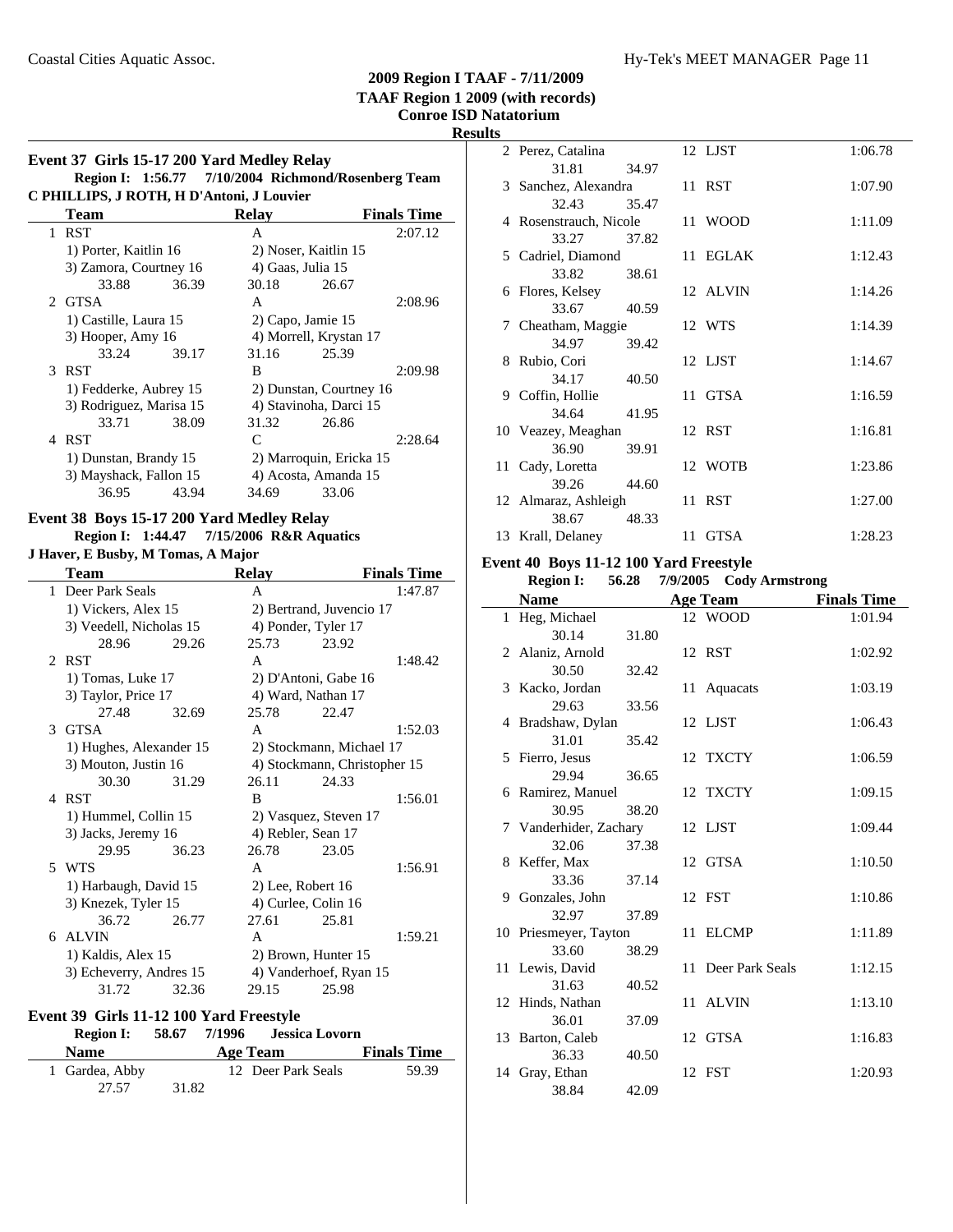### **TAAF Region 1 2009 (with records) Conroe ISD Natatorium Result (Event 40 Boys 11-12 100 Yard Freestyle) Name Age Team Finals Time**<br>Bonhomme, Keaton **11 WOOD 1:21.18** 15 Bonhomme, Keaton 38.51 42.67 **Event 41 Girls 13-14 100 Yard Freestyle Region I: 57.97 7/12/2008 Crystal Czerniak Name Age Team Finals Time** 1 1:00.07 Lisewsky, Rachael 14 Seabrook 28.41 31.66 2 Saxton, Courtney 14 Deer Park Seals 1:00.43 29.03 31.40 3 1:03.14 Harper, Hannah 14 WTS 29.20 33.94 4 1:04.00 Braun, AnnaClaire 14 WOOD 29.90 34.10 5 Frawley, Rachael 13 Aquacats 1:04.03 30.88 33.15 6 1:04.93 Bruno, Carrie 14 RST 30.34 34.59 7 1:05.87 Manley, Brittany 13 FST 31.57 34.30 8 1:06.13 O'Donel, Katelyn 14 Seabrook 31.78 34.35 9 1:06.48 Segueda, Brittanie 14 FST 30.65 35.83 10 Nixon, Chandler 13 ALVIN 1:07.91 31.45 36.46 11 Vazquez, Angela 13 Deer Park Seals 1:09.65 32.38 37.27 12 Schaefer, Cierra 13 LJST 1:09.82 32.26 37.56 13 Rosenstrauch, Kayla 14 WOOD 1:10.98 32.56 38.42 14 Adams, Ashley 13 GTSA 1:17.72 36.33 41.39 15 Gootee, Alyson 14 RST 1:18.87 37.51 41.36 16 Mullins, Emily 13 WOOD 1:20.61 37.09 43.52

#### **Event 42 Boys 13-14 100 Yard Freestyle<br>Region I: 50.56 7/14/2007 Cody Region I: 50.56 Cody Armstrong 7/14/2007**

|    |                      |       | $11.4 \text{ m} = 001.$ Court $1.1 \text{ m} = 0.1$ |                    |
|----|----------------------|-------|-----------------------------------------------------|--------------------|
|    | <b>Name</b>          |       | <b>Age Team</b>                                     | <b>Finals Time</b> |
|    | 1 Adair, Jake        |       | 13 WOOD                                             | 55.49              |
|    | 26.66                | 28.83 |                                                     |                    |
|    | 2 Burditt, Clay      |       | 14 RST                                              | 56.60              |
|    | 26.45                | 30.15 |                                                     |                    |
|    | 3 Stockmann, Matthew |       | 14 GTSA                                             | 58.91              |
|    | 27.54                | 31.37 |                                                     |                    |
|    | 4 Treadwell, Tyler   |       | 14 RST                                              | 59.22              |
|    | 27.99                | 31.23 |                                                     |                    |
|    | 5 Chandler, Dakota   |       | 14 Deer Park Seals                                  | 1:00.23            |
|    | 28.42                | 31.81 |                                                     |                    |
| 6. | Sterling, Wyatt      |       | 13 LJST                                             | 1:00.96            |
|    | 29.17                | 31.79 |                                                     |                    |
|    |                      |       |                                                     |                    |

| ts  |                   |       |    |             |         |
|-----|-------------------|-------|----|-------------|---------|
|     | 7 Mangel, Sean    |       |    | 13 RST      | 1:01.69 |
|     | 29.90             | 31.79 |    |             |         |
|     | 8 McMahon, Ryan   |       |    | 14 Seabrook | 1:03.12 |
|     | 29.97             | 33.15 |    |             |         |
| 9   | Connor, Fernando  |       |    | 13 TXCTY    | 1:04.73 |
|     | 30.31             | 34.42 |    |             |         |
|     | 10 Hilton, Joseph |       |    | 13 WTS      | 1:06.21 |
|     | 31.05             | 35.16 |    |             |         |
| 11. | Farley, Chandler  |       |    | 13 WOOD     | 1:06.36 |
|     | 30.40             | 35.96 |    |             |         |
|     | 12 Brown, Ryan    |       |    | 13 FST      | 1:07.42 |
|     | 30.77             | 36.65 |    |             |         |
| 13  | White, Joey       |       |    | 13 LJST     | 1:10.30 |
|     | 32.18             | 38.12 |    |             |         |
| 14  | Duance, Jason     |       | 14 | <b>WOOD</b> | 1:12.16 |
|     | 33.35             | 38.81 |    |             |         |

#### **Event 43 Girls 15-17 100 Yard Freestyle Region I:** 52.56 7/12/2008 Skylar Smith

**2009 Region I TAAF - 7/11/2009**

|              | <b>Name</b>              |       |    | <b>Age Team</b>    | <b>Finals Time</b> |
|--------------|--------------------------|-------|----|--------------------|--------------------|
| $\mathbf{1}$ | Morrell, Krystan         |       |    | 17 GTSA            | 57.04              |
|              | 27.99                    | 29.05 |    |                    |                    |
| 2            | Nava, Blythe             |       |    | 16 ELCMP           | 57.34              |
|              | 27.28                    | 30.06 |    |                    |                    |
| 3            | Kruijs, Nicole           |       | 15 | WOOD               | 1:01.16            |
|              | 29.17                    | 31.99 |    |                    |                    |
| 4            | Stavinoha, Darci         |       |    | 15 RST             | 1:01.30            |
|              | 29.84                    | 31.46 |    |                    |                    |
| 5            | Martinez, Julie          |       |    | 16 FST             | 1:01.48            |
|              | 29.89                    | 31.59 |    |                    |                    |
|              | 6 Law, Regan             |       |    | 16 Aquacats        | 1:01.59            |
|              | 29.63                    | 31.96 |    |                    |                    |
| 7            | Vesling, Ava             |       |    | 16 LJST            | 1:01.66            |
|              | 28.98                    | 32.68 |    |                    |                    |
| 8            | Ponder, Taylor           |       |    | 15 Deer Park Seals | 1:02.06            |
|              | 30.22                    | 31.84 |    |                    |                    |
| 9            | Griffith, Kara           |       | 17 | Aquacats           | 1:02.12            |
|              | 28.89                    | 33.23 |    |                    |                    |
| 10           | Rodriguez, Marisa        |       |    | 15 RST             | 1:03.25            |
| 11           | 30.60                    | 32.65 |    | 16 RST             |                    |
|              | Porter, Kaitlin<br>30.34 |       |    |                    | 1:03.29            |
|              | 12 Medaris, Michelle     | 32.95 |    | 16 FST             | 1:03.52            |
|              | 30.87                    | 32.65 |    |                    |                    |
|              | 13 Van Winkle, Kara      |       | 15 | <b>EGLAK</b>       | 1:04.69            |
|              | 30.07                    | 34.62 |    |                    |                    |
| 14           | Green, Paige             |       | 15 | Aquacats           | 1:05.19            |
|              | 31.01                    | 34.18 |    |                    |                    |
| 15           | Buede, Adelle            |       |    | 16 RST             | 1:06.93            |
|              | 31.94                    | 34.99 |    |                    |                    |
|              | 16 DeForest, Jamie       |       |    | 17 RST             | 1:07.16            |
|              | 32.18                    | 34.98 |    |                    |                    |
| 17           | Dunstan, Courtney        |       |    | 16 RST             | 1:07.89            |
|              | 32.04                    | 35.85 |    |                    |                    |
| 18           | Sakhel, Alex             |       |    | 16 RST             | 1:09.95            |
|              | 33.68                    | 36.27 |    |                    |                    |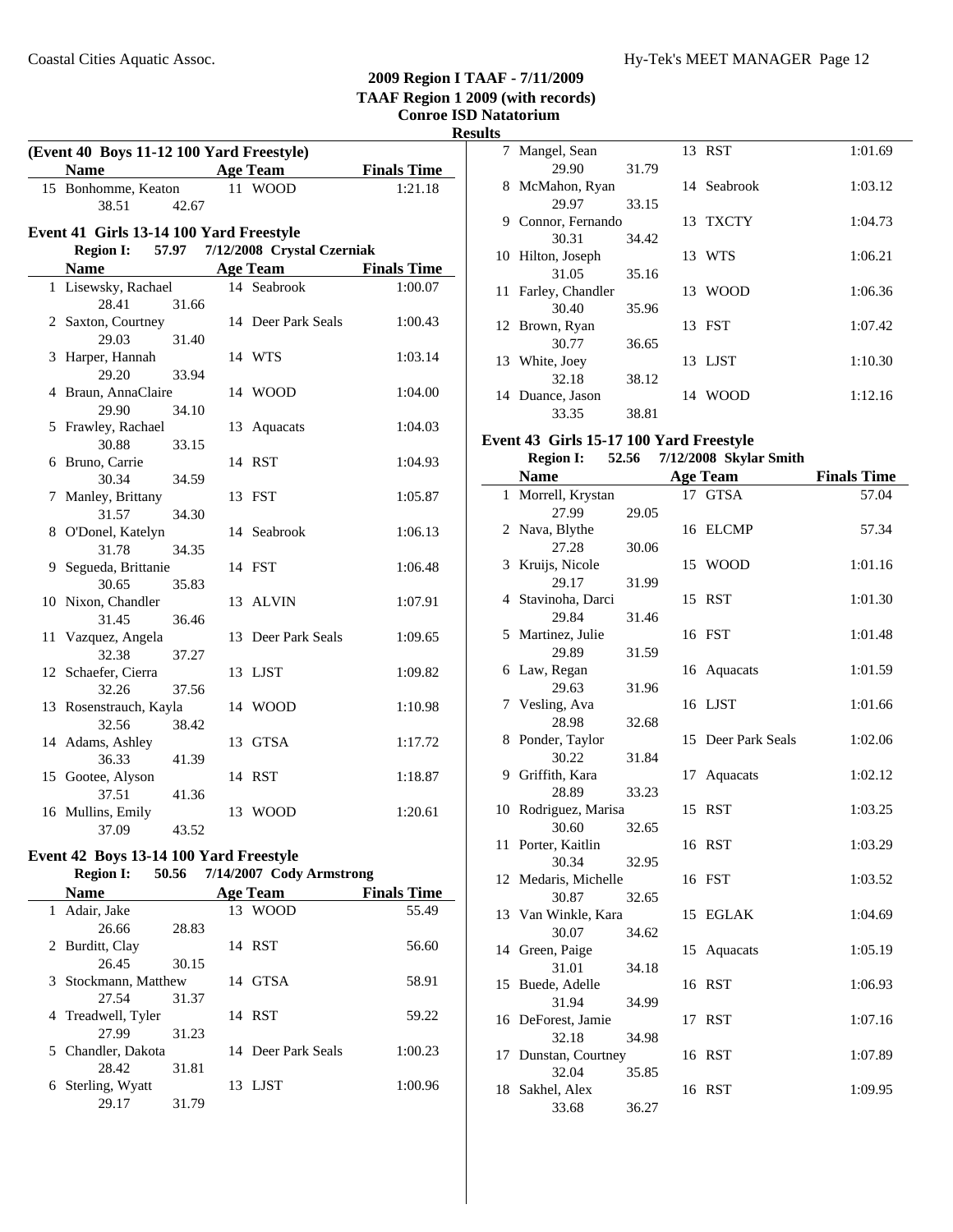$\overline{\phantom{a}}$ 

|    | (Event 43 Girls 15-17 100 Yard Freestyle) |       |                 |                    |
|----|-------------------------------------------|-------|-----------------|--------------------|
|    | <b>Name</b>                               |       | <b>Age Team</b> | <b>Finals Time</b> |
|    | 19 Marroquin, Ericka                      |       | 15 RST          | 1:10.24            |
|    | 32.91                                     | 37.33 |                 |                    |
|    | 20 Mayshack, Fallon                       |       | 15 RST          | 1:10.41            |
|    | 33.18                                     | 37.23 |                 |                    |
| 21 | Grey, Miranda                             |       | 15 LJST         | 1:16.54            |
|    | 35.88                                     | 40.66 |                 |                    |
|    | 22 Dorsten, Sharon                        |       | 16 EGLAK        | 1:17.87            |
|    | 35.76                                     | 42.11 |                 |                    |
|    | --- Moreno, Christina                     |       | 17 RST          |                    |
|    | 51.10                                     |       |                 |                    |

# **Event 44 Boys 15-17 100 Yard Freestyle**

|              | <b>Region I:</b>         | 47.75 | 7/9/2005 | <b>Nicholas Ward</b> |                    |
|--------------|--------------------------|-------|----------|----------------------|--------------------|
|              | <b>Name</b>              |       |          | <b>Age Team</b>      | <b>Finals Time</b> |
| $\mathbf{1}$ | Armstrong, Cody          |       |          | 16 LJST              | 49.72              |
|              | 23.57                    | 26.15 |          |                      |                    |
|              | 2 Vesling, Ethan         |       |          | 17 LJST              | 50.25              |
|              | 23.51                    | 26.74 |          |                      |                    |
|              | 3 Taylor, Price          |       |          | 17 RST               | 51.11              |
|              | 23.82                    | 27.29 |          |                      |                    |
|              | 4 Veedell, Nicholas      |       |          | 15 Deer Park Seals   | 51.37              |
|              | 24.72                    | 26.65 |          |                      |                    |
|              | 5 Babcock, Ben           |       | 17       | <b>WOOD</b>          | 54.92              |
|              | 25.96                    | 28.96 |          |                      |                    |
|              | 6 Stockmann, Christopher |       |          | 15 GTSA              | 55.99              |
|              | 27.16                    | 28.83 |          |                      |                    |
|              | 7 White, Derek           |       |          | 15 GTSA              | 57.96              |
|              | 26.73                    | 31.23 |          |                      |                    |
| 8            | Robinson, Andre          |       |          | 16 RST               | 58.41              |
|              | 27.03                    | 31.38 |          |                      |                    |
|              | 9 Shaw, John             |       | 17       | <b>TXCTY</b>         | 59.13              |
|              | 27.72                    | 31.41 |          |                      |                    |
|              | 10 Young, Alec           |       |          | 15 Seabrook          | 59.44              |
|              | 28.00                    | 31.44 |          |                      |                    |
| 11           | Harbaugh, David          |       |          | 15 WTS               | 1:00.16            |
|              | 29.13                    | 31.03 |          |                      |                    |
|              | 12 Vanderhoef, Ryan      |       |          | 15 ALVIN             | 1:00.50            |
|              | 28.47                    | 32.03 |          |                      |                    |
|              | 13 Risinger, Harley      |       |          | 15 FST               | 1:00.66            |
|              | 29.32                    | 31.34 |          |                      |                    |
|              | 14 Cameron, Jarrett      |       |          | 16 GTSA              | 1:02.67            |
|              | 28.94                    | 33.73 |          |                      |                    |
|              | 15 Rizzo, Dominic        |       |          | 15 WOOD              | 1:03.30            |
|              | 16 Garcia, Jeremy        |       | 15       | <b>ALVIN</b>         | 1:04.47            |
|              | 28.69                    | 35.78 |          |                      |                    |
| 17           | Bernzen, Peter           |       | 17       | LJST                 | 1:05.26            |
|              | 29.93                    | 35.33 |          |                      |                    |
| 18           | Abramovitch, Jared       |       |          | 15 ALVIN             | 1:11.64            |
|              | 32.66                    | 38.98 |          |                      |                    |

### **Event 45 Girls 11-12 50 Yard Backstroke Region I:** 31.15 7/1996 **Jessica Lovorn**

|                | -----<br>.         |                    |
|----------------|--------------------|--------------------|
| <b>Name</b>    | Age Team           | <b>Finals Time</b> |
| 1 Gardea, Abby | 12 Deer Park Seals | 31.52              |

| 115 |                     |    |                 |         |
|-----|---------------------|----|-----------------|---------|
| 2   | Montanari, Maret    | 11 | <b>GTSA</b>     | 34.93   |
| 3   | Mohle, Brittni      | 11 | Deer Park Seals | 35.76   |
| 4   | Wilson, Erin        | 12 | <b>SBAS</b>     | 36.57   |
| 5   | Grey, Savannah      | 12 | <b>LJST</b>     | 36.96   |
| 6   | Terry, Amber        | 11 | <b>WOOD</b>     | 37.97   |
| 7   | Hare, Tori          | 12 | <b>GTSA</b>     | 38.07   |
| 8   | House, Courtney     | 11 | Deer Park Seals | 39.56   |
| 9   | Casey, Amanda       | 12 | <b>WTS</b>      | 40.04   |
| 10  | McGrath, Katy       | 12 | <b>RST</b>      | 40.48   |
| 11  | Gray, Taylor        | 11 | Seabrook        | 41.87   |
| 12  | Voss, Hayley        | 12 | <b>WOOD</b>     | 42.01   |
| 13  | Rubio, Cori         | 12 | <b>LJST</b>     | 42.04   |
| 14  | Owens, Kendall      | 11 | <b>LJST</b>     | 42.08   |
| 15  | Van Dorn, Amanda    | 11 | <b>FST</b>      | 43.43   |
| 16  | Nguyen, Pascale     | 12 | <b>WOOD</b>     | 43.76   |
| 17  | Loser, Morgan       | 11 | <b>RST</b>      | 44.51   |
| 18  | Scott, Alexis       | 11 | <b>GTSA</b>     | 44.62   |
| 19  | Samhouri, Mona      | 11 | <b>WTS</b>      | 45.38   |
| 20  | Ross, Melinda       | 11 | <b>RST</b>      | 45.76   |
| 21  | Brown, Meghan       | 12 | <b>WOOD</b>     | 46.05   |
|     | 22 Guentzel, Nicole | 12 | <b>LJST</b>     | 46.27   |
| 23  | Crews, Morgan       | 11 | <b>WOOD</b>     | 46.32   |
| 24  | Krall, Delaney      | 11 | <b>GTSA</b>     | 47.06   |
| 25  | Alcala, Sienna      | 12 | <b>WOOD</b>     | 47.58   |
| 26  | Miller, Kahla       | 11 | <b>TXCTY</b>    | 49.68   |
| 27  | Treadwell, Jasmyn   | 12 | <b>RST</b>      | 52.09   |
| 28  | Reed, Melodee       | 11 | Deer Park Seals | 52.70   |
| 29  | Gooden, Ariel       | 12 | <b>GTSA</b>     | 55.65   |
| 30  | Rivas, Angela       | 11 | <b>TXCTY</b>    | 1:01.79 |
|     |                     |    |                 |         |

## **Event 46 Boys 11-12 50 Yard Backstroke**

|    | <b>Region I:</b><br>31.73 | 7/1999 | <b>Ryan Barcot</b> |                    |
|----|---------------------------|--------|--------------------|--------------------|
|    | Name                      |        | <b>Age Team</b>    | <b>Finals Time</b> |
| 1  | Nojek, Alastair           |        | 12 WOOD            | 33.53              |
| 2  | Matherne, Harrison        | 12     | <b>SBAS</b>        | 33.67              |
| 3  | Thomet, Collin            | 12     | Seabrook           | 34.18              |
| 4  | Garcia, Esteban           | 12     | Deer Park Seals    | 35.31              |
| 5  | Vanderhider, Zachary      | 12     | LJST               | 35.72              |
| 6  | Keffer, Max               | 12     | <b>GTSA</b>        | 36.40              |
| 7  | Wilkins, Matthew          | 11     | <b>ELCMP</b>       | 37.79              |
| 8  | Krpec, Blake              | 11     | <b>ELCMP</b>       | 38.75              |
| 9  | Hinds, Nathan             | 11     | <b>ALVIN</b>       | 40.21              |
| 10 | Martin, Ethan             | 12     | <b>ELCMP</b>       | 40.53              |
| 11 | Gray, Kurtis              | 12     | Seabrook           | 40.55              |
| 12 | Rubel, Jacob              | 11     | WOOD               | 40.89              |
| 13 | Amedee, Thomas            | 11     | <b>GTSA</b>        | 41.25              |
| 14 | Chandler, Dillon          | 11     | Deer Park Seals    | 43.07              |
| 15 | Bonhomme, Keaton          | 11     | WOOD               | 43.38              |
| 16 | Albers, Jacob             | 11     | <b>FST</b>         | 43.94              |
| 17 | Scott, Steven             | 11     | <b>GTSA</b>        | 57.19              |
|    | Neville, Christopher      | 11     | <b>GTSA</b>        | DQ                 |
|    | --- Battle, Hunter        | 11     | <b>TXCTY</b>       | DO                 |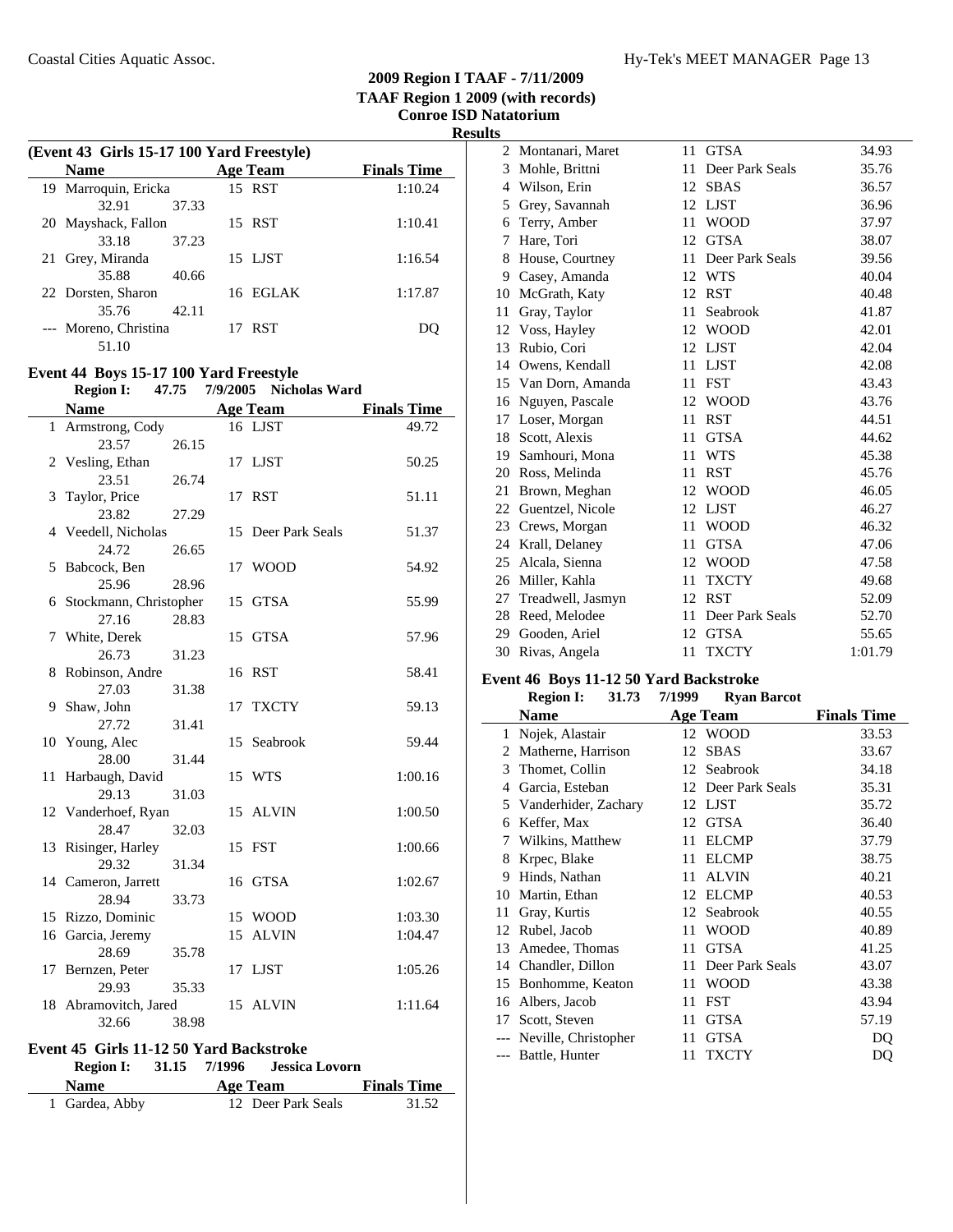**Results**

 $\overline{\phantom{0}}$ 

| Event 47 Girls 13-14 50 Yard Backstroke |                           |        |                 |                    |
|-----------------------------------------|---------------------------|--------|-----------------|--------------------|
|                                         | <b>Region I:</b><br>29.88 | 7/1995 | S. Salinas      |                    |
|                                         | <b>Name</b>               |        | <b>Age Team</b> | <b>Finals Time</b> |
| 1                                       | Wilkins, Kari             |        | 13 ELCMP        | 30.11              |
| 2                                       | Skinner, Haley            | 14     | Aquacats        | 31.31              |
| 3                                       | Taggart, Alex             | 14     | Deer Park Seals | 33.35              |
| 4                                       | Norrell, Kaitlyn          |        | 14 WTS          | 33.76              |
| 5                                       | Zhou, Nijia               | 13     | <b>LJST</b>     | 34.36              |
| 6                                       | Montanari, Madison        | 14     | <b>GTSA</b>     | 34.79              |
| 7                                       | Perales, Paige            | 13     | <b>GTSA</b>     | 35.86              |
| 8                                       | Crowson, Hayley           | 14     | Deer Park Seals | 36.12              |
| 9                                       | Braun, AnnaClaire         |        | 14 WOOD         | 36.48              |
| 10                                      | Goff, Haley               |        | 14 LJST         | 37.45              |
| 11                                      | Merilatt, Shea            | 14     | Deer Park Seals | 38.16              |
| 12                                      | Cook, Taylor              | 13     | <b>RST</b>      | 38.19              |
| 13                                      | Carbajal, Grace           | 13     | <b>WOOD</b>     | 39.33              |
| 14                                      | Surita, Renee             | 14     | Seabrook        | 40.15              |
| 15                                      | Casteel, Ivy              | 13     | <b>GTSA</b>     | 40.39              |
| 16                                      | Soda, Toluse              | 13     | <b>RST</b>      | 41.11              |
| 17                                      | Adams, Ashley             | 13     | <b>GTSA</b>     | 41.85              |
| 18                                      | Naquin, Kaci              | 14     | <b>GTSA</b>     | 42.12              |
| 19                                      | Gootee, Alyson            | 14     | <b>RST</b>      | 43.15              |
| 20                                      | Scott, Shelby             | 13     | <b>GTSA</b>     | 43.18              |
| 21                                      | Mullins, Emily            | 13     | <b>WOOD</b>     | 45.69              |
| 22                                      | LeDoux, Abbi              | 14     | <b>GTSA</b>     | 46.50              |

# **Event 48 Boys 13-14 50 Yard Backstroke**

# **Region I:** 29.12 7/10/2004 Jeorge Jimenez

|    | <b>Name</b>         |    | <b>Age Team</b>    | <b>Finals Time</b> |
|----|---------------------|----|--------------------|--------------------|
| 1  | Scott, Eddie        |    | 14 GTSA            | 28.83              |
| 2  | McMahon, Ryan       | 14 | Seabrook           | 32.68              |
| 3  | Seymour, Andy       | 13 | <b>LJST</b>        | 32.83              |
| 4  | Miller, Gabriel     | 13 | <b>RST</b>         | 34.67              |
| 5  | O'Sullivan, Timothy | 13 | <b>ALVIN</b>       | 34.93              |
| 6  | Mohle, Brandon      | 13 | Deer Park Seals    | 35.21              |
| 7  | Young, Zachary      |    | 14 Deer Park Seals | 35.46              |
| 8  | Kempisty, Ryan      | 13 | <b>RST</b>         | 36.04              |
| 9  | Breitling, Matthew  | 13 | <b>WOOD</b>        | 36.34              |
| 10 | Barajas, Aaron      | 14 | <b>EGLAK</b>       | 37.46              |
| 11 | Dupre, Michael      | 13 | <b>GTSA</b>        | 38.49              |
| 12 | Duance, Jason       | 14 | <b>WOOD</b>        | 42.16              |
| 13 | Johnson, Jace       | 14 | <b>EGLAK</b>       | 42.43              |
| 14 | Burke, Ian          | 14 | <b>SBAS</b>        | 43.36              |
| 15 | Farley, Chandler    | 13 | <b>WOOD</b>        | 45.35              |
| 16 | Chevis, Cailyn      | 14 | <b>GTSA</b>        | 1:01.03            |
|    | Hamper, David       |    | 14 LJST            | DQ                 |

## **Event 49 Girls 15-17 50 Yard Backstroke**

| <b>Region I:</b>   | 28.74 7/12/2003 Kristine Kelly |                    |
|--------------------|--------------------------------|--------------------|
| <b>Name</b>        | <b>Age Team</b>                | <b>Finals Time</b> |
| 1 Zamora, Courtney | 16 RST                         | 32.43              |
| 2 Castille, Laura  | 15 GTSA                        | 32.68              |
| 3 Fedderke, Aubrey | 15 RST                         | 33.30              |
| 4 Gaas, Julia      | 15 RST                         | 33.33              |
| 5 Porter, Kaitlin  | 16 RST                         | 34.47              |
| 6 Law, Regan       | 16 Aquacats                    | 35.29              |
|                    |                                |                    |

| ັ |                      |          |       |
|---|----------------------|----------|-------|
|   | 7 Whitehead, Whitney | 16 GTSA  | 35.77 |
|   | 8 Capo, Jamie        | 15 GTSA  | 36.25 |
|   | 9 Dunstan, Brandy    | 15 RST   | 36.78 |
|   | 10 Acosta, Amanda    | 15 RST   | 39.49 |
|   | 11 Sakhel, Alex      | 16 RST   | 41.34 |
|   | 12 Moreno, Christina | 17 RST   | 41.40 |
|   | 13 Dorsten, Sharon   | 16 EGLAK | 42.42 |
|   | 14 Cameron, Jessica  | 15 GTSA  | 49.15 |

### **Event 50 Boys 15-17 50 Yard Backstroke**

| 26.25<br><b>Region I:</b> | 7/15/2006 Roel Rivera |                    |
|---------------------------|-----------------------|--------------------|
| <b>Name</b>               | <b>Age Team</b>       | <b>Finals Time</b> |
| 1 Vesling, Ethan          | 17 LJST               | 27.28              |
| 2 Tomas, Luke             | <b>RST</b><br>17      | 27.47              |
| 3 Vickers, Alex           | 15 Deer Park Seals    | 27.78              |
| 4 Hummel, Collin          | 15 RST                | 29.23              |
| 5 Echeverry, Andres       | 15 ALVIN              | 30.29              |
| 6 Hughes, Alexander       | 15 GTSA               | 31.25              |
| 7 Robinson, Andre         | 16 RST                | 32.63              |
| 8 Kaldis, Alex            | 15 ALVIN              | 33.31              |
| 9 Chen, Qingzheng         | 15 GTSA               | 33.74              |
| 10 Rizzo, Dominic         | 15 WOOD               | 34.95              |
| 11 May, Austin            | GTSA<br>15            | 35.09              |
| 12 Abramovitch, Jared     | <b>ALVIN</b><br>15    | 41.92              |

### **Event 51 Girls 11-12 50 Yard Breaststroke**

|       | <b>Region I:</b><br>35.22 | 7/12/2008 Kari Wilkins |                    |
|-------|---------------------------|------------------------|--------------------|
|       | <b>Name</b>               | <b>Age Team</b>        | <b>Finals Time</b> |
| 1     | Hooper, Paige             | 12<br><b>GTSA</b>      | 37.91              |
| 2     | Adair, Mackenzie          | <b>WOOD</b><br>11      | 38.52              |
| 3     | Strobel, Austin B         | <b>LJST</b><br>12      | 38.77              |
| 4     | Garcia, Arlene            | 11<br><b>RST</b>       | 39.64              |
| 5     | Hare, Tori                | 12<br><b>GTSA</b>      | 40.22              |
| 6     | Stolle, Sydney            | 12<br><b>WTS</b>       | 40.41              |
| 7     | Cordero, Stacey           | 12<br><b>ELCMP</b>     | 40.63              |
| 8     | Martinez, Desirea         | <b>RST</b><br>12       | 41.85              |
| 9     | Terry, Amber              | 11<br><b>WOOD</b>      | 42.05              |
| 10    | Kelley, Emma              | <b>ELCMP</b><br>11     | 43.40              |
| 11    | Gaas, Emma                | 12<br><b>RST</b>       | 43.77              |
| 12    | Pannell, Morgan           | <b>ALVIN</b><br>12     | 43.92              |
| 13    | Cheatham, Maggie          | 12<br><b>WTS</b>       | 44.37              |
| 14    | Schaatt, Jenna            | 11<br><b>RST</b>       | 44.52              |
| 15    | O'Donel, Lauren           | 11<br>Seabrook         | 44.66              |
| $*16$ | Veazey, Meaghan           | <b>RST</b><br>12       | 45.21              |
| $*16$ | Bordelon, Emma            | 12<br>Seabrook         | 45.21              |
| 18    | Brown, Meghan             | <b>WOOD</b><br>12      | 45.87              |
| 19    | Nguyen, Pascale           | <b>WOOD</b><br>12      | 45.93              |
| 20    | Rubio, Cori               | <b>LJST</b><br>12      | 46.05              |
| 21    | Gray, Taylor              | 11<br>Seabrook         | 46.21              |
| 22    | Miller, Ragan             | <b>LJST</b><br>11      | 46.55              |
| 23    | McReynolds, Claire L      | <b>WOTB</b><br>12      | 47.00              |
| 24    | Treadwell, Jasmyn         | <b>RST</b><br>12       | 47.35              |
| 25    | Irvin, Alyssa M           | 11<br><b>WOTB</b>      | 47.39              |
| 26    | Ross, Melinda             | <b>RST</b><br>11       | 51.13              |
| 27    | Hammond, Hayley           | <b>WOOD</b><br>12      | 51.51              |
| 28    | Reed, Melodee             | Deer Park Seals<br>11  | 51.90              |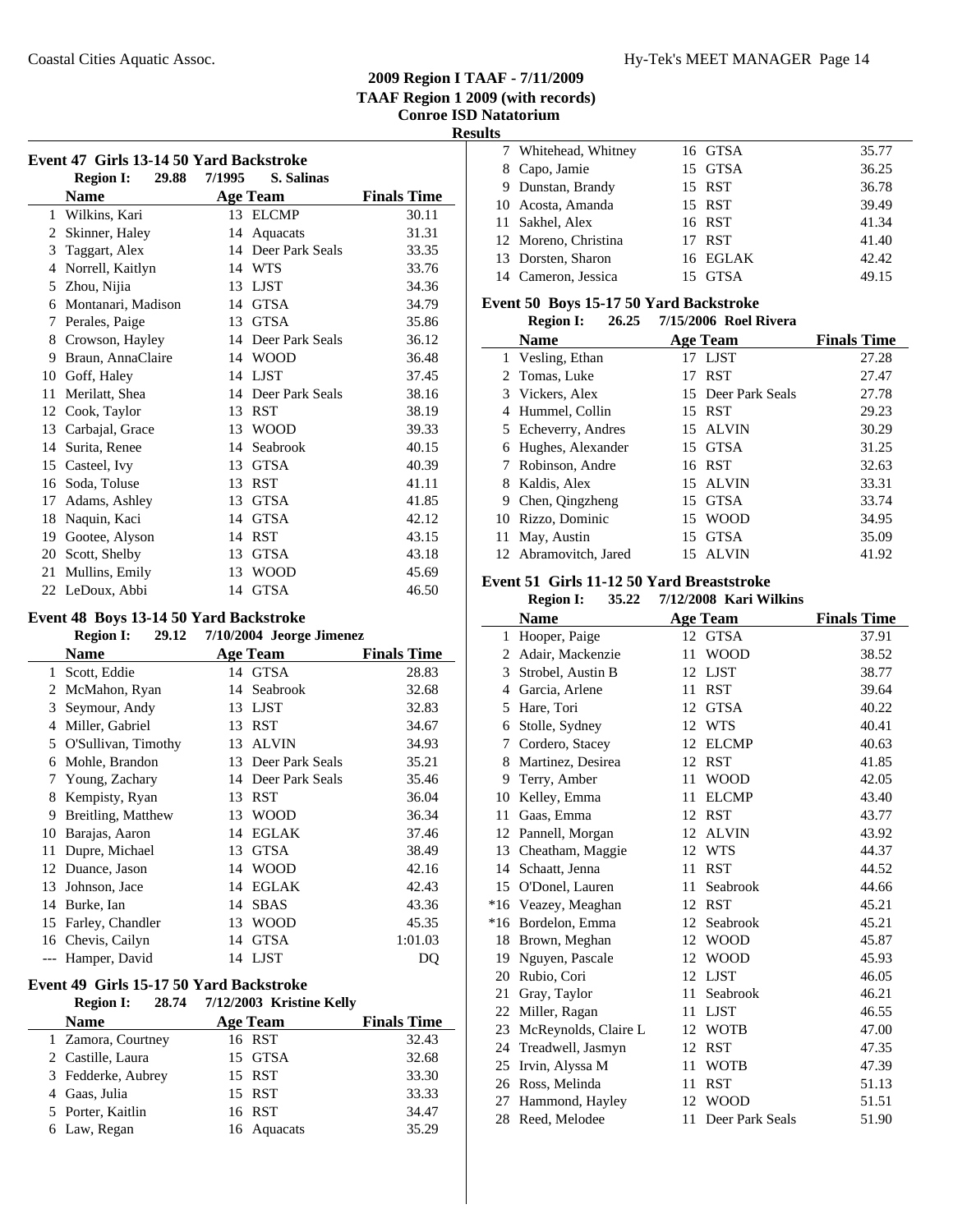**Results**

| (Event 51 Girls 11-12 50 Yard Breaststroke) |     |                 |                    |  |  |
|---------------------------------------------|-----|-----------------|--------------------|--|--|
| <b>Name</b>                                 |     | <b>Age Team</b> | <b>Finals Time</b> |  |  |
| 29 Crews, Morgan                            |     | 11 WOOD         | 53.24              |  |  |
| 30 Almaraz, Ashleigh                        |     | 11 RST          | 53.28              |  |  |
| 31 Guentzel, Nicole                         |     | 12 LJST         | 54.61              |  |  |
| 32 Samhouri, Mona                           |     | 11 WTS          | 56.27              |  |  |
| 33 Smith, Amber                             | 11. | <b>ELCMP</b>    | 58.39              |  |  |
| 34 Taylor, Sarah                            |     | 12 SBAS         | 1:03.04            |  |  |
| --- Rivas, Angela                           |     | <b>TXCTY</b>    | DO                 |  |  |

### **Event 52 Boys 11-12 50 Yard Breaststroke**

|    | 34.21<br><b>Region I:</b> | 7/12/2008 Jake Adair  |                    |
|----|---------------------------|-----------------------|--------------------|
|    | Name                      | <b>Age Team</b>       | <b>Finals Time</b> |
| 1  | Moore, Jacob              | <b>ALVIN</b><br>12    | 36.32              |
| 2  | Brown, Cole               | <b>WOOD</b><br>12     | 36.79              |
| 3  | Wilkins, Matthew          | <b>ELCMP</b><br>11    | 37.44              |
| 4  | Manley, Shane             | <b>FST</b><br>12      | 39.03              |
| 5  | Fields, Nathan            | <b>WOOD</b><br>11     | 39.98              |
| 6  | Thomet, Collin            | Seabrook<br>12        | 40.17              |
| 7  | Goodeaux, Bailey          | <b>GTSA</b><br>12     | 41.00              |
| 8  | Rodriguez, Mateo          | <b>WOOD</b><br>11     | 41.46              |
| 9  | Chandler, Dillon          | Deer Park Seals<br>11 | 44.70              |
| 10 | Kellogg, Robbie           | <b>RST</b><br>12      | 46.91              |
| 11 | Cook, Travis              | <b>RST</b><br>11      | 47.36              |
| 12 | Dornak, Jared             | <b>ALVIN</b><br>11    | 48.36              |
| 13 | Treadwell, Justin         | <b>RST</b><br>12      | 50.34              |
| 14 | Fierro, Jesus             | <b>TXCTY</b><br>12    | 52.37              |
| 15 | Ratliff, TroDon           | <b>RST</b><br>12      | 54.67              |
| 16 | Turner, Kyle              | <b>GTSA</b><br>12     | 55.88              |
| 17 | Scott, Steven             | <b>GTSA</b><br>11     | 57.74              |
|    | Battle, Hunter            | <b>TXCTY</b><br>11    | DQ                 |
|    |                           |                       |                    |

# **Event 53 Girls 13-14 50 Yard Breaststroke**<br>**Region L. 33.95 7/1986** Rone Mulli

|    | 33.95<br><b>Region I:</b>    | 7/1986 | <b>Rene Mullins</b> |                    |
|----|------------------------------|--------|---------------------|--------------------|
|    | Name                         |        | Age Team            | <b>Finals Time</b> |
| 1  | Wilkins, Kari                | 13     | <b>ELCMP</b>        | 33.30              |
| 2  | Vavra, Sidney                | 13     | <b>LJST</b>         | 36.12              |
| 3  | Harper, Hannah               | 14     | <b>WTS</b>          | 37.40              |
| 4  | Haman, Taylor                | 13     | <b>RST</b>          | 38.49              |
| 5  | Vazquez, Angela              | 13     | Deer Park Seals     | 38.79              |
| 6  | Gallup, Katrin               | 14     | <b>WOOD</b>         | 39.10              |
| 7  | Montanari, Madison           | 14     | <b>GTSA</b>         | 39.27              |
| 8  | O'Donel, Katelyn             | 14     | Seabrook            | 39.28              |
| *Q | Janer, Jessica               | 13     | <b>RST</b>          | 39.39              |
| *9 | Allgeyer, Anneliese          | 14     | Aquacats            | 39.39              |
| 11 | Carlson, Haley               | 14     | <b>WOOD</b>         | 40.58              |
| 12 | Buentello, Brooke            | 13     | <b>ALVIN</b>        | 41.94              |
| 13 | Kershaw, Shea                | 14     | Deer Park Seals     | 42.88              |
| 14 | Carbajal, Grace              | 13     | <b>WOOD</b>         | 42.93              |
| 15 | Brown, Maura                 | 13     | WOOD                | 43.46              |
| 16 | Merilatt, Shea               | 14     | Deer Park Seals     | 45.85              |
| 17 | Lee, Kayla                   | 13     | <b>GTSA</b>         | 47.61              |
|    | 18 Riva Palacios Cortes, Mar | 14     | WOOD                | 51.51              |

| Event 54 Boys 13-14 50 Yard Breaststroke |                      |     |                              |                    |
|------------------------------------------|----------------------|-----|------------------------------|--------------------|
|                                          | <b>Region I:</b>     |     | 29.95 7/12/2003 Chris Hughes |                    |
|                                          | <b>Name</b>          |     | <b>Age Team</b>              | <b>Finals Time</b> |
| 1                                        | Adair, Jake          |     | 13 WOOD                      | 31.50              |
|                                          | 2 Wiley, Derek       | 13. | ALVIN                        | 33.84              |
|                                          | 3 Stockmann, Matthew |     | 14 GTSA                      | 34.43              |
| 4                                        | Mangel, Sean         | 13. | <b>RST</b>                   | 35.43              |
|                                          | 5 Pollina, Remy      |     | 14 WOOD                      | 35.83              |
| 6                                        | Chandler, Dakota     |     | 14 Deer Park Seals           | 35.86              |
| 7                                        | Robbins, Andrew      |     | 14 LJST                      | 36.00              |
| 8                                        | Hilton, Joseph       |     | 13 WTS                       | 37.59              |
| 9                                        | Burke, Ian           | 14  | <b>SBAS</b>                  | 38.23              |
|                                          | 10 LeMaire, Chandler | 13  | RST                          | 38.51              |
|                                          | 11 White, Joey       |     | 13 LJST                      | 38.78              |
| 12                                       | Anderson, Jonathan   | 14  | Deer Park Seals              | 41.67              |
|                                          | 13 McBride, Colt     | 13. | EGLAK                        | 43.07              |

### **Event 55 Girls 15-17 50 Yard Breaststroke**

|       | 30.98<br><b>Region I:</b> | 7/12/2008 Skylar Smith |                    |
|-------|---------------------------|------------------------|--------------------|
|       | <b>Name</b>               | <b>Age Team</b>        | <b>Finals Time</b> |
| 1     | Ecuer, Gabriella          | 15 EGLAK               | 34.23              |
|       | 2 Vesling, Ava            | 16 LJST                | 35.65              |
| 3     | Przybilla, Mehagan        | <b>RST</b><br>17       | 35.99              |
| 4     | Kruijs, Nicole            | 15 WOOD                | 36.21              |
|       | 5 Van Winkle, Kara        | <b>EGLAK</b><br>15     | 36.26              |
| 6     | Noser, Kaitlin            | <b>RST</b><br>15       | 37.52              |
|       | Hausler, Sydney           | 15 WOOD                | 39.08              |
| 8     | Capo, Jamie               | 15 GTSA                | 39.83              |
| 9     | Grey, Miranda             | 15 LJST                | 42.64              |
|       | 10 Marroquin, Ericka      | 15 RST                 | 43.18              |
| $*11$ | Acosta, Amanda            | <b>RST</b><br>15       | 46.06              |
| $*11$ | Pettigrew, Lindsey        | 16 EGLAK               | 46.06              |
| 13    | DeForest, Jamie           | <b>RST</b><br>17       | 46.85              |

### **Event 56 Boys 15-17 50 Yard Breaststroke**

**Region I: 28.31 7/10/2004** Chris Hughes

|    | Name               | <b>Age Team</b>       | <b>Finals Time</b> |
|----|--------------------|-----------------------|--------------------|
| 1  | Bertrand, Juvencio | 17 Deer Park Seals    | 30.18              |
| 2  | Ward, Nathan       | <b>RST</b><br>17      | 31.17              |
| 3  | Vesling, Ethan     | <b>LJST</b><br>17     | 31.23              |
| 4  | Lee, Robert        | <b>WTS</b><br>16      | 31.41              |
| 5  | Mouton, Justin     | <b>GTSA</b><br>16     | 31.61              |
| 6  | Stockmann, Michael | <b>GTSA</b><br>17     | 31.64              |
| 7  | Griffin, Will      | Seabrook<br>15        | 31.93              |
| 8  | Thomas, Trevor     | Deer Park Seals<br>16 | 32.37              |
| 9  | Brown, Hunter      | <b>ALVIN</b><br>15    | 32.61              |
| 10 | Merritt, Kyle      | Deer Park Seals<br>15 | 33.40              |
| 11 | D'Antoni, Gabe     | <b>RST</b><br>16      | 33.46              |
| 12 | Hughes, Alexander  | <b>GTSA</b><br>15     | 33.89              |
| 13 | Chen, Qingzheng    | <b>GTSA</b><br>15     | 35.93              |
| 14 | May, Austin        | <b>GTSA</b><br>15     | 36.24              |
| 15 | Curlee, Colin      | <b>WTS</b><br>16      | 36.90              |
| 16 | Bernzen, Peter     | <b>LJST</b><br>17     | 37.03              |
| 17 | Castro, Jacob      | <b>ALVIN</b><br>15    | 38.06              |
| 18 | Rizzo, Dominic     | <b>WOOD</b><br>15     | 38.42              |
| 19 | Pettigrew, Ashton  | <b>EGLAK</b><br>15    | 41.60              |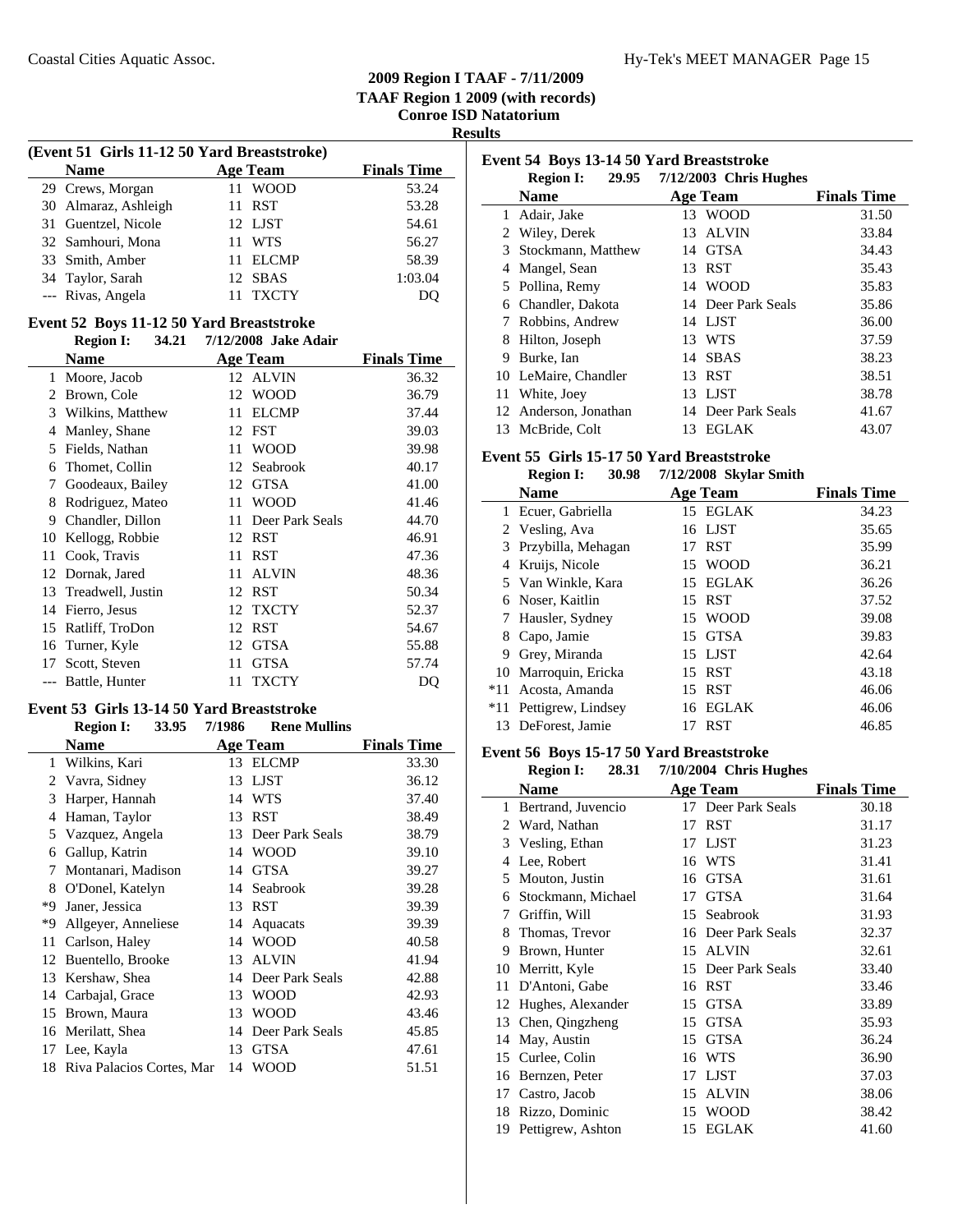$\overline{\phantom{a}}$ 

**Results**

| (Event 56 Boys 15-17 50 Yard Breaststroke) |                                        |    |                          |                    |
|--------------------------------------------|----------------------------------------|----|--------------------------|--------------------|
|                                            | <b>Name</b>                            |    | <b>Age Team</b>          | <b>Finals Time</b> |
|                                            | 20 Abramovitch, Jared                  |    | 15 ALVIN                 | 43.13              |
|                                            | Event 57 Girls 11-12 50 Yard Butterfly |    |                          |                    |
|                                            | <b>Region I:</b><br>29.22              |    | 7/15/2006 Kaleigh Kacal  |                    |
|                                            | <b>Name</b>                            |    | <b>Age Team</b>          | <b>Finals Time</b> |
|                                            | 1 Bai, Carrie                          |    | 12 LJST                  | 32.00              |
|                                            | 2 Cutler, Savannah                     |    | 11 Deer Park Seals       | 33.13              |
|                                            | 3 Montanari, Maret                     |    | 11 GTSA                  | 33.30              |
|                                            | 4 Mohle, Brittni                       | 11 | Deer Park Seals          | 33.79              |
|                                            | 5 Hinze, Libby                         | 11 | <b>WTS</b>               | 33.87              |
|                                            | 6 Robbins, Annie R                     |    | 11 LJST                  | 34.18              |
|                                            | 7 Bessire, Carly                       |    | 11 GTSA                  | 35.31              |
|                                            | 8 Cadriel, Diamond                     |    | 11 EGLAK                 | 35.69              |
|                                            | 9 Wilson, Erin                         |    | 12 SBAS                  | 35.94              |
|                                            | 10 Anderson, Audrey                    |    | 12 ELCMP                 | 36.16              |
| 11                                         | Neely, Taylor                          | 11 | LJST                     | 36.57              |
|                                            | 12 Marshall, Alexandra                 | 12 | <b>WOOD</b>              | 36.61              |
| 13                                         | Gable, Morgan                          | 11 | <b>WOOD</b>              | 36.71              |
|                                            | 14 Hooper, Paige                       | 12 | <b>GTSA</b>              | 36.74              |
|                                            | 15 Flores, Kelsey                      | 12 | <b>ALVIN</b>             | 37.25              |
|                                            | 16 Owens, Kendall                      |    | 11 LJST                  | 38.15              |
|                                            | 17 Garcia, Arlene                      |    | 11 RST                   | 39.55              |
|                                            | 18 Alcala, Sienna                      |    | 12 WOOD                  | 40.70              |
| 19                                         | McReynolds, Claire L                   |    | 12 WOTB                  | 41.16              |
| 20                                         | Coffin, Hollie                         | 11 | <b>GTSA</b>              | 41.51              |
| 21                                         | House, Courtney                        | 11 | Deer Park Seals          | 41.55              |
| 22                                         | Voss, Hayley                           |    | 12 WOOD                  | 41.96              |
| 23                                         | Gautreaux, Ashton                      |    | 12 GTSA                  | 43.89              |
| 24                                         | Stegman, Kiersten                      |    | 11 WOOD                  | 46.30              |
|                                            | 25 Cady, Loretta                       | 12 | <b>WOTB</b>              | 47.12              |
| 26                                         | Taylor, Sarah                          | 12 | <b>SBAS</b>              | 1:00.52            |
|                                            | Event 58 Boys 11-12 50 Yard Butterfly  |    |                          |                    |
|                                            | <b>Region I:</b><br>29.06              |    | 7/12/2008 Logan Campbell |                    |
|                                            |                                        |    |                          |                    |

| <b>Name</b>           | Age Team              | <b>Finals Time</b> |
|-----------------------|-----------------------|--------------------|
| 1 Matherne, Harrison  | 12 SBAS               | 30.71              |
| 2 Heg, Michael        | 12 WOOD               | 31.76              |
| Fields, Nathan        | <b>WOOD</b><br>11     | 32.24              |
| Garcia, Esteban       | 12 Deer Park Seals    | 33.22              |
| 5 Ross, Samuel        | 12 RST                | 33.88              |
| Bradshaw, Dylan       | 12 LJST               | 34.04              |
| Ramirez, Manuel       | 12 TXCTY              | 35.44              |
| Dzierzanowski, Davis  | <b>RST</b><br>11      | 35.74              |
| 9 LeMaire, John-Mills | <b>RST</b><br>11      | 36.19              |
| 10 Nelson, John       | <b>ALVIN</b><br>11    | 38.13              |
| Barton, Caleb         | GTSA<br>12            | 41.16              |
| 12 Lewis, David       | Deer Park Seals<br>11 | 41.53              |
| 13 Bonhomme, Keaton   | <b>WOOD</b><br>11     | 43.38              |
| Amedee, Thomas        | <b>GTSA</b><br>11     | DO                 |
|                       |                       |                    |

# **Event 59 Girls 13-14 50 Yard Butterfly**

**Region I:** 28.45 7/12/2008 Kaleigh Kacal

| <b>Name</b>         | Age Team           | <b>Finals Time</b> |
|---------------------|--------------------|--------------------|
| 1 Doughty, Madeline | 13 LJST            | 30.36              |
| 2 Saxton, Courtney  | 14 Deer Park Seals | 30.61              |

| ື |                    |     |             |       |
|---|--------------------|-----|-------------|-------|
|   | 3 Skinner, Haley   |     | 14 Aquacats | 30.68 |
|   | 4 Taylor, Krysta   | 13. | <b>RST</b>  | 31.62 |
|   | 5 Johnson, Emily   | 13  | <b>WOOD</b> | 31.88 |
|   | 6 Norrell, Kaitlyn |     | 14 WTS      | 32.06 |
|   | 7 Manley, Brittany |     | 13 FST      | 32.39 |
| 8 | Gallup, Katrin     |     | 14 WOOD     | 33.19 |
| 9 | McGuane, Willow    | 13  | <b>RST</b>  | 33.28 |
|   | 10 Walker, Shanna  | 13  | <b>GTSA</b> | 34.67 |
|   | 11 Scott, Shelby   | 13  | GTSA        | 37.51 |
|   | 12 Lee, Kayla      | 13  | <b>GTSA</b> | 40.02 |
|   | 13 LeDoux, Abbi    | 14  | <b>GTSA</b> | 42.43 |
|   |                    |     |             |       |

### **Event 60 Boys 13-14 50 Yard Butterfly**

|   | <b>Region I:</b><br>25.06 | 7/14/2007 Cody Armstrong |                    |
|---|---------------------------|--------------------------|--------------------|
|   | <b>Name</b>               | <b>Age Team</b>          | <b>Finals Time</b> |
|   | 1 Campbell, Logan         | 13 Deer Park Seals       | 27.18              |
|   | 2 Sheffield, Logan        | 13 LJST                  | 27.92              |
|   | 3 Scott, Eddie            | 14 GTSA                  | 28.07              |
|   | 4 Skinkis, Dylan          | 14 EGLAK                 | 30.90              |
|   | 5 Garza, Christopher      | 13 RST                   | 31.54              |
|   | 6 McMahon, Ryan           | 14 Seabrook              | 31.60              |
|   | 7 Kempisty, Ryan          | <b>RST</b><br>13         | 35.02              |
|   | Dupre, Michael            | <b>GTSA</b><br>13        | 36.59              |
| Q | Luna, Amaro               | <b>ALVIN</b>             | 41.49              |
|   |                           |                          |                    |

### **Event 61 Girls 15-17 50 Yard Butterfly**

|    | <b>Region I:</b><br>27.67 | 7/10/2004 Harmony D'Antoni |                    |  |
|----|---------------------------|----------------------------|--------------------|--|
|    | <b>Name</b>               | <b>Age Team</b>            | <b>Finals Time</b> |  |
| 1  | Nava, Blythe              | 16 ELCMP                   | 27.87              |  |
| 2  | Morrell, Krystan          | <b>GTSA</b><br>17          | 29.17              |  |
| 3  | Zamora, Courtney          | <b>RST</b><br>16           | 29.38              |  |
| 4  | Ponder, Taylor            | 15 Deer Park Seals         | 29.74              |  |
| 5  | Griffith, Kara            | 17<br>Aquacats             | 30.35              |  |
| 6  | Castille, Laura           | <b>GTSA</b><br>15          | 30.43              |  |
| 7  | Hooper, Amy               | <b>GTSA</b><br>16          | 31.99              |  |
| 8  | Rodriguez, Marisa         | <b>RST</b><br>15           | 32.03              |  |
| 9  | Hausler, Sydney           | <b>WOOD</b><br>15          | 32.11              |  |
| 10 | Martinez, Julie           | <b>FST</b><br>16           | 32.42              |  |
| 11 | Medaris, Michelle         | <b>FST</b><br>16           | 32.68              |  |
|    | 12 Noser, Kaitlin         | <b>RST</b><br>15           | 32.72              |  |
| 13 | Fedderke, Aubrey          | <b>RST</b><br>15           | 32.98              |  |
| 14 | Whitehead, Whitney        | <b>GTSA</b><br>16          | 33.65              |  |
| 15 | Pettigrew, Lindsey        | <b>EGLAK</b><br>16         | 41.18              |  |
|    | 16 Cameron, Jessica       | <b>GTSA</b><br>15          | 53.13              |  |

### **Event 62 Boys 15-17 50 Yard Butterfly**

|             | <b>Region I:</b>  | 24.00 |    | 7/15/2006 Roel Rivera |                    |
|-------------|-------------------|-------|----|-----------------------|--------------------|
| <b>Name</b> |                   |       |    | Age Team              | <b>Finals Time</b> |
|             | 1 Armstrong, Cody |       |    | 16 LJST               | 25.43              |
|             | 2 Rebler, Sean    |       |    | 17 RST                | 25.65              |
|             | 3 Taylor, Price   |       | 17 | RST                   | 26.14              |
|             | 4 Vickers, Alex   |       |    | 15 Deer Park Seals    | 26.40              |
|             | 5 Mouton, Justin  |       |    | 16 GTSA               | 26.84              |
|             | 6 Jacks, Jeremy   |       |    | 16 RST                | 26.85              |
|             | 7 Knezek, Tyler   |       |    | 15 WTS                | 27.16              |
|             | 8 Ponder, Tyler   |       |    | 17 Deer Park Seals    | 27.99              |
| 9           | White, Derek      |       | 15 | <b>GTSA</b>           | 28.54              |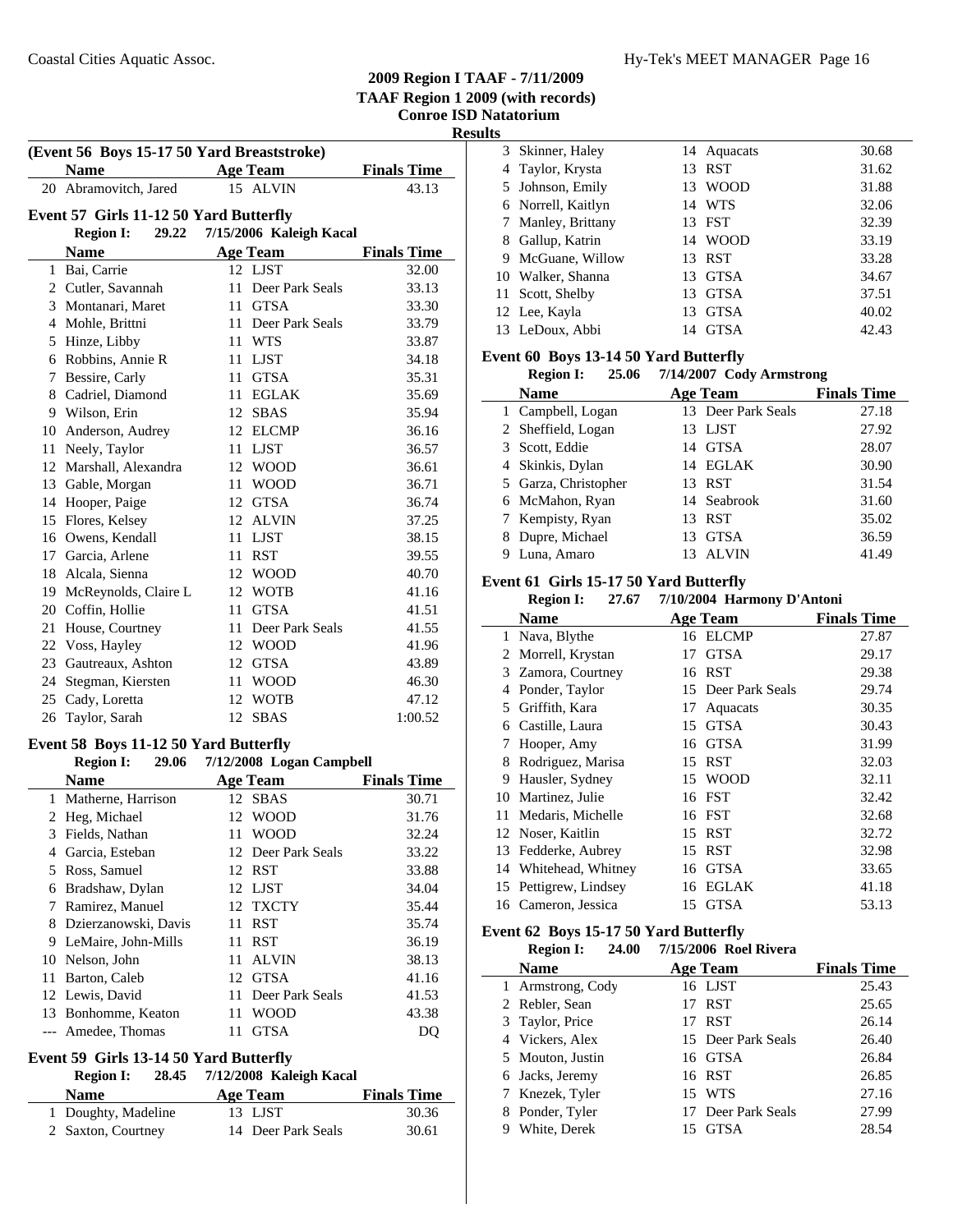|       | (Event 62 Boys 15-17 50 Yard Butterfly) |                    |                    |       |  |  |
|-------|-----------------------------------------|--------------------|--------------------|-------|--|--|
|       | <b>Name</b>                             | <b>Finals Time</b> |                    |       |  |  |
|       | 10 Merritt, Kyle                        |                    | 15 Deer Park Seals | 28.70 |  |  |
|       | 11 Oliver, Steven                       |                    | 15 Deer Park Seals | 29.30 |  |  |
|       | 12 Vasquez, Steven                      | 17                 | <b>RST</b>         | 29.39 |  |  |
|       | *13 Echeverry, Andres                   | 15.                | ALVIN              | 29.42 |  |  |
| $*13$ | Hughes, Alexander                       |                    | 15 GTSA            | 29.42 |  |  |
| 15    | Griffin, Will                           | 15                 | Seabrook           | 29.53 |  |  |
|       | 16 Seale, John Phillip                  | 15                 | <b>SBAS</b>        | 29.69 |  |  |
| 17    | Shaw, John                              | 17                 | <b>TXCTY</b>       | 30.42 |  |  |
| 18    | May, Austin                             |                    | 15 GTSA            | 30.72 |  |  |
| 19    | Kaldis, Alex                            |                    | 15 ALVIN           | 30.76 |  |  |
| 20    | Thomas, Trevor                          |                    | 16 Deer Park Seals | 31.52 |  |  |
| 21    | Cameron, Jarrett                        | 16                 | GTSA               | 31.57 |  |  |
|       | 22 Castro, Jacob                        | 15                 | <b>ALVIN</b>       | 32.95 |  |  |

### **Event 63 Girls 11-12 50 Yard Freestyle**

|                | <b>Region I:</b>     | 26.73 | 7/2000 | L Paul             |                    |
|----------------|----------------------|-------|--------|--------------------|--------------------|
|                | <b>Name</b>          |       |        | <b>Age Team</b>    | <b>Finals Time</b> |
| 1              | Gardea, Abby         |       |        | 12 Deer Park Seals | 27.01              |
| $\overline{2}$ | Dixon, Rachel        |       | 11     | <b>RST</b>         | 28.45              |
| 3              | Mohle, Brittni       |       | 11     | Deer Park Seals    | 29.77              |
| 4              | Cordero, Stacey      |       | 12     | <b>ELCMP</b>       | 30.31              |
| 5              | Cutler, Savannah     |       | 11     | Deer Park Seals    | 30.34              |
| 6              | Adair, Mackenzie     |       | 11     | <b>WOOD</b>        | 30.48              |
| 7              | Kuettel, Molly       |       | 11     | <b>LJST</b>        | 30.52              |
| 8              | Hooper, Paige        |       | 12     | <b>GTSA</b>        | 30.76              |
| 9              | Cadriel, Diamond     |       | 11     | <b>EGLAK</b>       | 31.11              |
| 10             | Rosenstrauch, Nicole |       | 11     | <b>WOOD</b>        | 31.50              |
| 11             | Hernandez, Rhebecca  |       | 12     | <b>WOOD</b>        | 31.55              |
| 12             | Bessire, Carly       |       | 11     | <b>GTSA</b>        | 31.63              |
| 13             | Mangel, Shelbi       |       | 11     | <b>RST</b>         | 31.93              |
| 14             | Terry, Amber         |       | 11     | <b>WOOD</b>        | 32.08              |
| 15             | Vavra, Cassidy       |       | 11     | <b>LJST</b>        | 32.52              |
| 16             | Martinez, Desirea    |       | 12     | <b>RST</b>         | 32.65              |
| 17             | Musico, Madeline     |       | 12     | <b>WOOD</b>        | 32.66              |
| 18             | O'Donel, Lauren      |       | 11     | Seabrook           | 32.75              |
| $*19$          | Gable, Morgan        |       | 11     | <b>WOOD</b>        | 32.90              |
| $*19$          | Flores, Kelsey       |       | 12     | <b>ALVIN</b>       | 32.90              |
| 21             | Cheatham, Maggie     |       | 12     | <b>WTS</b>         | 33.71              |
| 22             | Owens, Kendall       |       | 11     | <b>LJST</b>        | 34.03              |
| 23             | Coffin, Hollie       |       | 11     | <b>GTSA</b>        | 34.46              |
| 24             | Nguyen, Pascale      |       | 12     | <b>WOOD</b>        | 34.79              |
| 25             | Voss, Hayley         |       | 12     | <b>WOOD</b>        | 34.83              |
| 26             | McReynolds, Claire L |       | 12     | <b>WOTB</b>        | 35.03              |
| 27             | Billings, Rachel     |       | 11     | <b>WTS</b>         | 35.13              |
| 28             | Schaatt, Jenna       |       | 11     | <b>RST</b>         | 35.24              |
| 29             | Samhouri, Mona       |       | 11     | <b>WTS</b>         | 35.33              |
| 30             | Marshall, Alexandra  |       | 12     | <b>WOOD</b>        | 35.47              |
| 31             | House, Courtney      |       | 11     | Deer Park Seals    | 36.04              |
| 32             | Gautreaux, Ashton    |       | 12     | <b>GTSA</b>        | 36.27              |
| 33             | Treadwell, Jasmyn    |       | 12     | <b>RST</b>         | 36.41              |
| 34             | Gray, Taylor         |       | 11     | Seabrook           | 36.52              |
| 35             | Almaraz, Ashleigh    |       | 11     | <b>RST</b>         | 36.73              |
| 36             | Brown, Meghan        |       | 12     | <b>WOOD</b>        | 36.78              |
| 37             | Alcala, Sienna       |       | 12     | <b>WOOD</b>        | 37.17              |

| 38. | Scott, Alexis        | 11  | <b>GTSA</b>     | 37.67 |
|-----|----------------------|-----|-----------------|-------|
| 39  | Bordelon, Emma       |     | 12 Seabrook     | 37.69 |
| 40  | Krall, Delaney       | 11  | <b>GTSA</b>     | 37.94 |
|     | 41 Crews, Morgan     | 11  | <b>WOOD</b>     | 38.42 |
|     | 42 Stegman, Kiersten | 11  | <b>WOOD</b>     | 39.43 |
|     | 43 Miller, Ragan     | 11  | <b>LJST</b>     | 39.81 |
|     | 44 Hammond, Hayley   |     | 12 WOOD         | 40.18 |
|     | 45 Reed, Melodee     | 11. | Deer Park Seals | 41.84 |
|     | 46 Guentzel, Nicole  |     | 12 LJST         | 42.68 |
|     | 47 Taylor, Sarah     | 12  | <b>SBAS</b>     | 43.54 |
|     | 48 Miller, Kahla     | 11  | <b>TXCTY</b>    | 43.95 |
|     | 49 Irvin, Alyssa M   | 11  | <b>WOTB</b>     | 44.32 |
|     | 50 Gooden, Ariel     | 12  | <b>GTSA</b>     | 46.01 |
| 51  | Smith, Amber         | 11  | <b>ELCMP</b>    | 47.57 |
| 52  | Rivas, Angela        | 11  | <b>TXCTY</b>    | 49.72 |
|     |                      |     |                 |       |

## **Event 64 Boys 11-12 50 Yard Freestyle**

|    | <b>Region I:</b><br>25.32 | 7/9/2005<br><b>Cody Armstrong</b> |                    |
|----|---------------------------|-----------------------------------|--------------------|
|    | Name                      | <b>Age Team</b>                   | <b>Finals Time</b> |
| 1  | Nojek, Alastair           | 12 WOOD                           | 28.11              |
| 2  | Matherne, Harrison        | <b>SBAS</b><br>12                 | 28.13              |
| 3  | Fierro, Jesus             | <b>TXCTY</b><br>12                | 28.30              |
| 4  | Kacko, Jordan             | 11<br>Aquacats                    | 28.32              |
| 5  | Brown, Cole               | <b>WOOD</b><br>12                 | 29.20              |
| 6  | Ramirez, Manuel           | <b>TXCTY</b><br>12                | 30.08              |
| 7  | Gonzales, John            | <b>FST</b><br>12                  | 30.39              |
| 8  | White, Justin             | <b>GTSA</b><br>12                 | 30.43              |
| 9  | Vanderhider, Zachary      | 12 LJST                           | 30.62              |
| 10 | Rodriguez, Mateo          | <b>WOOD</b><br>11                 | 31.08              |
| 11 | Acosta, Charles           | <b>ELCMP</b><br>12                | 32.30              |
| 12 | Rubel, Jacob              | <b>WOOD</b><br>11                 | 33.56              |
| 13 | Amedee, Thomas            | <b>GTSA</b><br>11                 | 34.07              |
| 14 | Gray, Kurtis              | 12 Seabrook                       | 34.09              |
|    | 15 Chandler, Dillon       | Deer Park Seals<br>11             | 35.27              |
| 16 | Ratliff, TroDon           | <b>RST</b><br>12                  | 38.56              |
| 17 | Albers, Jacob             | <b>FST</b><br>11                  | 39.27              |
| 18 | Battle, Hunter            | <b>TXCTY</b><br>11                | 41.24              |
| 19 | Treadwell, Justin         | <b>RST</b><br>12                  | 41.74              |
| 20 | Turner, Kyle              | <b>GTSA</b><br>12                 | 43.87              |
| 21 | Scott, Steven             | <b>GTSA</b><br>11                 | 46.24              |
|    | 22 Neville, Christopher   | <b>GTSA</b><br>11                 | 58.83              |
|    |                           |                                   |                    |

## **Event 65 Girls 13-14 50 Yard Freestyle**

|    | <b>Region I:</b>     | 25.92 | 7/2002 | <b>N</b> Melenric  |                    |
|----|----------------------|-------|--------|--------------------|--------------------|
|    | <b>Name</b>          |       |        | <b>Age Team</b>    | <b>Finals Time</b> |
|    | 1 Lisewsky, Rachael  |       |        | 14 Seabrook        | 26.97              |
|    | 2 Kacko, Sierra      |       | 13     | Aquacats           | 27.92              |
|    | 3 Harper, Hannah     |       |        | 14 WTS             | 28.08              |
|    | 4 Kristynik, Angela  |       |        | 13 Aquacats        | 28.64              |
|    | 5 Bruno, Carrie      |       | 14     | <b>RST</b>         | 28.77              |
|    | 6 Perales, Paige     |       | 13     | <b>GTSA</b>        | 28.91              |
|    | 7 Segueda, Brittanie |       |        | 14 FST             | 29.24              |
|    | 8 Norrell, Kaitlyn   |       |        | 14 WTS             | 29.45              |
| 9. | Lander, Lauren       |       |        | 14 LJST            | 30.21              |
|    | 10 Taylor, Krysta    |       | 13     | <b>RST</b>         | 30.61              |
|    | Taggart, Alex        |       |        | 14 Deer Park Seals | 30.70              |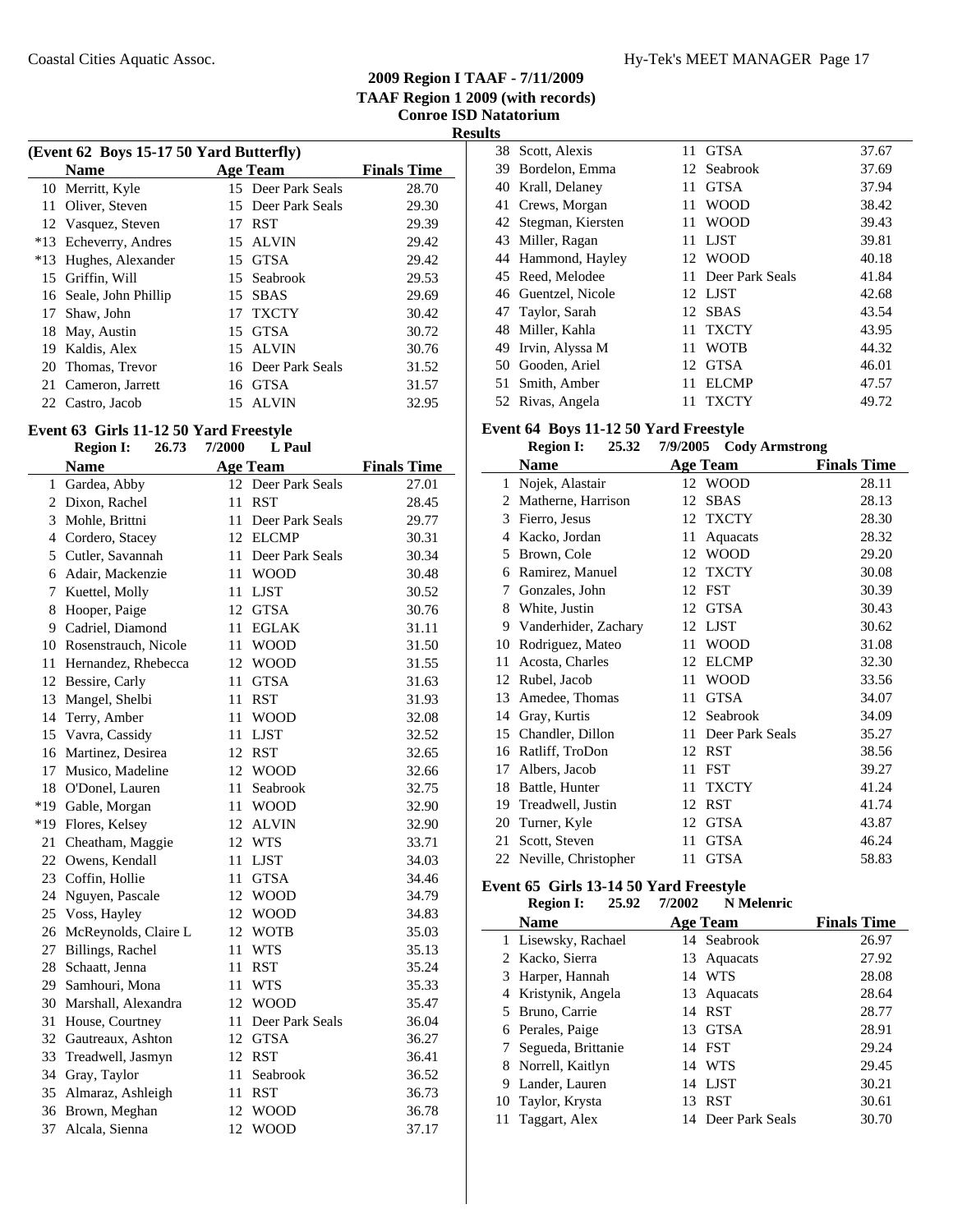j.

| (Event 65 Girls 13-14 50 Yard Freestyle) |                    |                                              |  |  |  |
|------------------------------------------|--------------------|----------------------------------------------|--|--|--|
| <b>Name</b>                              |                    | <b>Finals Time</b>                           |  |  |  |
| 12 Schaefer, Cierra                      | 13 LJST            | 30.73                                        |  |  |  |
| Nixon, Chandler                          | <b>ALVIN</b><br>13 | 30.84                                        |  |  |  |
| Allgeyer, Anneliese                      | Aquacats<br>14     | 32.04                                        |  |  |  |
| Soda, Toluse                             | <b>RST</b><br>13   | 32.06                                        |  |  |  |
| Carlson, Haley                           | <b>WOOD</b><br>14  | 32.10                                        |  |  |  |
| Casteel, Ivy                             | <b>GTSA</b><br>13  | 32.13                                        |  |  |  |
| Rosenstrauch, Kayla                      | <b>WOOD</b><br>14  | 32.60                                        |  |  |  |
| Brown, Maura                             | <b>WOOD</b><br>13  | 33.23                                        |  |  |  |
| Naquin, Kaci                             | <b>GTSA</b><br>14  | 33.37                                        |  |  |  |
| Surita, Renee                            | 14 Seabrook        | 34.42                                        |  |  |  |
| 22 Scott, Shelby                         | <b>GTSA</b><br>13  | 34.80                                        |  |  |  |
| Gootee, Alyson                           | 14 RST             | 35.62                                        |  |  |  |
| Mullins, Emily                           | <b>WOOD</b><br>13  | 35.75                                        |  |  |  |
| LeDoux, Abbi                             | <b>GTSA</b><br>14  | 35.87                                        |  |  |  |
| Buentello, Brooke                        | <b>ALVIN</b><br>13 | 37.23                                        |  |  |  |
|                                          | <b>WOOD</b><br>14  | 43.03                                        |  |  |  |
|                                          |                    | <b>Age Team</b><br>Riva Palacios Cortes, Mar |  |  |  |

### **Event 66 Boys 13-14 50 Yard Freestyle**

### **Region I: 23.36 7/14/2007** Cody Armstrong

|    | Name               |    | <b>Age Team</b> | <b>Finals Time</b> |
|----|--------------------|----|-----------------|--------------------|
| 1  | Brown, Tyler       |    | 14 Unattached   | 24.52              |
| 2  | Easley, Justin     | 14 | <b>ALVIN</b>    | 25.13              |
| 3  | Scott, Eddie       | 14 | <b>GTSA</b>     | 26.42              |
| 4  | Hamper, David      | 14 | <b>LJST</b>     | 26.61              |
| 5  | Basiliere, Jackson | 14 | <b>EGLAK</b>    | 26.82              |
| 6  | Young, Zachary     | 14 | Deer Park Seals | 28.13              |
| 7  | Pollina, Remy      | 14 | <b>WOOD</b>     | 28.50              |
| 8  | Brown, Ryan        | 13 | <b>FST</b>      | 29.73              |
| 9  | Farley, Chandler   | 13 | <b>WOOD</b>     | 29.79              |
| 10 | Burditt, Mason     | 13 | RST             | 29.86              |
| 11 | Hilton, Joseph     | 13 | <b>WTS</b>      | 29.93              |
| 12 | White, Joey        | 13 | <b>LJST</b>     | 30.32              |
| 13 | Breitling, Matthew | 13 | <b>WOOD</b>     | 30.69              |
| 14 | Burke, Ian         | 14 | <b>SBAS</b>     | 30.74              |
| 15 | Dupre, Michael     | 13 | <b>GTSA</b>     | 32.84              |
| 16 | Pollina, Cole      | 13 | WOOD            | 32.61              |
| 17 | Anderson, Jonathan | 14 | Deer Park Seals | 33.36              |
| 18 | Johnson, Jace      | 14 | <b>EGLAK</b>    | 33.72              |
| 19 | McBride, Colt      | 13 | <b>EGLAK</b>    | 36.20              |
| 20 | Chevis, Cailyn     | 14 | <b>GTSA</b>     | 47.54              |
|    |                    |    |                 |                    |

#### **Event 67 Girls 15-17 50 Yard Freestyle Region I: 24.34 Skylar Smith 7/12/2008**

|   | INCEIVIL 1.<br>----  |     | $11242000$ Dryial Dilliul |                    |
|---|----------------------|-----|---------------------------|--------------------|
|   | <b>Name</b>          |     | <b>Age Team</b>           | <b>Finals Time</b> |
|   | 1 Morrell, Krystan   | 17  | <b>GTSA</b>               | 25.50              |
|   | 2 Nava, Blythe       |     | 16 ELCMP                  | 25.80              |
|   | 3 Przybilla, Mehagan | 17  | <b>RST</b>                | 27.27              |
|   | 4 Gaas, Julia        |     | 15 RST                    | 27.41              |
|   | 5 Stavinoha, Darci   |     | 15 RST                    | 27.59              |
|   | 6 Griffith, Kara     |     | 17 Aquacats               | 27.61              |
|   | 7 Kruijs, Nicole     |     | 15 WOOD                   | 27.75              |
|   | 8 Ponder, Taylor     |     | 15 Deer Park Seals        | 27.80              |
| 9 | Martinez, Julie      |     | 16 FST                    | 27.93              |
|   | Ecuer, Gabriella     | 15. | <b>EGLAK</b>              | 28.20              |
|   |                      |     |                           |                    |

| ILS |                       |    |              |       |
|-----|-----------------------|----|--------------|-------|
|     | 11 Medaris, Michelle  |    | 16 FST       | 28.56 |
| 12  | Hooper, Amy           | 16 | <b>GTSA</b>  | 28.71 |
|     | 13 Van Winkle, Kara   |    | 15 EGLAK     | 28.98 |
|     | 14 Dunstan, Courtney  | 16 | <b>RST</b>   | 29.37 |
|     | 15 Capo, Jamie        | 15 | <b>GTSA</b>  | 29.76 |
|     | 16 Hausler, Sydney    |    | 15 WOOD      | 29.91 |
| 17  | Dunstan, Brandy       |    | 15 RST       | 30.00 |
| 18  | Buede, Adelle         |    | 16 RST       | 30.08 |
| 19  | Green, Paige          |    | 15 Aquacats  | 30.12 |
|     | 20 Whitehead, Whitney | 16 | GTSA         | 30.78 |
| 21  | Sakhel, Alex          | 16 | <b>RST</b>   | 31.70 |
|     | 22 Mayshack, Fallon   |    | 15 RST       | 31.72 |
|     | 23 Moreno, Christina  | 17 | <b>RST</b>   | 32.84 |
| 24  | Grey, Miranda         |    | 15 LJST      | 33.80 |
|     | 25 Pettigrew, Lindsey | 16 | <b>EGLAK</b> | 35.73 |
|     | 26 Cameron, Jessica   | 15 | <b>GTSA</b>  | 45.26 |

### **Event 68 Boys 15-17 50 Yard Freestyle**

|    | <b>Region I:</b><br>21.81 | 7/9/2005 | <b>Nicholas Ward</b> |                    |
|----|---------------------------|----------|----------------------|--------------------|
|    | <b>Name</b>               |          | <b>Age Team</b>      | <b>Finals Time</b> |
| 1  | Armstrong, Cody           |          | 16 LJST              | 22.30              |
| 2  | Ward, Nathan              | 17       | <b>RST</b>           | 22.81              |
| 3  | Rebler, Sean              | 17       | RST                  | 23.12              |
| 4  | Lee, Robert               | 16       | <b>WTS</b>           | 23.26              |
| 5  | Hummel, Collin            | 15       | <b>RST</b>           | 24.29              |
| 6  | Shaw, John                | 17       | <b>TXCTY</b>         | 24.67              |
| 7  | Ponder, Tyler             | 17       | Deer Park Seals      | 24.70              |
| 8  | Stockmann, Michael        | 17       | <b>GTSA</b>          | 24.73              |
| 9  | Babcock, Ben              | 17       | <b>WOOD</b>          | 25.36              |
| 10 | Stockmann, Christopher    | 15       | <b>GTSA</b>          | 25.63              |
| 11 | Griffin, Will             | 15       | Seabrook             | 26.16              |
| 12 | Mouton, Justin            | 16       | <b>GTSA</b>          | 26.28              |
| 13 | Risinger, Harley          | 15       | <b>FST</b>           | 26.39              |
| 14 | Robinson, Andre           | 16       | <b>RST</b>           | 26.41              |
|    | 15 Vanderhoef, Ryan       | 15       | <b>ALVIN</b>         | 26.57              |
| 16 | Merritt, Kyle             | 15       | Deer Park Seals      | 26.70              |
| 17 | Harbaugh, David           |          | 15 WTS               | 27.02              |
| 18 | Young, Alec               | 15       | Seabrook             | 27.31              |
| 19 | Seale, John Phillip       | 15       | <b>SBAS</b>          | 27.44              |
| 20 | Chen, Qingzheng           | 15       | <b>GTSA</b>          | 27.49              |
| 21 | May, Austin               | 15       | <b>GTSA</b>          | 27.67              |
| 22 | Oliver, Steven            | 15       | Deer Park Seals      | 27.83              |
| 23 | Kaldis, Alex              | 15       | <b>ALVIN</b>         | 27.92              |
| 24 | Bernzen, Peter            | 17       | <b>LJST</b>          | 29.02              |
| 25 | Rizzo, Dominic            | 15       | <b>WOOD</b>          | 29.19              |
| 26 | Pettigrew, Ashton         | 15       | <b>EGLAK</b>         | 32.12              |

## **Event 69 Girls 11-12 100 Yard IM**

|                    | Region I: 1:09.84 7/12/2008 Kari Wilkins |                    |
|--------------------|------------------------------------------|--------------------|
| <b>Name</b>        | <b>Age Team</b>                          | <b>Finals Time</b> |
| 1 Dixon, Rachel    | 11 RST                                   | 1:12.64            |
| 33.01              | 39.63                                    |                    |
| 2 Montanari, Maret | 11 GTSA                                  | 1:19.36            |
| 35.70              | 43.66                                    |                    |
| 3 Wilson, Erin     | 12 SBAS                                  | 1:20.55            |
| 36.05              | 44.50                                    |                    |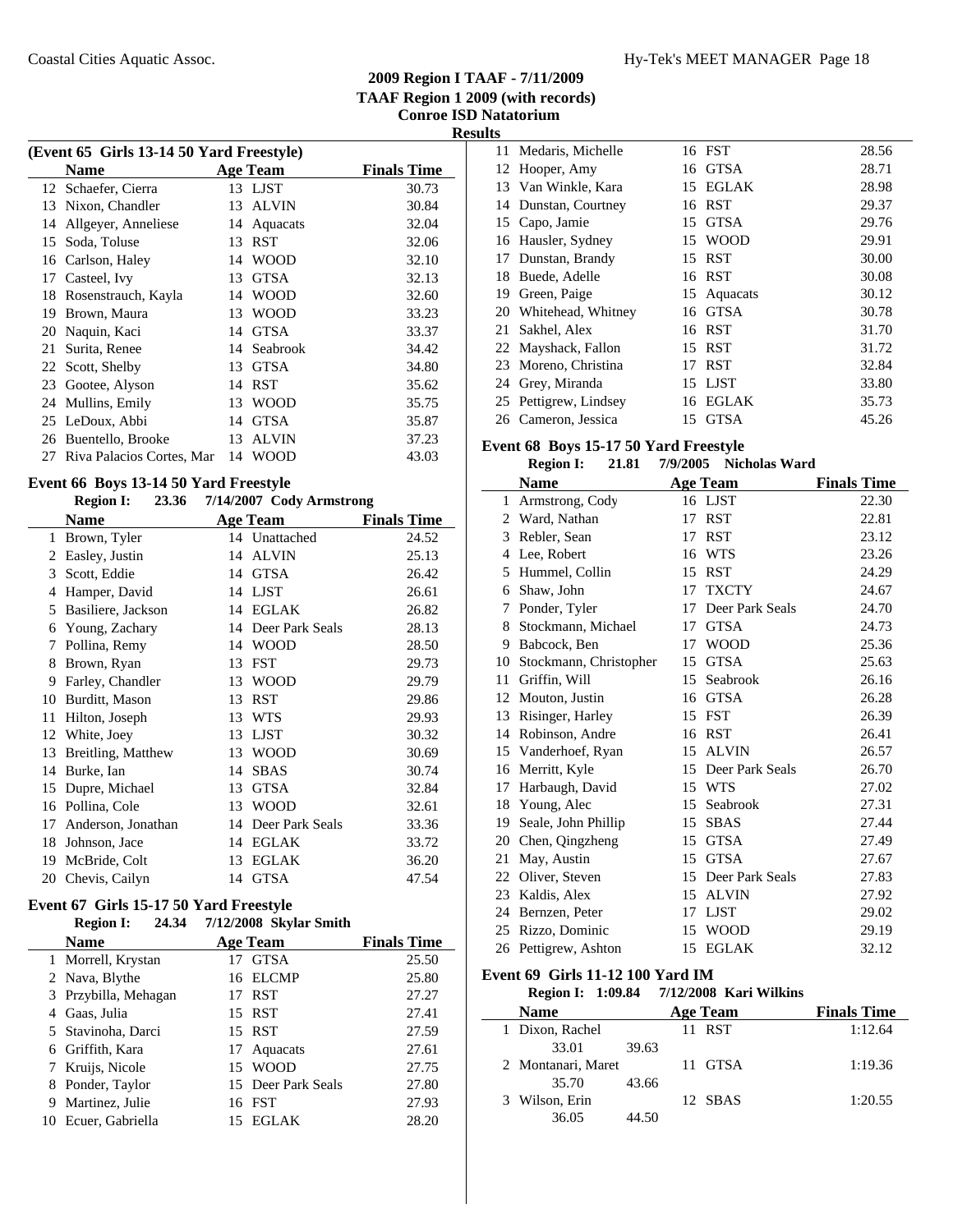| (Event 69 Girls 11-12 100 Yard IM) |       |  |                    |                    |  |
|------------------------------------|-------|--|--------------------|--------------------|--|
| <b>Name</b>                        |       |  | <b>Age Team</b>    | <b>Finals Time</b> |  |
| 4 Cutler, Savannah                 |       |  | 11 Deer Park Seals | 1:21.04            |  |
| 36.74                              | 44.30 |  |                    |                    |  |
| 5 Adair, Mackenzie                 |       |  | 11 WOOD            | 1:21.87            |  |
| 38.54                              | 43.33 |  |                    |                    |  |
| 6 Bessire, Carly                   |       |  | 11 GTSA            | 1:22.01            |  |
| 35.75                              | 46.26 |  |                    |                    |  |
| 7 Anderson, Audrey                 |       |  | 12 ELCMP           | 1:22.09            |  |
| 36.07                              | 46.02 |  |                    |                    |  |
| 8 Gable, Morgan                    |       |  | 11 WOOD            | 1:24.54            |  |
| 39.41                              | 45.13 |  |                    |                    |  |
| 9 Kelley, Emma                     |       |  | 11 ELCMP           | 1:25.45            |  |
| 37.99                              | 47.46 |  |                    |                    |  |
| 10 Hare, Tori                      |       |  | 12 GTSA            | 1:26.21            |  |
| 38.45                              | 47.76 |  |                    |                    |  |
| 11 Rosenstrauch, Nicole<br>42.60   |       |  | 11 WOOD            | 1:26.45            |  |
|                                    | 43.85 |  | 12 WOOD            | 1:29.16            |  |
| 12 Musico, Madeline<br>41.31       | 47.85 |  |                    |                    |  |
| 13 Pannell, Morgan                 |       |  | 12 ALVIN           | 1:29.23            |  |
| 44.42                              | 44.81 |  |                    |                    |  |
| 14 Hernandez, Rhebecca             |       |  | 12 WOOD            | 1:29.34            |  |
| 41.36                              | 47.98 |  |                    |                    |  |
| 15 Miller, Ragan                   |       |  | 11 LJST            | 1:39.56            |  |
| 49.44                              | 50.12 |  |                    |                    |  |
| 16 Cady, Loretta                   |       |  | 12 WOTB            | 1:39.66            |  |
| 48.81                              | 50.85 |  |                    |                    |  |
| 17 Gautreaux, Ashton               |       |  | 12 GTSA            | 1:43.74            |  |
| 47.14                              | 56.60 |  |                    |                    |  |
| Bordelon, Emma                     |       |  | 12 Seabrook        | DO                 |  |
| 46.06                              | 55.25 |  |                    |                    |  |

# **Event 70 Boys 11-12 100 Yard IM**

l,

### **Region I: 1:09.42 7/9/2005 Joshua Foster**

|      | Name               |       | <b>Age Team</b> | <b>Finals Time</b> |
|------|--------------------|-------|-----------------|--------------------|
|      | 1 Kacko, Jordan    |       | 11 Aquacats     | 1:14.10            |
|      | 33.88              | 40.22 |                 |                    |
|      | 2 Nojek, Alastair  |       | 12 WOOD         | 1:14.16            |
|      | 34.92              | 39.24 |                 |                    |
| 3    | Heg, Michael       |       | 12 WOOD         | 1:14.30            |
|      | 35.03              | 39.27 |                 |                    |
|      | 4 Brown, Cole      |       | 12 WOOD         | 1:14.82            |
|      | 34.81              | 40.01 |                 |                    |
|      | 5 Fields, Nathan   |       | 11 WOOD         | 1:15.70            |
|      | 34.68              | 41.02 |                 |                    |
| 6    | Thomet, Collin     |       | 12 Seabrook     | 1:16.07            |
|      | 34.63              | 41.44 |                 |                    |
|      | 7 Wilkins, Matthew |       | 11 ELCMP        | 1:17.62            |
|      | 37.81              | 39.81 |                 |                    |
| 8    | Moore, Jacob       |       | 12 ALVIN        | 1:18.13            |
|      | 37.09              | 41.04 |                 |                    |
| 9    | White, Justin      |       | 12 GTSA         | 1:19.66            |
|      | 37.88              | 41.78 |                 |                    |
| 10 - | Goodeaux, Bailey   |       | 12 GTSA         | 1:22.29            |
|      | 38.07              | 44.22 |                 |                    |

| llS |                        |       |    |                    |         |
|-----|------------------------|-------|----|--------------------|---------|
|     | 11 Garcia, Esteban     |       |    | 12 Deer Park Seals | 1:22.58 |
|     | 36.39                  | 46.19 |    |                    |         |
|     | 12 Bradshaw, Dylan     |       |    | 12 LJST            | 1:23.63 |
|     | 37.95                  | 45.68 |    |                    |         |
| 13  | Manley, Shane          |       |    | 12 FST             | 1:26.34 |
|     | 42.41                  | 43.93 |    |                    |         |
|     | 14 Lewis, David        |       |    | 11 Deer Park Seals | 1:27.58 |
|     | 39.15                  | 48.43 |    |                    |         |
| 15  | Rodriguez, Mateo       |       | 11 | <b>WOOD</b>        | 1:27.81 |
|     | 42.35                  | 45.46 |    |                    |         |
|     | 16 LeMaire, John-Mills |       |    | 11 RST             | 1:27.98 |
|     | 41.50                  | 46.48 |    |                    |         |
| 17  | Rubel, Jacob           |       | 11 | <b>WOOD</b>        | 1:33.26 |
|     | 44.13                  | 49.13 |    |                    |         |
| 18  | Cook, Travis           |       | 11 | <b>RST</b>         | 1:36.70 |
|     | 46.68                  | 50.02 |    |                    |         |

### **Event 71 Girls 13-14 100 Yard IM**<br>**Region I:** 1:06.31 7/1995 S. Salinas **Region I:** 1:06.31 7/1995

|    | <b>Name</b>               |       |    | <b>Age Team</b>    | <b>Finals Time</b> |
|----|---------------------------|-------|----|--------------------|--------------------|
| 1  | Wilkins, Kari             |       |    | 13 ELCMP           | 1:08.05            |
|    | 31.08                     | 36.97 |    |                    |                    |
|    | 2 Saxton, Courtney        |       |    | 14 Deer Park Seals | 1:10.12            |
|    | 32.37                     | 37.75 |    |                    |                    |
| 3  | Przybilla, Hannah         |       |    | 13 RST             | 1:11.83            |
|    | 33.19                     | 38.64 |    |                    |                    |
|    | 4 Kacko, Sierra           |       | 13 | Aquacats           | 1:11.99            |
|    | 32.77                     | 39.22 |    |                    |                    |
|    | 5 Lisewsky, Rachael       |       |    | 14 Seabrook        | 1:12.90            |
|    | 33.48                     | 39.42 |    | 13 WOOD            |                    |
| 6  | Johnson, Emily<br>34.74   | 40.16 |    |                    | 1:14.90            |
| 7  | Gallup, Katrin            |       |    | 14 WOOD            | 1:15.60            |
|    | 34.84                     | 40.76 |    |                    |                    |
|    | 8 Walker, Shanna          |       | 13 | <b>GTSA</b>        | 1:18.25            |
|    | 36.53                     | 41.72 |    |                    |                    |
|    | 9 O'Donel, Katelyn        |       |    | 14 Seabrook        | 1:18.72            |
|    | 38.79                     | 39.93 |    |                    |                    |
|    | 10 Manley, Brittany       |       |    | 13 FST             | 1:18.95            |
|    | 35.71                     | 43.24 |    |                    |                    |
|    | 11 Zhou, Nijia            |       |    | 13 LJST            | 1:19.05            |
|    | 34.71                     | 44.34 |    |                    |                    |
|    | 12 Bevers, Hannah         |       |    | 14 RST             | 1:20.51            |
|    | 35.88                     | 44.63 |    |                    |                    |
|    | 13 Crowson, Hayley        |       |    | 14 Deer Park Seals | 1:22.74            |
|    | 37.62                     | 45.12 |    |                    |                    |
|    | 14 Schaefer, Cierra       |       |    | 13 LJST            | 1:23.27            |
|    | 38.24                     | 45.03 |    |                    |                    |
|    | 15 Haman, Taylor          |       |    | 13 RST             | 1:23.33            |
|    | 40.38<br>16 Surita, Renee | 42.95 |    | 14 Seabrook        | 1:25.72            |
|    | 40.04                     | 45.68 |    |                    |                    |
| 17 | Brown, Maura              |       |    | 13 WOOD            | 1:30.01            |
|    | 41.84                     | 48.17 |    |                    |                    |
|    | 18 Rosenstrauch, Kayla    |       |    | 14 WOOD            | 1:31.93            |
|    | 43.26                     | 48.67 |    |                    |                    |
|    |                           |       |    |                    |                    |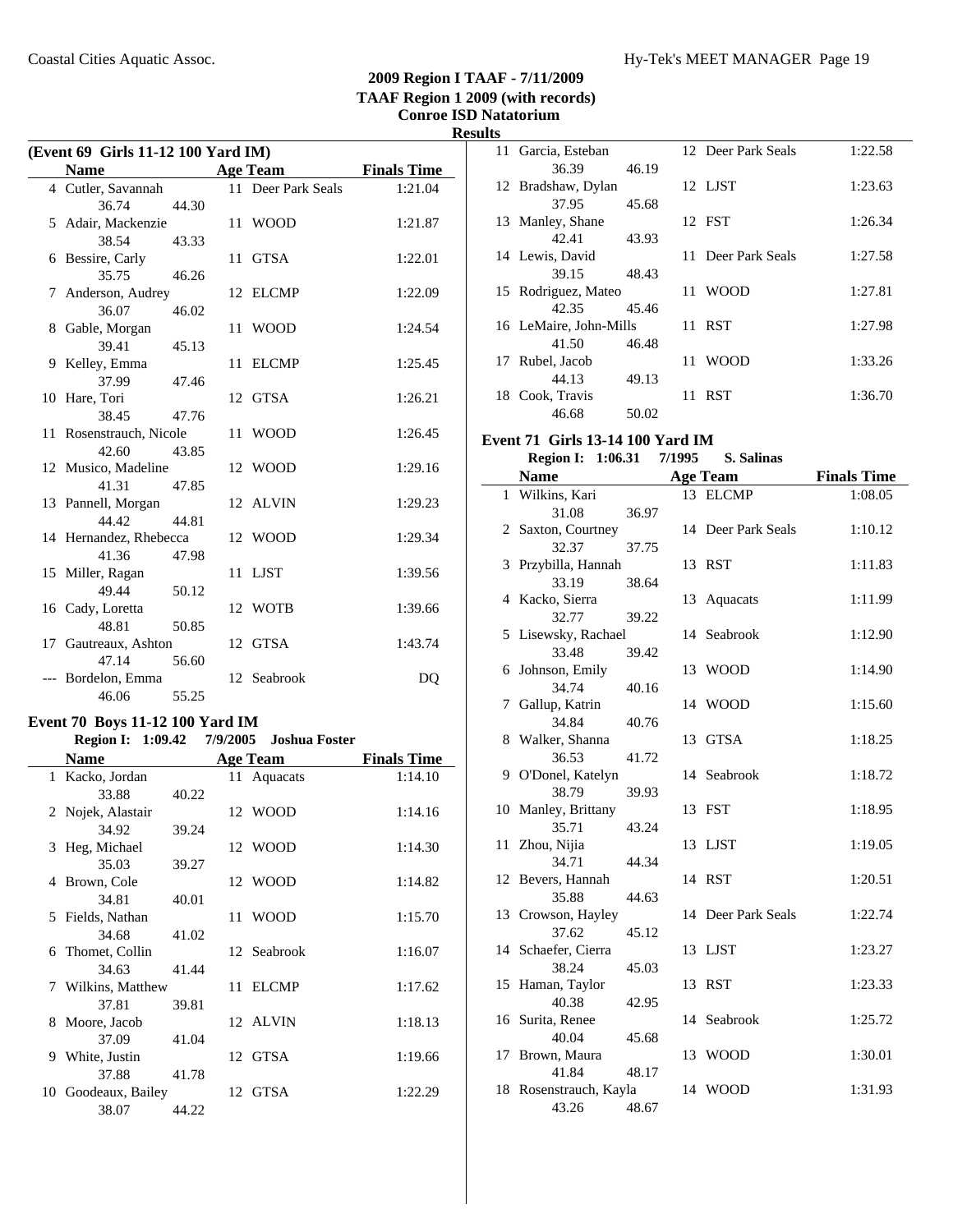# **Results**

 $\overline{\phantom{a}}$ 

 $\overline{a}$ 

| (Event 71 Girls 13-14 100 Yard IM) |                                  |       |  |                             |                    |
|------------------------------------|----------------------------------|-------|--|-----------------------------|--------------------|
|                                    | Name Age Team                    |       |  |                             | <b>Finals Time</b> |
|                                    | 19 Buentello, Brooke             |       |  | 13 ALVIN                    | 1:33.14            |
|                                    | 42.35                            | 50.79 |  |                             |                    |
|                                    | 20 Lee, Kayla                    |       |  | 13 GTSA                     | 1:33.90            |
|                                    | 42.08                            | 51.82 |  |                             |                    |
|                                    | Event 72 Boys 13-14 100 Yard IM  |       |  |                             |                    |
|                                    | <b>Region I: 1:02.60</b>         |       |  | 7/15/2006 Juvencio Bertrand |                    |
|                                    | Name                             |       |  | <b>Age Team</b>             | <b>Finals Time</b> |
|                                    | 1 Adair, Jake                    |       |  | 13 WOOD                     | 1:06.16            |
|                                    | 31.61                            | 34.55 |  |                             |                    |
|                                    | 2 Campbell, Logan                |       |  | 13 Deer Park Seals          | 1:06.59            |
|                                    | 30.01                            | 36.58 |  |                             |                    |
|                                    | 3 Burditt, Clay                  |       |  | 14 RST                      | 1:07.02            |
|                                    | 31.49                            | 35.53 |  |                             |                    |
|                                    | 4 Webb, Logan                    |       |  | 14 ALVIN                    | 1:07.93            |
|                                    | 31.40                            | 36.53 |  |                             |                    |
|                                    | 5 Stockmann, Matthew             |       |  | 14 GTSA                     | 1:10.33            |
|                                    | 33.57                            | 36.76 |  |                             |                    |
|                                    | 6 LeMaire, Chandler              |       |  | 13 RST                      | 1:17.44            |
|                                    | 36.16                            | 41.28 |  |                             |                    |
|                                    | 7 Miller, Gabriel                |       |  | 13 RST                      | 1:19.02            |
|                                    | 34.58                            | 44.44 |  |                             |                    |
| 8                                  | Brown, Ryan                      |       |  | 13 FST                      | 1:21.08            |
|                                    | 36.81                            | 44.27 |  |                             |                    |
|                                    | 9 Connor, Fernando               |       |  | 13 TXCTY                    | 1:21.95            |
|                                    | 36.71                            | 45.24 |  |                             |                    |
|                                    | 10 Breitling, Matthew            |       |  | 13 WOOD                     | 1:25.04            |
|                                    | 40.22                            | 44.82 |  |                             |                    |
|                                    | 11 Luna, Amaro                   |       |  | 13 ALVIN                    | 1:29.64            |
|                                    | 41.36                            | 48.28 |  |                             |                    |
|                                    | Event 73 Girls 15-17 100 Yard IM |       |  |                             |                    |
|                                    | <b>Region I: 1:04.23</b>         |       |  | 7/12/2003 Jessica Louvier   |                    |
|                                    | <b>Name</b>                      |       |  | Age Team                    | <b>Finals Time</b> |
|                                    | 1 Zamora, Courtney               |       |  | 16 RST                      | 1:09.38            |
|                                    | 31.37                            | 38.01 |  |                             |                    |
|                                    | 2 Przybilla, Mehagan             |       |  | 17 RST                      | 1:10.45            |
|                                    | 33.99                            | 36.46 |  |                             |                    |
| 3                                  | Ecuer, Gabriella                 |       |  | 15 EGLAK                    | 1:12.54            |
|                                    | 34.74                            | 37.80 |  |                             |                    |
|                                    | 4 Kruijs, Nicole                 |       |  | 15 WOOD                     | 1:12.55            |
|                                    | 34.46                            | 38.09 |  |                             |                    |
| 5                                  | Noser, Kaitlin                   |       |  | 15 RST                      | 1:13.06            |

6 1:13.23 Castille, Laura 15 GTSA

7 1:13.72 Law, Regan 16 Aquacats

8 Hooper, Amy 16 GTSA 1:18.93

9 1:23.60 DeForest, Jamie 17 RST

10 Grey, Miranda 15 LJST 1:28.55

33.43 39.63

32.97 40.26

33.76 39.96

35.91 43.02

40.37 43.23

42.70 45.85

| 11 | Dorsten, Sharon                 |       |        | 16 EGLAK             | 1:33.04            |
|----|---------------------------------|-------|--------|----------------------|--------------------|
|    | 41.91                           | 51.13 |        |                      |                    |
|    |                                 |       |        |                      |                    |
|    | Event 74 Boys 15-17 100 Yard IM |       |        |                      |                    |
|    | <b>Region I:</b>                | 56.24 | 7/2002 | <b>D</b> Slingerland |                    |
|    | <b>Name</b>                     |       |        | <b>Age Team</b>      | <b>Finals Time</b> |
|    | 1 Armstrong, Cody               |       |        | 16 LJST              | 58.78              |
|    | 27.22                           | 31.56 |        |                      |                    |
|    | 2 Tomas, Luke                   |       |        | 17 RST               | 58.85              |
|    | 26.86                           | 31.99 |        |                      |                    |
|    | 3 Vesling, Ethan                |       |        | 17 LJST              | 59.16              |
|    | 27.20<br>4 Bertrand, Juvencio   | 31.96 |        | 17 Deer Park Seals   |                    |
|    |                                 |       |        |                      | 1:00.28            |
|    | 28.23                           | 32.05 |        | 16 RST               |                    |
| 5  | Jacks, Jeremy<br>29.14          | 34.04 |        |                      | 1:03.18            |
|    | 6 D'Antoni, Gabe                |       |        | 16 RST               | 1:03.61            |
|    | 29.57                           | 34.04 |        |                      |                    |
| 7  | Brown, Hunter                   |       |        | 15 ALVIN             | 1:04.30            |
|    | 30.46                           | 33.84 |        |                      |                    |
| 8  | Stockmann, Michael              |       | 17     | <b>GTSA</b>          | 1:05.46            |
|    | 30.21                           | 35.25 |        |                      |                    |
| 9  | Knezek, Tyler                   |       |        | 15 WTS               | 1:05.90            |
|    | 30.53                           | 35.37 |        |                      |                    |
|    | 10 Stockmann, Christopher       |       |        | 15 GTSA              | 1:05.91            |
|    | 30.97                           | 34.94 |        |                      |                    |
| 11 | Babcock, Ben                    |       |        | 17 WOOD              | 1:06.25            |
|    | 30.57                           | 35.68 |        |                      |                    |
|    | 12 Vasquez, Steven              |       |        | 17 RST               | 1:07.34            |
|    | 31.52                           | 35.82 |        |                      |                    |
| 13 | Thomas, Trevor                  |       |        | 16 Deer Park Seals   | 1:08.99            |
|    | 32.64                           | 36.35 |        |                      |                    |
|    | 14 Young, Alec                  |       |        | 15 Seabrook          | 1:09.39            |
|    | 31.94                           | 37.45 |        |                      |                    |
|    | 15 White, Derek                 |       |        | 15 GTSA              | 1:10.02            |
|    | 31.45                           | 38.57 |        |                      |                    |
|    | 16 Curlee, Colin                |       |        | 16 WTS               | 1:10.06            |
|    | 33.02                           | 37.04 |        |                      |                    |
|    | 17 Chen, Qingzheng              |       |        | 15 GTSA              | 1:11.15            |
|    | 33.05                           | 38.10 |        |                      |                    |
|    | 18 Cameron, Jarrett             |       |        | 16 GTSA              | 1:11.67            |
|    | 31.94                           | 39.73 |        |                      |                    |
|    | 19 Garcia, Jeremy               |       | 15     | <b>ALVIN</b>         | 1:12.07            |
|    | 32.25                           | 39.82 |        |                      |                    |
|    | 20 Oliver, Steven               |       |        | 15 Deer Park Seals   | 1:12.86            |
|    | 33.07                           | 39.79 |        |                      |                    |
| 21 | Risinger, Harley                |       |        | 15 FST               | 1:13.14            |
|    | 33.18                           | 39.96 |        |                      |                    |
|    | 22 Castro, Jacob                |       |        | 15 ALVIN             | 1:15.39            |
|    | 34.24                           | 41.15 |        |                      |                    |
|    |                                 |       |        |                      |                    |

### **Event 75 Girls 13-14 200 Yard Freestyle Region I: 2:06.74 7/14/2007** Courtney Zamora

|                  |       | $\mathbf{R}$ |       |                    |  |  |
|------------------|-------|--------------|-------|--------------------|--|--|
| <b>Name</b>      |       | Age Team     |       | <b>Finals Time</b> |  |  |
| 1 O'Hearn, Becca |       | 14 RST       |       | 2:10.63            |  |  |
| 29.79            | 33.58 | 34.50        | 32.76 |                    |  |  |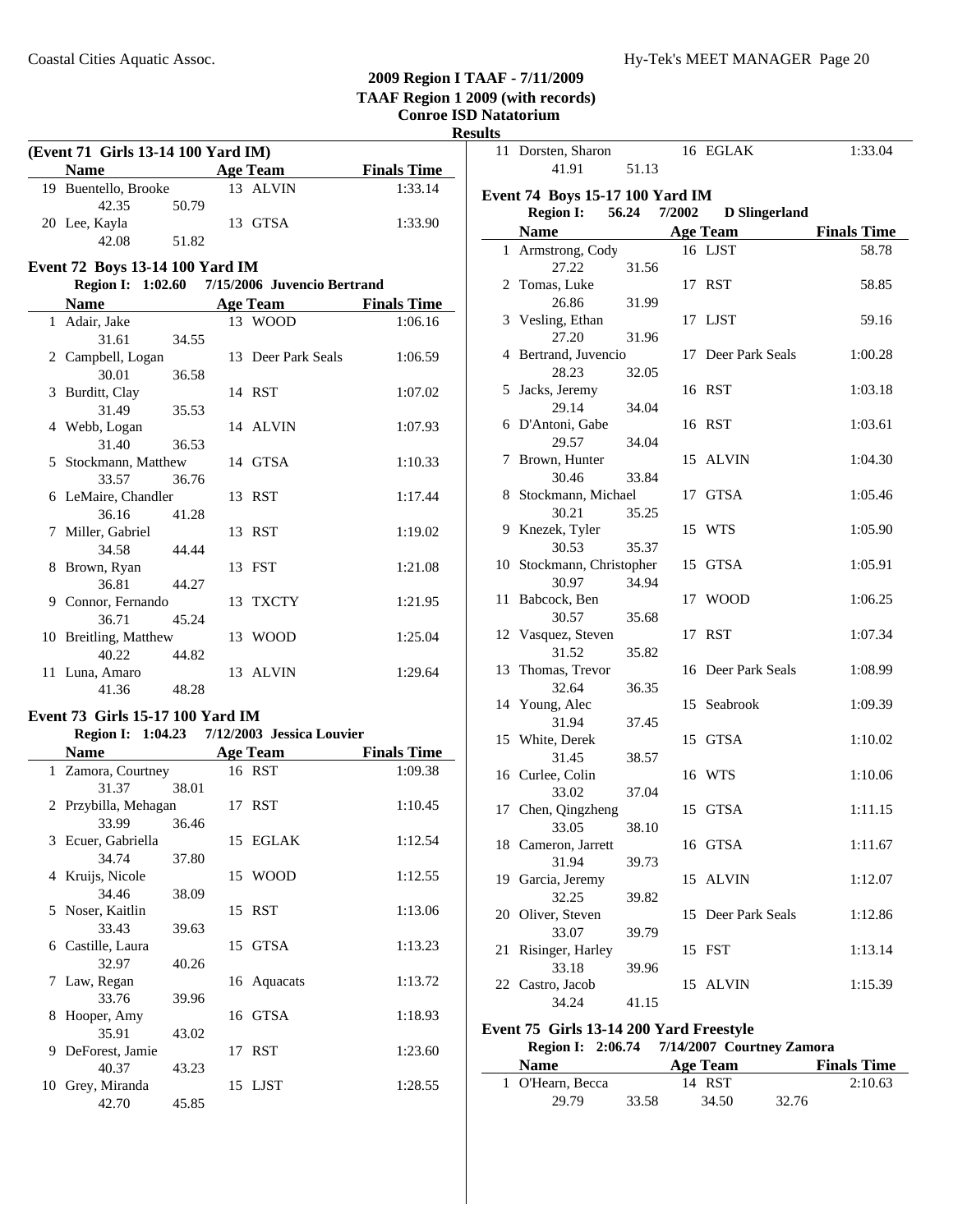**Results**

 $\overline{\phantom{0}}$ 

|   | (Event 75 Girls 13-14 200 Yard Freestyle) |       |                 |       |                    |
|---|-------------------------------------------|-------|-----------------|-------|--------------------|
|   | <b>Name</b>                               |       | <b>Age Team</b> |       | <b>Finals Time</b> |
|   | 2 Attaway, Meagan                         |       | 14 Aquacats     |       | 2:13.34            |
|   | 30.92                                     | 33.83 | 34.71           | 33.88 |                    |
|   | 3 Frawley, Rachael                        |       | 13 Aquacats     |       | 2:20.02            |
|   | 31.50                                     | 34.84 | 37.03           | 36.65 |                    |
| 4 | Goff, Haley                               |       | 14 LJST         |       | 2:25.14            |
|   | 32.08                                     | 36.59 | 39.29           | 37.18 |                    |
|   | 5 Nixon, Chandler                         |       | 13 ALVIN        |       | 2:26.59            |
|   | 32.25                                     | 36.97 | 39.31           | 38.06 |                    |
|   | 6 Segueda, Brittanie                      |       | 14 FST          |       | 2:29.77            |
|   | 32.74                                     | 38.37 | 39.72           | 38.94 |                    |
|   | 7 Perez, Camila                           |       | 13 LJST         |       | 2:46.06            |
|   | 35.82                                     | 40.76 | 44.79           | 44.69 |                    |

### **Event 76 Boys 13-14 200 Yard Freestyle**

**Region I: 1:54.40 7/1995 Adam Main** 

|   | Name                  |       | <b>Age Team</b>    |       | <b>Finals Time</b> |
|---|-----------------------|-------|--------------------|-------|--------------------|
|   | 1 Greer, Dyllan       |       | 13 ALVIN           |       | 2:13.53            |
|   | 29.24                 | 33.85 | 34.13              | 36.31 |                    |
|   | 2 Seymour, Andy       |       | 13 LJST            |       | 2:13.82            |
|   | 30.50                 | 34.59 | 35.91              | 32.82 |                    |
|   | 3 Treadwell, Tyler    |       | 14 RST             |       | 2:15.85            |
|   | 29.93                 | 34.16 | 36.56              | 35.20 |                    |
|   | 4 O'Sullivan, Timothy |       | 13 ALVIN           |       | 2:21.75            |
|   | 31.77                 | 36.14 | 38.03              | 35.81 |                    |
|   | 5 Mohle, Brandon      |       | 13 Deer Park Seals |       | 2:26.07            |
|   | 32.85                 | 36.53 | 39.65              | 37.04 |                    |
| 6 | Burditt, Mason        |       | 13 RST             |       | 2:41.83            |
|   | 34.36                 | 41.27 | 43.69              | 42.51 |                    |
| 7 | Duance, Jason         |       | 14 WOOD            |       | 2:45.96            |
|   | 35.77                 | 43.48 | 1:26.71            |       |                    |
| 8 | Kempisty, Ryan        |       | 13 RST             |       | 2:47.05            |
|   | 36.63                 | 41.91 | 44.90              | 43.61 |                    |
| 9 | Anderson, Jonathan    |       | 14 Deer Park Seals |       | 2:58.86            |
|   | 36.25                 | 43.41 | 51.13              | 48.07 |                    |

### **Event 77 Girls 15-17 200 Yard Freestyle**

### **Region I: 2:01.05 Emily Floyd 7/10/2004**

| <b>Name</b>         |       | <b>Age Team</b>    |       | <b>Finals Time</b> |
|---------------------|-------|--------------------|-------|--------------------|
| Nava, Blythe        |       | 16 ELCMP           |       | 2:11.27            |
| 27.45               | 32.77 | 35.94              | 35.11 |                    |
| 2 Vesling, Ava      |       | 16 LJST            |       | 2:14.06            |
| 29.59               | 33.91 | 35.41              | 35.15 |                    |
| 3 Porter, Kaitlin   |       | 16 RST             |       | 2:20.67            |
| 32.09               | 35.85 | 36.76              | 35.97 |                    |
| 4 Fedderke, Aubrey  |       | 15 RST             |       | 2:21.96            |
| 32.61               | 36.22 | 39.00              | 34.13 |                    |
| 5 Medaris, Michelle |       | 16 FST             |       | 2:25.75            |
| 33.46               | 37.69 | 39.18              | 35.42 |                    |
| 6 Ponder, Taylor    |       | 15 Deer Park Seals |       | 2:25.76            |
| 33.16               | 37.74 | 38.82              | 36.04 |                    |
| Green, Paige<br>7   |       | 15 Aquacats        |       | 2:26.52            |
| 34.38               | 38.63 | 38.30              | 35.21 |                    |
| Buede, Adelle<br>8  |       | 16 RST             |       | 2:30.55            |
| 33.89               | 38.43 | 40.07              | 38.16 |                    |

| 9 | Acosta, Amanda                         |       | 15 RST             |                      | 2:48.00            |
|---|----------------------------------------|-------|--------------------|----------------------|--------------------|
|   | 37.69                                  | 42.63 | 44.66              | 43.02                |                    |
|   | Event 78 Boys 15-17 200 Yard Freestyle |       |                    |                      |                    |
|   | Region I: 1:47.17 7/2002               |       |                    | <b>M</b> Chamberlain |                    |
|   | <b>Name</b>                            |       | <b>Age Team</b>    |                      | <b>Finals Time</b> |
|   | 1 Veedell, Nicholas                    |       | 15 Deer Park Seals |                      | 1:54.95            |
|   | 26.00                                  | 28.71 | 30.10              | 30.14                |                    |
|   | 2 Babcock, Ben                         |       | 17 WOOD            |                      | 2:13.88            |
|   | 28.93                                  | 32.51 | 35.51              | 36.93                |                    |
| 3 | White, Derek                           |       | 15 GTSA            |                      | 2:16.54            |
|   | 29.10                                  | 33.99 | 36.75              | 36.70                |                    |
|   | Abramovitch, Jared                     |       | AL VIN<br>15.      |                      | 2:34.17            |

# **Event 79 Girls 11-12 200 Yard Freestyle Relay**

### **Region I: 1:56.19 7/10/2004 Richmond/Rosenberg Team C Zamora, M PRZYBILLA, L PITTS, S Smith**

33.40 39.29 41.26 40.22

| <b>Team</b>               |                           | Relay |                         | <b>Finals Time</b> |
|---------------------------|---------------------------|-------|-------------------------|--------------------|
| 1 LJST                    |                           | A     |                         | 2:00.30            |
| 1) Bai, Carrie 12         |                           |       | 2) Perez, Catalina 12   |                    |
| 3) Grey, Savannah 12      |                           |       | 4) Kuettel, Molly 11    |                    |
| 29.77                     | 29.68                     | 30.35 | 30.50                   |                    |
| 2 RST                     |                           | A     |                         | 2:03.75            |
| 1) McGrath, Katy 12       |                           |       | 2) Mangel, Shelbi 11    |                    |
| 3) Sanchez, Alexandra 11  |                           |       | 4) Dixon, Rachel 11     |                    |
| 31.29                     | 33.48                     | 30.17 | 28.81                   |                    |
| 3 LJST                    |                           | B     |                         | 2:06.14            |
| 1) Strobel, Austin B 12   |                           |       | 2) Vavra, Cassidy 11    |                    |
| 3) Robbins, Annie R 11    |                           |       | 4) Neely, Taylor 11     |                    |
| 31.23                     | 31.84                     | 31.01 | 32.06                   |                    |
| 4 WTS                     |                           | A     |                         | 2:11.63            |
| 1) Billings, Rachel 11    |                           |       | 2) Stolle, Sydney 12    |                    |
| 3) Casey, Amanda 12       |                           |       | 4) Hinze, Libby 11      |                    |
| 34.68                     | 33.33                     | 32.35 | 31.27                   |                    |
| 5<br><b>RST</b>           |                           | B     |                         | 2:18.03            |
| 1) Ross, Melinda 11       |                           |       | 2) Loser, Morgan 11     |                    |
| 3) Gaas, Emma 12          |                           |       | 4) Martinez, Desirea 12 |                    |
| 35.01                     | 35.80                     | 34.06 | 33.16                   |                    |
| 6 WOOD                    |                           | A     |                         | 2:18.21            |
|                           | 1) Hernandez, Rhebecca 12 |       | 2) Hammond, Hayley 12   |                    |
| 3) Marshall, Alexandra 12 |                           |       | 4) Musico, Madeline 12  |                    |
| 32.04                     | 39.91                     | 34.10 | 32.16                   |                    |

#### **Event 80 Boys 11-12 200 Yard Freestyle Relay Region I: 1:57.88 7/1995**

| <b>INVERVIL 1. 1.07.00</b> | $\frac{1}{2}$ | <b>IVOGLIDULE</b>  |                          |                    |
|----------------------------|---------------|--------------------|--------------------------|--------------------|
| <b>Team</b>                |               | <b>Relay</b>       |                          | <b>Finals Time</b> |
| <b>RST</b>                 |               | А                  |                          | 2:04.82            |
| 1) Alaniz, Arnold 12       |               |                    | 2) Kellogg, Robbie 12    |                    |
| 3) Dzierzanowski, Davis 11 |               | 4) Ross, Samuel 12 |                          |                    |
| 28.91                      | 35.23         | 31.60              | 29.08                    |                    |
| 2 ELCMP                    |               | A                  |                          | 2:10.21            |
| 1) Martin, Ethan 12        |               |                    | 2) Priesmeyer, Tayton 11 |                    |
| 3) Acosta, Charles 12      |               | 4) Krpec, Blake 11 |                          |                    |
| 33.57                      | 32.63         | 31.77              | 32.24                    |                    |
|                            |               |                    |                          |                    |